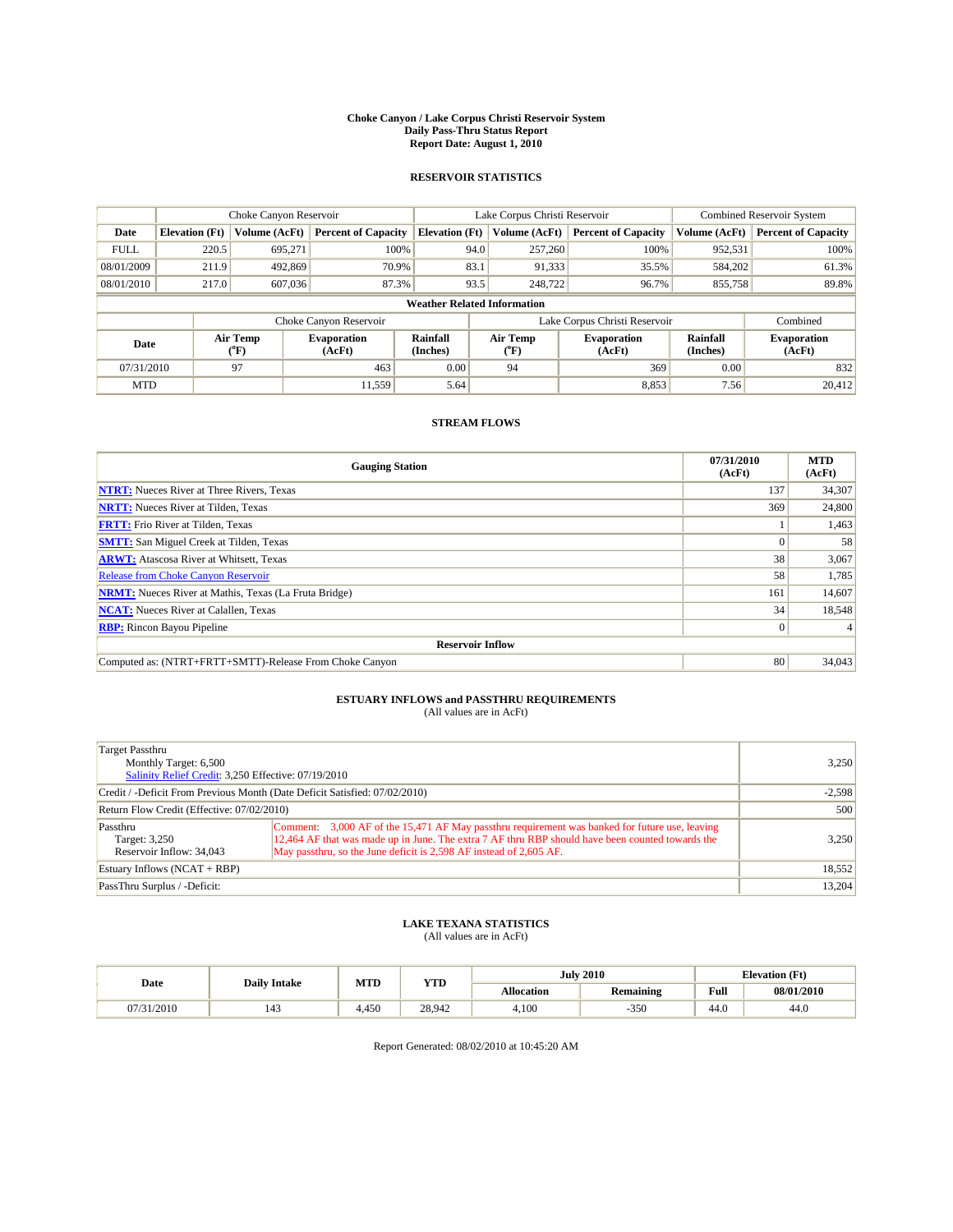#### **Choke Canyon / Lake Corpus Christi Reservoir System Daily Pass-Thru Status Report Report Date: August 2, 2010**

### **RESERVOIR STATISTICS**

|             | Choke Canyon Reservoir             |                  |                              |                       | Lake Corpus Christi Reservoir |                               |                      | <b>Combined Reservoir System</b> |  |  |
|-------------|------------------------------------|------------------|------------------------------|-----------------------|-------------------------------|-------------------------------|----------------------|----------------------------------|--|--|
| Date        | <b>Elevation</b> (Ft)              | Volume (AcFt)    | <b>Percent of Capacity</b>   | <b>Elevation</b> (Ft) | Volume (AcFt)                 | <b>Percent of Capacity</b>    | Volume (AcFt)        | <b>Percent of Capacity</b>       |  |  |
| <b>FULL</b> | 220.5                              | 695,271          | 100%                         | 94.0                  | 257,260                       | 100%                          | 952,531              | 100%                             |  |  |
| 08/02/2009  | 211.9                              | 492,447          | 70.8%                        | 83.1                  | 90,894                        | 35.3%                         | 583,341              | 61.2%                            |  |  |
| 08/02/2010  | 217.0                              | 606,795          | 87.3%                        | 93.5                  | 248,541                       | 96.6%                         | 855,336              | 89.8%                            |  |  |
|             | <b>Weather Related Information</b> |                  |                              |                       |                               |                               |                      |                                  |  |  |
|             |                                    |                  | Choke Canyon Reservoir       |                       |                               | Lake Corpus Christi Reservoir |                      | Combined                         |  |  |
| Date        |                                    | Air Temp<br>(°F) | <b>Evaporation</b><br>(AcFt) | Rainfall<br>(Inches)  | Air Temp<br>("F)              | <b>Evaporation</b><br>(AcFt)  | Rainfall<br>(Inches) | <b>Evaporation</b><br>(AcFt)     |  |  |
| 08/01/2010  |                                    | 95               | 421                          | 0.00                  | 94                            | 274                           | 0.00                 | 695                              |  |  |
| <b>MTD</b>  |                                    |                  | 421                          | 0.00                  |                               | 274                           | 0.00                 | 695                              |  |  |

## **STREAM FLOWS**

| <b>Gauging Station</b>                                       | 08/01/2010<br>(AcFt) | <b>MTD</b><br>(AcFt) |
|--------------------------------------------------------------|----------------------|----------------------|
| <b>NTRT:</b> Nueces River at Three Rivers, Texas             | 421                  | 421                  |
| <b>NRTT:</b> Nueces River at Tilden, Texas                   | 419                  | 419                  |
| <b>FRTT:</b> Frio River at Tilden, Texas                     |                      | $\Omega$             |
| <b>SMTT:</b> San Miguel Creek at Tilden, Texas               |                      | $\Omega$             |
| <b>ARWT:</b> Atascosa River at Whitsett, Texas               | 32                   | 32                   |
| Release from Choke Canyon Reservoir                          | 58                   | 58                   |
| <b>NRMT:</b> Nueces River at Mathis, Texas (La Fruta Bridge) | 161                  | 161                  |
| <b>NCAT:</b> Nueces River at Calallen, Texas                 | 32                   | 32                   |
| <b>RBP:</b> Rincon Bayou Pipeline                            | $\overline{0}$       | $\Omega$             |
| <b>Reservoir Inflow</b>                                      |                      |                      |
| Computed as: (NTRT+FRTT+SMTT)-Release From Choke Canyon      | 364                  | 364                  |

# **ESTUARY INFLOWS and PASSTHRU REQUIREMENTS**<br>(All values are in AcFt)

| Target Passthru<br>Monthly Target: 6,500<br>Salinity Relief Credit: 0 Effective: | 6,500                                                                       |     |
|----------------------------------------------------------------------------------|-----------------------------------------------------------------------------|-----|
| Credit / -Deficit From Previous Month (Date Deficit Satisfied: )                 | 3,250                                                                       |     |
| Return Flow Credit (Effective: 08/01/2010)                                       | 500                                                                         |     |
| Passthru<br>Target: 6,500<br>Reservoir Inflow: 364                               | Comment: 3000 AF of the May passthru requirement was banked for future use. | 364 |
| Estuary Inflows (NCAT + RBP)                                                     |                                                                             | 32  |
| PassThru Surplus / -Deficit:                                                     | 0                                                                           |     |

## **LAKE TEXANA STATISTICS** (All values are in AcFt)

|            | <b>Daily Intake</b> | MTD | <b>YTD</b> | <b>August 2010</b> |                  |                                                    | <b>Elevation</b> (Ft) |  |
|------------|---------------------|-----|------------|--------------------|------------------|----------------------------------------------------|-----------------------|--|
| Date       |                     |     |            | Allocation         | <b>Remaining</b> | <b>Full</b><br>the contract of the contract of the | 08/02/2010            |  |
| 08/01/2010 | 143                 | 143 | 29.086     | 4.100              | 3,957            | 44.0                                               | 44.0                  |  |

Report Generated: 08/02/2010 at 10:17:45 AM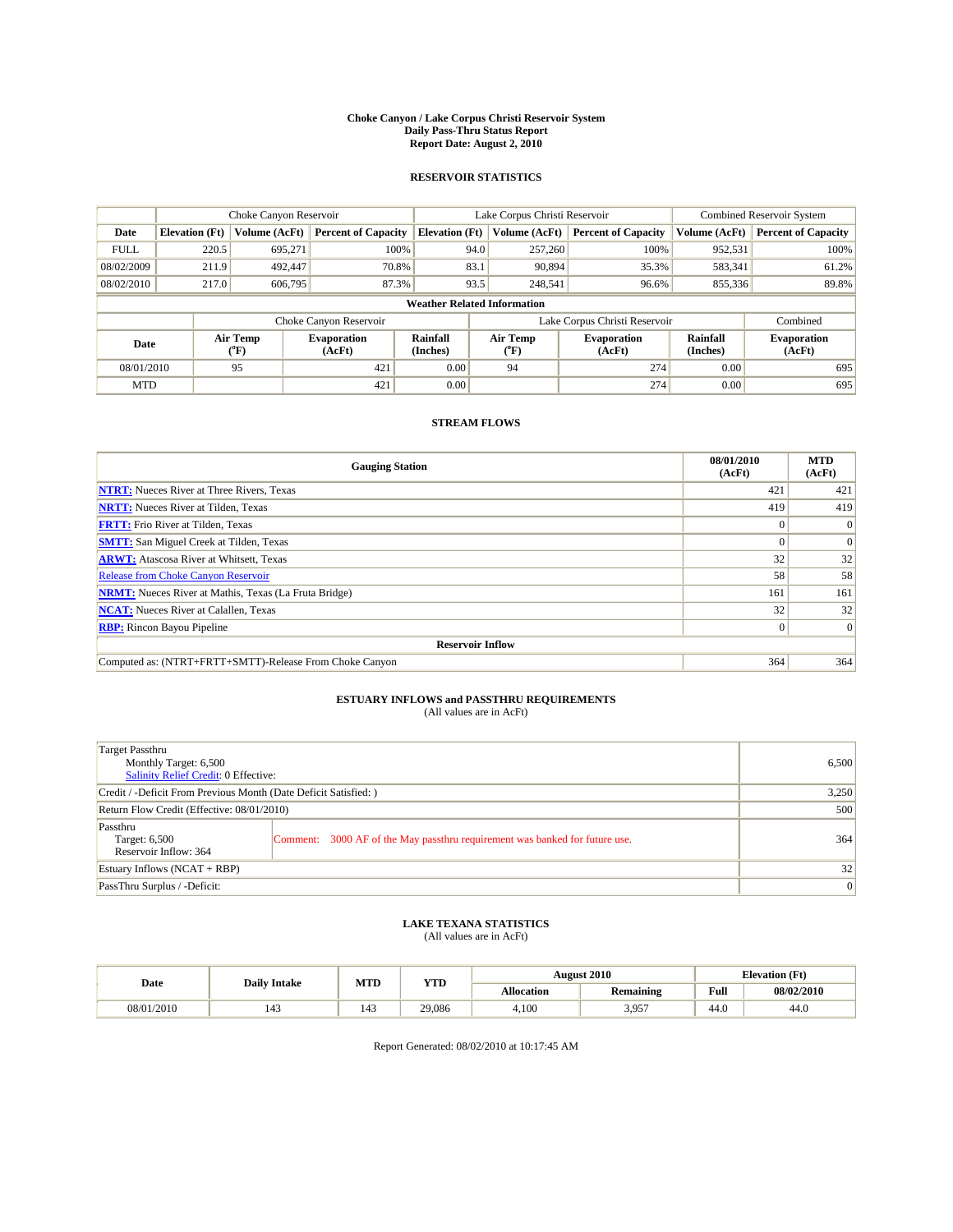#### **Choke Canyon / Lake Corpus Christi Reservoir System Daily Pass-Thru Status Report Report Date: August 3, 2010**

### **RESERVOIR STATISTICS**

|             | Choke Canyon Reservoir             |                  |                              |                             | Lake Corpus Christi Reservoir |                               |                      | <b>Combined Reservoir System</b> |  |  |
|-------------|------------------------------------|------------------|------------------------------|-----------------------------|-------------------------------|-------------------------------|----------------------|----------------------------------|--|--|
| Date        | <b>Elevation</b> (Ft)              | Volume (AcFt)    | <b>Percent of Capacity</b>   | <b>Elevation</b> (Ft)       | Volume (AcFt)                 | <b>Percent of Capacity</b>    | Volume (AcFt)        | <b>Percent of Capacity</b>       |  |  |
| <b>FULL</b> | 220.5                              | 695,271          | 100%                         | 94.0                        | 257,260                       | 100%                          | 952,531              | 100%                             |  |  |
| 08/03/2009  | 212.0                              | 493,503          | 71.0%                        | 83.1                        | 90,565                        | 35.2%                         | 584,068              | 61.3%                            |  |  |
| 08/03/2010  | 216.9                              | 606,313          | 87.2%                        | 93.5                        | 248,541                       | 96.6%                         | 854,854              | 89.7%                            |  |  |
|             | <b>Weather Related Information</b> |                  |                              |                             |                               |                               |                      |                                  |  |  |
|             |                                    |                  | Choke Canyon Reservoir       |                             |                               | Lake Corpus Christi Reservoir |                      | Combined                         |  |  |
| Date        |                                    | Air Temp<br>(°F) | <b>Evaporation</b><br>(AcFt) | <b>Rainfall</b><br>(Inches) | Air Temp<br>(°F)              | <b>Evaporation</b><br>(AcFt)  | Rainfall<br>(Inches) | <b>Evaporation</b><br>(AcFt)     |  |  |
| 08/02/2010  |                                    | 94               | 547                          | 0.00                        | 92                            | 263                           | 0.00                 | 810                              |  |  |
| <b>MTD</b>  |                                    |                  | 968                          | 0.00                        |                               | 537                           | 0.00                 | 1,505                            |  |  |

## **STREAM FLOWS**

| <b>Gauging Station</b>                                       | 08/02/2010<br>(AcFt) | <b>MTD</b><br>(AcFt) |
|--------------------------------------------------------------|----------------------|----------------------|
| <b>NTRT:</b> Nueces River at Three Rivers, Texas             | 486                  | 907                  |
| <b>NRTT:</b> Nueces River at Tilden, Texas                   | 171                  | 590                  |
| <b>FRTT:</b> Frio River at Tilden, Texas                     |                      |                      |
| <b>SMTT:</b> San Miguel Creek at Tilden, Texas               |                      | $\Omega$             |
| <b>ARWT:</b> Atascosa River at Whitsett, Texas               | 30                   | 62                   |
| Release from Choke Canyon Reservoir                          | 58                   | 115                  |
| <b>NRMT:</b> Nueces River at Mathis, Texas (La Fruta Bridge) | 169                  | 330                  |
| <b>NCAT:</b> Nueces River at Calallen, Texas                 | 14                   | 46                   |
| <b>RBP:</b> Rincon Bayou Pipeline                            | $\overline{0}$       | $\Omega$             |
| <b>Reservoir Inflow</b>                                      |                      |                      |
| Computed as: (NTRT+FRTT+SMTT)-Release From Choke Canyon      | 429                  | 793                  |

# **ESTUARY INFLOWS and PASSTHRU REQUIREMENTS**<br>(All values are in AcFt)

| Target Passthru<br>Monthly Target: 6,500<br>Salinity Relief Credit: 0 Effective: | 6,500                                                                       |     |
|----------------------------------------------------------------------------------|-----------------------------------------------------------------------------|-----|
| Credit / -Deficit From Previous Month (Date Deficit Satisfied: )                 | 3,250                                                                       |     |
| Return Flow Credit (Effective: 08/01/2010)                                       | 500                                                                         |     |
| Passthru<br>Target: 6,500<br>Reservoir Inflow: 793                               | Comment: 3000 AF of the May passthru requirement was banked for future use. | 793 |
| Estuary Inflows (NCAT + RBP)                                                     |                                                                             | 46  |
| PassThru Surplus / -Deficit:                                                     | $\vert 0 \vert$                                                             |     |

## **LAKE TEXANA STATISTICS** (All values are in AcFt)

| Date       | <b>Daily Intake</b> | MTD | <b>YTD</b> |                   | <b>August 2010</b> | <b>Elevation</b> (Ft)                 |            |
|------------|---------------------|-----|------------|-------------------|--------------------|---------------------------------------|------------|
|            |                     |     |            | <b>Allocation</b> | <b>Remaining</b>   | Full                                  | 08/03/2010 |
| 08/02/2010 | 144                 | 287 | 29,229     | 4.100             | 3.813              | $\overline{A}$ $\overline{C}$<br>44.U | 44.1       |

Report Generated: 08/03/2010 at 9:24:19 AM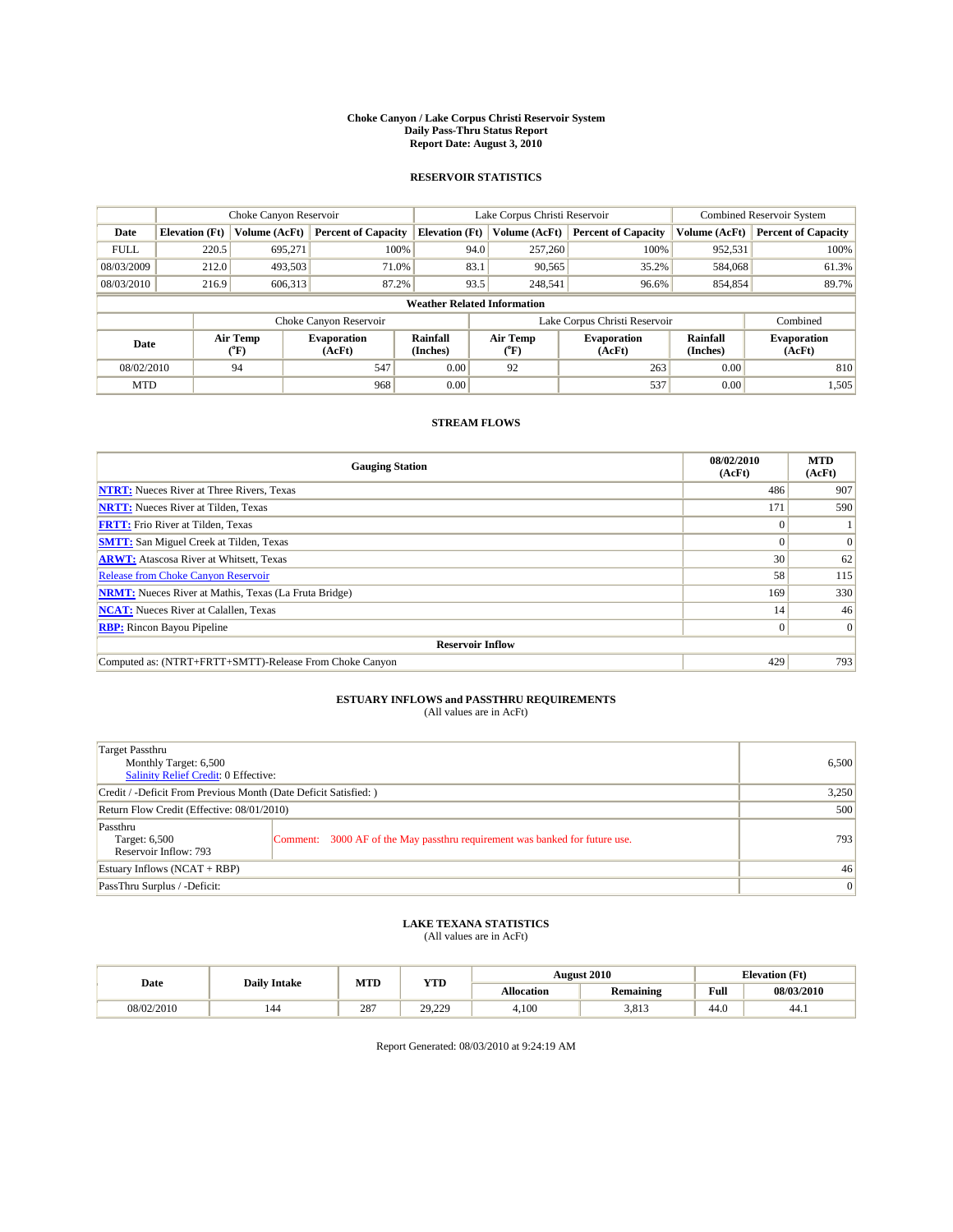#### **Choke Canyon / Lake Corpus Christi Reservoir System Daily Pass-Thru Status Report Report Date: August 4, 2010**

### **RESERVOIR STATISTICS**

|             | Choke Canyon Reservoir             |                  |                              |                             | Lake Corpus Christi Reservoir |                               |                      | <b>Combined Reservoir System</b> |  |  |
|-------------|------------------------------------|------------------|------------------------------|-----------------------------|-------------------------------|-------------------------------|----------------------|----------------------------------|--|--|
| Date        | <b>Elevation</b> (Ft)              | Volume (AcFt)    | <b>Percent of Capacity</b>   | <b>Elevation</b> (Ft)       | Volume (AcFt)                 | <b>Percent of Capacity</b>    | Volume (AcFt)        | <b>Percent of Capacity</b>       |  |  |
| <b>FULL</b> | 220.5                              | 695,271          | 100%                         | 94.0                        | 257,260                       | 100%                          | 952,531              | 100%                             |  |  |
| 08/04/2009  | 211.9                              | 492,658          | 70.9%                        | 83.0                        | 90.019                        | 35.0%                         | 582,677              | 61.2%                            |  |  |
| 08/04/2010  | 216.9                              | 605,590          | 87.1%                        | 93.5                        | 247,999                       | 96.4%                         | 853,589              | 89.6%                            |  |  |
|             | <b>Weather Related Information</b> |                  |                              |                             |                               |                               |                      |                                  |  |  |
|             |                                    |                  | Choke Canyon Reservoir       |                             |                               | Lake Corpus Christi Reservoir |                      | Combined                         |  |  |
| Date        |                                    | Air Temp<br>(°F) | <b>Evaporation</b><br>(AcFt) | <b>Rainfall</b><br>(Inches) | Air Temp<br>(°F)              | <b>Evaporation</b><br>(AcFt)  | Rainfall<br>(Inches) | <b>Evaporation</b><br>(AcFt)     |  |  |
| 08/03/2010  |                                    | 94               | 491                          | 0.00                        | 93                            | 379                           | 0.00                 | 870                              |  |  |
| <b>MTD</b>  |                                    |                  | 1.459                        | 0.00                        |                               | 916                           | 0.00                 | 2,375                            |  |  |

## **STREAM FLOWS**

| <b>Gauging Station</b>                                       | 08/03/2010<br>(AcFt) | <b>MTD</b><br>(AcFt) |
|--------------------------------------------------------------|----------------------|----------------------|
| <b>NTRT:</b> Nueces River at Three Rivers, Texas             | 310                  | 1,217                |
| <b>NRTT:</b> Nueces River at Tilden, Texas                   | 54                   | 643                  |
| <b>FRTT:</b> Frio River at Tilden, Texas                     |                      |                      |
| <b>SMTT:</b> San Miguel Creek at Tilden, Texas               |                      | $\Omega$             |
| <b>ARWT:</b> Atascosa River at Whitsett, Texas               | 28                   | 89                   |
| Release from Choke Canyon Reservoir                          | 58                   | 173                  |
| <b>NRMT:</b> Nueces River at Mathis, Texas (La Fruta Bridge) | 193                  | 522                  |
| <b>NCAT:</b> Nueces River at Calallen, Texas                 | $\Omega$             | 46                   |
| <b>RBP:</b> Rincon Bayou Pipeline                            | $\Omega$             | $\Omega$             |
| <b>Reservoir Inflow</b>                                      |                      |                      |
| Computed as: (NTRT+FRTT+SMTT)-Release From Choke Canyon      | 252                  | 1,045                |

## **ESTUARY INFLOWS and PASSTHRU REQUIREMENTS**<br>(All values are in AcFt)

| Target Passthru<br>Monthly Target: 6,500<br>Salinity Relief Credit: 0 Effective: |                                                                             | 6,500 |
|----------------------------------------------------------------------------------|-----------------------------------------------------------------------------|-------|
| Credit / -Deficit From Previous Month (Date Deficit Satisfied: )                 | 3,250                                                                       |       |
| Return Flow Credit (Effective: 08/01/2010)                                       | 500                                                                         |       |
| Passthru<br>Target: 6,500<br>Reservoir Inflow: 1,045                             | Comment: 3000 AF of the May passthru requirement was banked for future use. | 1,045 |
| Estuary Inflows $(NCAT + RBP)$                                                   |                                                                             | 46    |
| PassThru Surplus / -Deficit:                                                     |                                                                             | 0     |

## **LAKE TEXANA STATISTICS** (All values are in AcFt)

|            | <b>Daily Intake</b> | MTD | <b>YTD</b> |                   | <b>August 2010</b> | <b>Elevation</b> (Ft) |            |
|------------|---------------------|-----|------------|-------------------|--------------------|-----------------------|------------|
| Date       |                     |     |            | <b>Allocation</b> | <b>Remaining</b>   | Full                  | 08/04/2010 |
| 08/03/2010 | 109                 | 396 | 29.338     | 4.100             | 3.704              | 44.0                  | 44.1       |

Report Generated: 08/04/2010 at 8:31:01 AM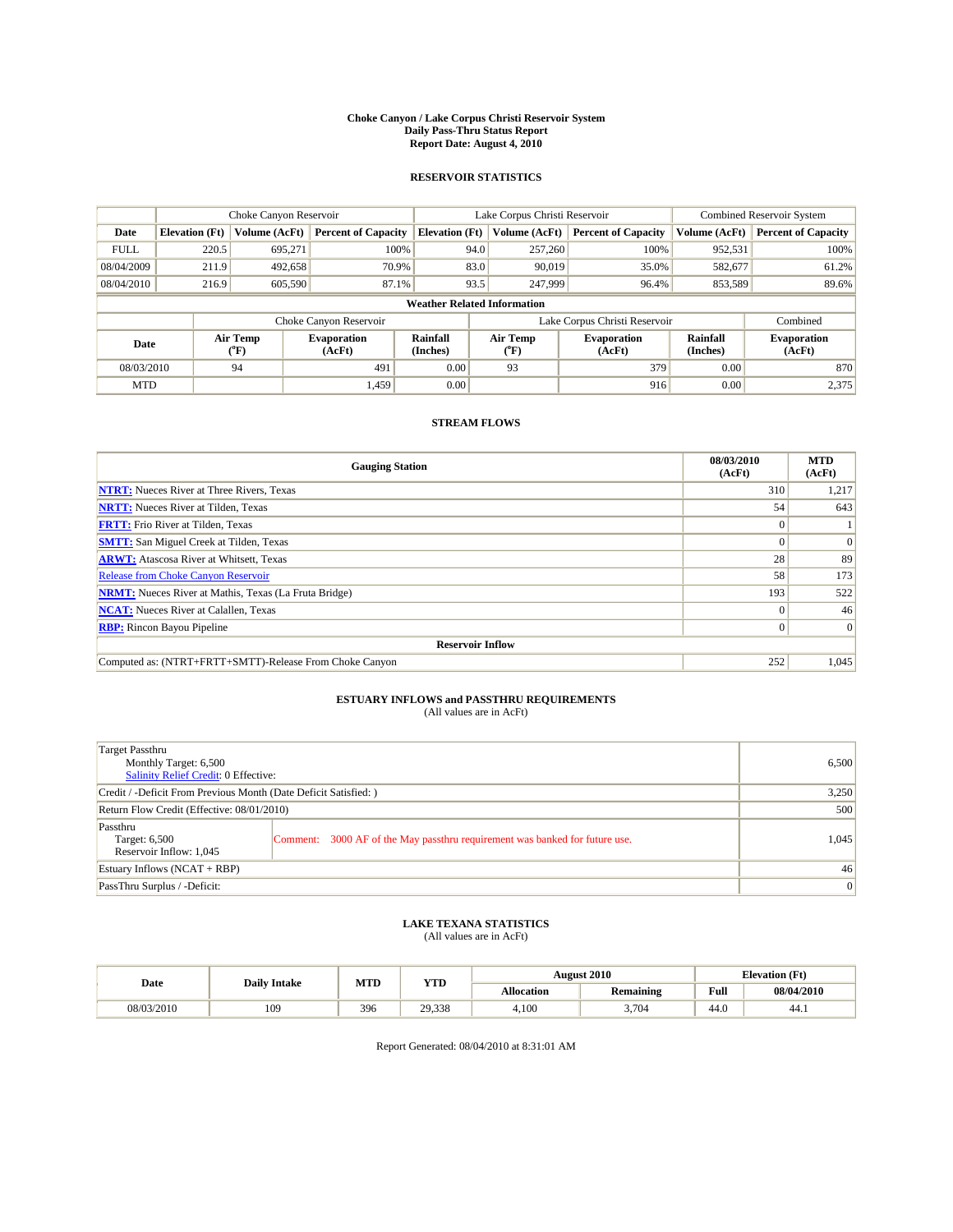#### **Choke Canyon / Lake Corpus Christi Reservoir System Daily Pass-Thru Status Report Report Date: August 5, 2010**

### **RESERVOIR STATISTICS**

|             | Choke Canyon Reservoir             |                                           |                              |                             | Lake Corpus Christi Reservoir |                               |                      | <b>Combined Reservoir System</b> |  |  |
|-------------|------------------------------------|-------------------------------------------|------------------------------|-----------------------------|-------------------------------|-------------------------------|----------------------|----------------------------------|--|--|
| Date        | <b>Elevation</b> (Ft)              | Volume (AcFt)                             | <b>Percent of Capacity</b>   | <b>Elevation</b> (Ft)       | Volume (AcFt)                 | <b>Percent of Capacity</b>    | Volume (AcFt)        | <b>Percent of Capacity</b>       |  |  |
| <b>FULL</b> | 220.5                              | 695,271                                   | 100%                         | 94.0                        | 257,260                       | 100%                          | 952,531              | 100%                             |  |  |
| 08/05/2009  | 211.9                              | 492,025                                   | 70.8%                        | 83.0                        | 89,475                        | 34.8%                         | 581,500              | 61.0%                            |  |  |
| 08/05/2010  | 216.9                              | 605,108                                   | 87.0%                        | 93.5                        | 247,818                       | 96.3%                         | 852,926              | 89.5%                            |  |  |
|             | <b>Weather Related Information</b> |                                           |                              |                             |                               |                               |                      |                                  |  |  |
|             |                                    |                                           | Choke Canyon Reservoir       |                             |                               | Lake Corpus Christi Reservoir |                      | Combined                         |  |  |
| Date        |                                    | Air Temp<br>$({}^{\mathrm{o}}\mathrm{F})$ | <b>Evaporation</b><br>(AcFt) | <b>Rainfall</b><br>(Inches) | Air Temp<br>(°F)              | <b>Evaporation</b><br>(AcFt)  | Rainfall<br>(Inches) | <b>Evaporation</b><br>(AcFt)     |  |  |
| 08/04/2010  |                                    | 98                                        | 519                          | 0.00                        | 93                            | 358                           | 0.00                 | 877                              |  |  |
| <b>MTD</b>  |                                    |                                           | 1.978                        | 0.00                        |                               | 1.274                         | 0.00                 | 3,252                            |  |  |

## **STREAM FLOWS**

| <b>Gauging Station</b>                                       | 08/04/2010<br>(AcFt) | <b>MTD</b><br>(AcFt) |
|--------------------------------------------------------------|----------------------|----------------------|
| <b>NTRT:</b> Nueces River at Three Rivers, Texas             | 181                  | 1,397                |
| <b>NRTT:</b> Nueces River at Tilden, Texas                   | 22                   | 665                  |
| <b>FRTT:</b> Frio River at Tilden, Texas                     |                      |                      |
| <b>SMTT:</b> San Miguel Creek at Tilden, Texas               |                      | $\Omega$             |
| <b>ARWT:</b> Atascosa River at Whitsett, Texas               | 28                   | 117                  |
| Release from Choke Canyon Reservoir                          | 58                   | 230                  |
| <b>NRMT:</b> Nueces River at Mathis, Texas (La Fruta Bridge) | 195                  | 717                  |
| <b>NCAT:</b> Nueces River at Calallen, Texas                 | $\Omega$             | 46                   |
| <b>RBP:</b> Rincon Bayou Pipeline                            | $\overline{0}$       | $\Omega$             |
| <b>Reservoir Inflow</b>                                      |                      |                      |
| Computed as: (NTRT+FRTT+SMTT)-Release From Choke Canyon      | 123                  | 1,168                |

## **ESTUARY INFLOWS and PASSTHRU REQUIREMENTS**<br>(All values are in AcFt)

| Target Passthru<br>Monthly Target: 6,500<br><b>Salinity Relief Credit: 0 Effective:</b> |                                                                             | 6,500 |
|-----------------------------------------------------------------------------------------|-----------------------------------------------------------------------------|-------|
| Credit / -Deficit From Previous Month (Date Deficit Satisfied: )                        | 3,250                                                                       |       |
| Return Flow Credit (Effective: 08/01/2010)                                              | 500                                                                         |       |
| Passthru<br>Target: 6,500<br>Reservoir Inflow: 1,168                                    | Comment: 3000 AF of the May passthru requirement was banked for future use. | 1,168 |
| Estuary Inflows $(NCAT + RBP)$                                                          |                                                                             | 46    |
| PassThru Surplus / -Deficit:                                                            |                                                                             | 0     |

## **LAKE TEXANA STATISTICS** (All values are in AcFt)

|            | <b>Daily Intake</b>   | MTD | <b>YTD</b> |                   | <b>August 2010</b> | <b>Elevation</b> (Ft) |            |
|------------|-----------------------|-----|------------|-------------------|--------------------|-----------------------|------------|
| Date       |                       |     |            | <b>Allocation</b> | <b>Remaining</b>   | Full                  | 08/05/2010 |
| 08/04/2010 | $\overline{a}$<br>145 | 540 | 29.483     | 4.100             | 3,560              | 44.0                  | 44.1       |

Report Generated: 08/05/2010 at 8:28:39 AM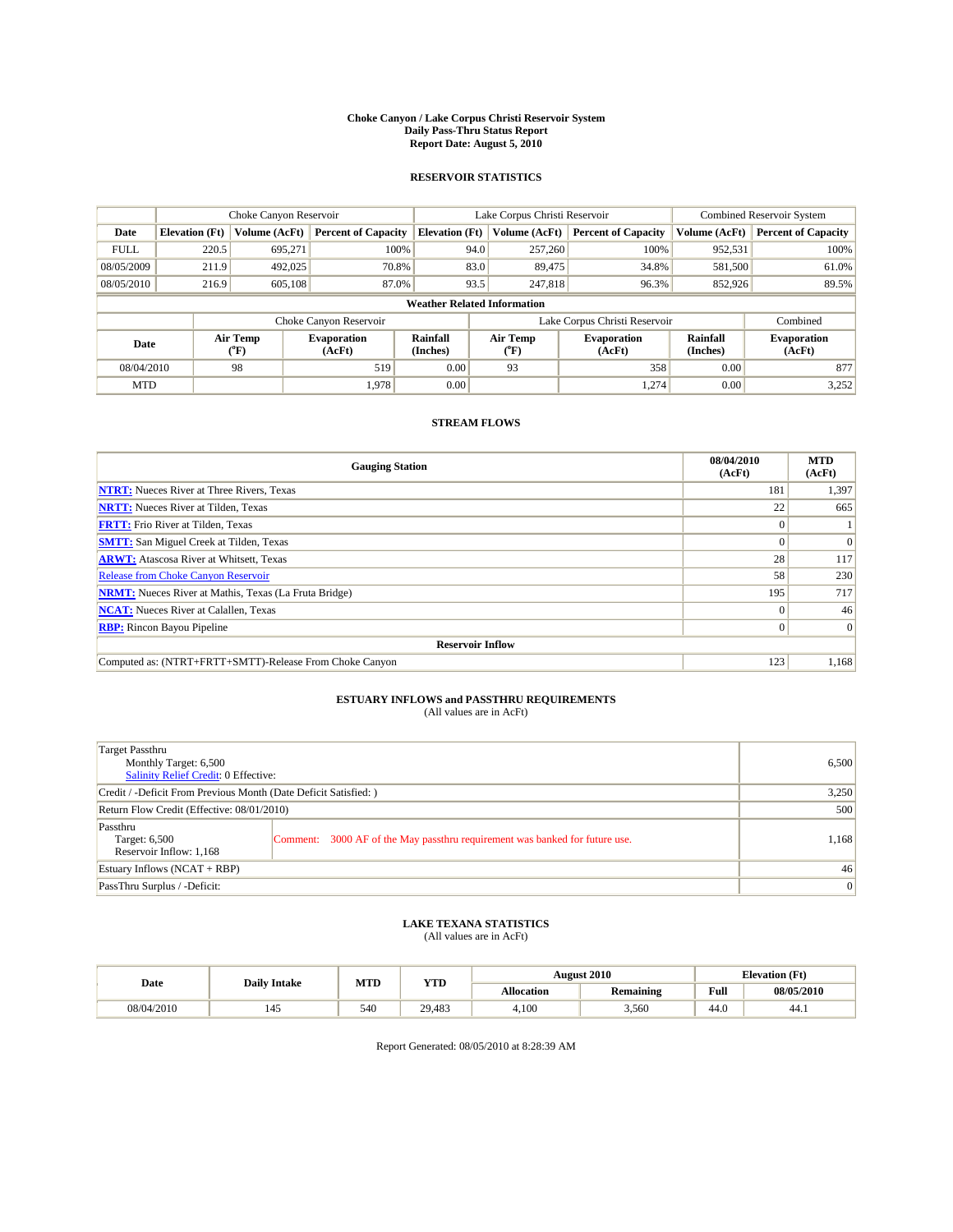#### **Choke Canyon / Lake Corpus Christi Reservoir System Daily Pass-Thru Status Report Report Date: August 6, 2010**

### **RESERVOIR STATISTICS**

|             | Choke Canyon Reservoir             |                                           |                              |                       | Lake Corpus Christi Reservoir | <b>Combined Reservoir System</b> |                      |                              |  |  |
|-------------|------------------------------------|-------------------------------------------|------------------------------|-----------------------|-------------------------------|----------------------------------|----------------------|------------------------------|--|--|
| Date        | <b>Elevation</b> (Ft)              | Volume (AcFt)                             | <b>Percent of Capacity</b>   | <b>Elevation</b> (Ft) | Volume (AcFt)                 | <b>Percent of Capacity</b>       | Volume (AcFt)        | <b>Percent of Capacity</b>   |  |  |
| <b>FULL</b> | 220.5                              | 695,271                                   | 100%                         | 94.0                  | 257,260                       | 100%                             | 952,531              | 100%                         |  |  |
| 08/06/2009  | 211.9                              | 491,391                                   | 70.7%                        | 82.9                  | 88.717                        | 34.5%                            | 580,108              | 60.9%                        |  |  |
| 08/06/2010  | 216.9                              | 604,867                                   | 87.0%                        | 93.4                  | 247,096                       | 96.0%                            | 851,963              | 89.4%                        |  |  |
|             | <b>Weather Related Information</b> |                                           |                              |                       |                               |                                  |                      |                              |  |  |
|             |                                    |                                           | Choke Canyon Reservoir       |                       |                               | Lake Corpus Christi Reservoir    |                      | Combined                     |  |  |
| Date        |                                    | Air Temp<br>$({}^{\mathrm{o}}\mathrm{F})$ | <b>Evaporation</b><br>(AcFt) | Rainfall<br>(Inches)  | Air Temp<br>(°F)              | <b>Evaporation</b><br>(AcFt)     | Rainfall<br>(Inches) | <b>Evaporation</b><br>(AcFt) |  |  |
| 08/05/2010  |                                    | 99                                        | 547                          | 0.00                  | 95                            | 378                              | 0.00                 | 925                          |  |  |
| <b>MTD</b>  |                                    |                                           | 2,525                        | 0.00                  |                               | 1,652                            | 0.00                 | 4,177                        |  |  |

## **STREAM FLOWS**

| <b>Gauging Station</b>                                       | 08/05/2010<br>(AcFt) | <b>MTD</b><br>(AcFt) |  |  |  |  |
|--------------------------------------------------------------|----------------------|----------------------|--|--|--|--|
| <b>NTRT:</b> Nueces River at Three Rivers, Texas             | 131                  | 1,528                |  |  |  |  |
| <b>NRTT:</b> Nueces River at Tilden, Texas                   |                      | 669                  |  |  |  |  |
| <b>FRTT:</b> Frio River at Tilden, Texas                     |                      |                      |  |  |  |  |
| <b>SMTT:</b> San Miguel Creek at Tilden, Texas               |                      | $\Omega$             |  |  |  |  |
| <b>ARWT:</b> Atascosa River at Whitsett, Texas               | 26                   | 143                  |  |  |  |  |
| <b>Release from Choke Canyon Reservoir</b>                   | 58                   | 288                  |  |  |  |  |
| <b>NRMT:</b> Nueces River at Mathis, Texas (La Fruta Bridge) | 195                  | 911                  |  |  |  |  |
| <b>NCAT:</b> Nueces River at Calallen, Texas                 | 8                    | 54                   |  |  |  |  |
| <b>RBP:</b> Rincon Bayou Pipeline                            | $\overline{0}$       | $\Omega$             |  |  |  |  |
| <b>Reservoir Inflow</b>                                      |                      |                      |  |  |  |  |
| Computed as: (NTRT+FRTT+SMTT)-Release From Choke Canyon      | 74                   | 1,242                |  |  |  |  |

# **ESTUARY INFLOWS and PASSTHRU REQUIREMENTS**<br>(All values are in AcFt)

| Target Passthru<br>Monthly Target: 6,500<br>Salinity Relief Credit: 0 Effective: | 6,500                                                                       |       |
|----------------------------------------------------------------------------------|-----------------------------------------------------------------------------|-------|
| Credit / -Deficit From Previous Month (Date Deficit Satisfied: )                 | 3,250                                                                       |       |
| Return Flow Credit (Effective: 08/01/2010)                                       | 500                                                                         |       |
| Passthru<br>Target: 6,500<br>Reservoir Inflow: 1,242                             | Comment: 3000 AF of the May passthru requirement was banked for future use. | 1,242 |
| Estuary Inflows (NCAT + RBP)                                                     |                                                                             | 54    |
| PassThru Surplus / -Deficit:                                                     | 0                                                                           |       |

## **LAKE TEXANA STATISTICS** (All values are in AcFt)

|            | <b>Daily Intake</b> | MTD | <b>YTD</b> |                   | <b>August 2010</b> |      | <b>Elevation</b> (Ft) |
|------------|---------------------|-----|------------|-------------------|--------------------|------|-----------------------|
| Date       |                     |     |            | <b>Allocation</b> | <b>Remaining</b>   | Full | 08/06/2010            |
| 08/05/2010 | 145                 | 686 | 29.628     | 4.100             | 414ه               | 44.0 | 44.0                  |

Report Generated: 08/06/2010 at 8:31:21 AM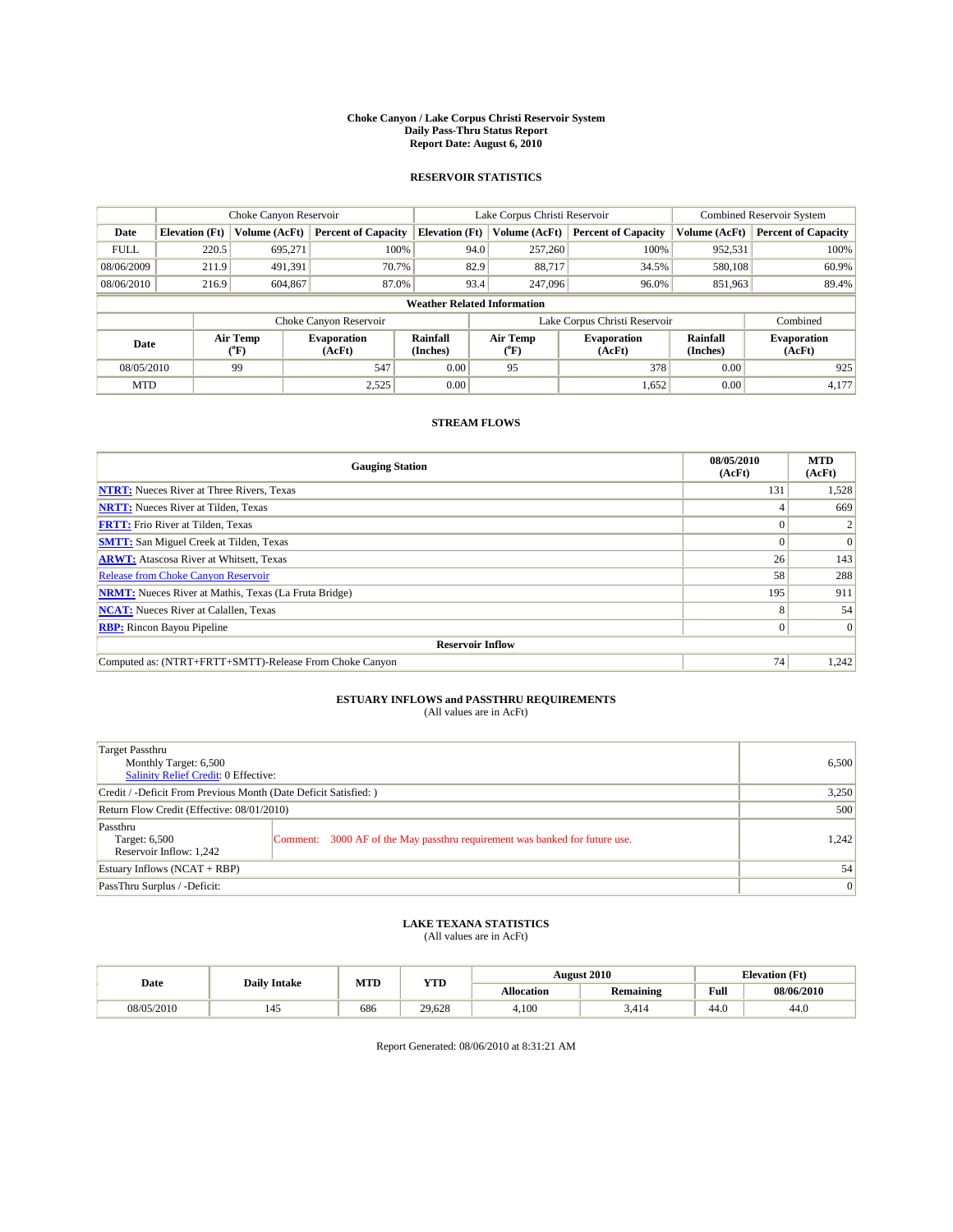#### **Choke Canyon / Lake Corpus Christi Reservoir System Daily Pass-Thru Status Report Report Date: August 7, 2010**

### **RESERVOIR STATISTICS**

|             | Choke Canyon Reservoir             |                             |                              |                             | Lake Corpus Christi Reservoir |                  |                               |                      | <b>Combined Reservoir System</b> |  |  |
|-------------|------------------------------------|-----------------------------|------------------------------|-----------------------------|-------------------------------|------------------|-------------------------------|----------------------|----------------------------------|--|--|
| Date        | <b>Elevation</b> (Ft)              | Volume (AcFt)               | <b>Percent of Capacity</b>   | <b>Elevation</b> (Ft)       |                               | Volume (AcFt)    | <b>Percent of Capacity</b>    | Volume (AcFt)        | <b>Percent of Capacity</b>       |  |  |
| <b>FULL</b> | 220.5                              | 695,271                     | 100%                         |                             | 94.0                          | 257,260          | 100%                          | 952,531              | 100%                             |  |  |
| 08/07/2009  | 211.8                              | 490,757                     | 70.6%                        |                             | 82.8                          | 88,070           | 34.2%                         | 578,827              | 60.8%                            |  |  |
| 08/07/2010  | 216.8                              | 603,662                     | 86.8%                        |                             | 93.4                          | 246,375          | 95.8%                         | 850,037              | 89.2%                            |  |  |
|             | <b>Weather Related Information</b> |                             |                              |                             |                               |                  |                               |                      |                                  |  |  |
|             |                                    |                             | Choke Canyon Reservoir       |                             |                               |                  | Lake Corpus Christi Reservoir |                      | Combined                         |  |  |
| Date        |                                    | Air Temp<br>${}^{\circ}$ F) | <b>Evaporation</b><br>(AcFt) | <b>Rainfall</b><br>(Inches) |                               | Air Temp<br>(°F) | Evaporation<br>(AcFt)         | Rainfall<br>(Inches) | <b>Evaporation</b><br>(AcFt)     |  |  |
| 08/06/2010  |                                    | 98                          | 448                          | 0.00                        |                               | 93               | 420                           | 0.00                 | 868                              |  |  |
| <b>MTD</b>  |                                    |                             | 2,973                        | 0.00                        |                               |                  | 2,072                         | 0.00                 | 5,045                            |  |  |

## **STREAM FLOWS**

| <b>Gauging Station</b>                                       | 08/06/2010<br>(AcFt) | <b>MTD</b><br>(AcFt) |
|--------------------------------------------------------------|----------------------|----------------------|
| <b>NTRT:</b> Nueces River at Three Rivers, Texas             | 109                  | 1,638                |
| <b>NRTT:</b> Nueces River at Tilden, Texas                   |                      | 674                  |
| <b>FRTT:</b> Frio River at Tilden, Texas                     |                      |                      |
| <b>SMTT:</b> San Miguel Creek at Tilden, Texas               |                      | $\Omega$             |
| <b>ARWT:</b> Atascosa River at Whitsett, Texas               | 22                   | 165                  |
| Release from Choke Canyon Reservoir                          | 58                   | 345                  |
| <b>NRMT:</b> Nueces River at Mathis, Texas (La Fruta Bridge) | 175                  | 1,086                |
| <b>NCAT:</b> Nueces River at Calallen, Texas                 | 17                   | 71                   |
| <b>RBP:</b> Rincon Bayou Pipeline                            | $\overline{0}$       | $\Omega$             |
| <b>Reservoir Inflow</b>                                      |                      |                      |
| Computed as: (NTRT+FRTT+SMTT)-Release From Choke Canyon      | 52                   | 1,294                |

## **ESTUARY INFLOWS and PASSTHRU REQUIREMENTS**<br>(All values are in AcFt)

| Target Passthru<br>Monthly Target: 6,500<br><b>Salinity Relief Credit: 0 Effective:</b> |                                                                             | 6,500 |
|-----------------------------------------------------------------------------------------|-----------------------------------------------------------------------------|-------|
| Credit / -Deficit From Previous Month (Date Deficit Satisfied: )                        | 3,250                                                                       |       |
| Return Flow Credit (Effective: 08/01/2010)                                              | 500                                                                         |       |
| Passthru<br>Target: 6,500<br>Reservoir Inflow: 1,294                                    | Comment: 3000 AF of the May passthru requirement was banked for future use. | 1,294 |
| Estuary Inflows $(NCAT + RBP)$                                                          |                                                                             | 71 I  |
| PassThru Surplus / -Deficit:                                                            |                                                                             | 0     |

## **LAKE TEXANA STATISTICS** (All values are in AcFt)

|            | <b>Daily Intake</b> | MTD | <b>YTD</b>     |                   | <b>August 2010</b> |      | <b>Elevation</b> (Ft) |
|------------|---------------------|-----|----------------|-------------------|--------------------|------|-----------------------|
| Date       |                     |     |                | <b>Allocation</b> | <b>Remaining</b>   | Full | 08/07/2010            |
| 08/06/2010 | 145                 | 831 | 29.7<br>$-772$ | 4,100             | 3.269              | 44.0 | 44.0                  |

Report Generated: 08/07/2010 at 8:09:01 AM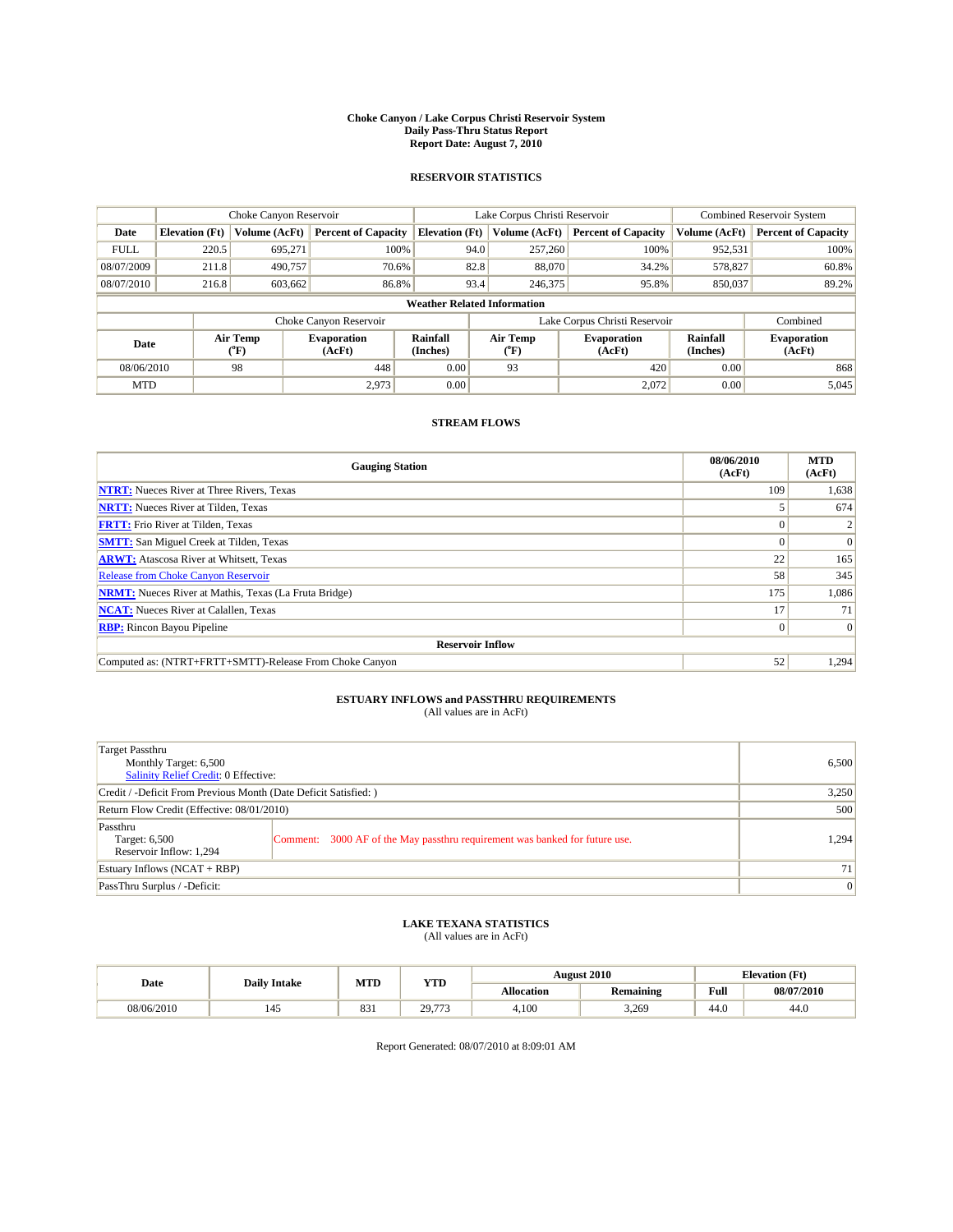#### **Choke Canyon / Lake Corpus Christi Reservoir System Daily Pass-Thru Status Report Report Date: August 8, 2010**

### **RESERVOIR STATISTICS**

|             | Choke Canyon Reservoir             |                                           |                              |                             | Lake Corpus Christi Reservoir | <b>Combined Reservoir System</b> |                      |                              |  |  |  |
|-------------|------------------------------------|-------------------------------------------|------------------------------|-----------------------------|-------------------------------|----------------------------------|----------------------|------------------------------|--|--|--|
| Date        | <b>Elevation</b> (Ft)              | Volume (AcFt)                             | <b>Percent of Capacity</b>   | <b>Elevation</b> (Ft)       | Volume (AcFt)                 | <b>Percent of Capacity</b>       | Volume (AcFt)        | <b>Percent of Capacity</b>   |  |  |  |
| <b>FULL</b> | 220.5                              | 695,271                                   | 100%                         | 94.0                        | 257,260                       | 100%                             | 952,531              | 100%                         |  |  |  |
| 08/08/2009  | 211.8                              | 489,917                                   | 70.5%                        | 82.8                        | 87,534                        | 34.0%                            | 577,451              | 60.6%                        |  |  |  |
| 08/08/2010  | 216.8                              | 603,180                                   | 86.8%                        | 93.4                        | 246,014                       | 95.6%                            | 849,194              | 89.2%                        |  |  |  |
|             | <b>Weather Related Information</b> |                                           |                              |                             |                               |                                  |                      |                              |  |  |  |
|             |                                    |                                           | Choke Canyon Reservoir       |                             |                               | Lake Corpus Christi Reservoir    |                      | Combined                     |  |  |  |
| Date        |                                    | Air Temp<br>$({}^{\mathrm{o}}\mathrm{F})$ | <b>Evaporation</b><br>(AcFt) | <b>Rainfall</b><br>(Inches) | Air Temp<br>(°F)              | <b>Evaporation</b><br>(AcFt)     | Rainfall<br>(Inches) | <b>Evaporation</b><br>(AcFt) |  |  |  |
| 08/07/2010  |                                    | 99                                        | 560                          | 0.00                        | 94                            | 399                              | 0.00                 | 959                          |  |  |  |
| <b>MTD</b>  |                                    |                                           | 3,533                        | 0.00                        |                               | 2,471                            | 0.00                 | 6,004                        |  |  |  |

## **STREAM FLOWS**

| <b>Gauging Station</b>                                       | 08/07/2010<br>(AcFt) | <b>MTD</b><br>(AcFt) |
|--------------------------------------------------------------|----------------------|----------------------|
| <b>NTRT:</b> Nueces River at Three Rivers, Texas             | 93                   | 1,731                |
| <b>NRTT:</b> Nueces River at Tilden, Texas                   |                      | 675                  |
| <b>FRTT:</b> Frio River at Tilden, Texas                     |                      |                      |
| <b>SMTT:</b> San Miguel Creek at Tilden, Texas               |                      | $\Omega$             |
| <b>ARWT:</b> Atascosa River at Whitsett, Texas               | 20                   | 185                  |
| Release from Choke Canyon Reservoir                          | 58                   | 403                  |
| <b>NRMT:</b> Nueces River at Mathis, Texas (La Fruta Bridge) | 177                  | 1,262                |
| <b>NCAT:</b> Nueces River at Calallen, Texas                 |                      | 75                   |
| <b>RBP:</b> Rincon Bayou Pipeline                            | $\Omega$             | $\Omega$             |
| <b>Reservoir Inflow</b>                                      |                      |                      |
| Computed as: (NTRT+FRTT+SMTT)-Release From Choke Canyon      | 36                   | 1,330                |

## **ESTUARY INFLOWS and PASSTHRU REQUIREMENTS**<br>(All values are in AcFt)

| Target Passthru<br>Monthly Target: 6,500<br>Salinity Relief Credit: 0 Effective: |                                                                             | 6,500 |
|----------------------------------------------------------------------------------|-----------------------------------------------------------------------------|-------|
| Credit / -Deficit From Previous Month (Date Deficit Satisfied: )                 | 3,250                                                                       |       |
| Return Flow Credit (Effective: 08/01/2010)                                       | 500                                                                         |       |
| Passthru<br>Target: 6,500<br>Reservoir Inflow: 1,330                             | Comment: 3000 AF of the May passthru requirement was banked for future use. | 1,330 |
| Estuary Inflows $(NCAT + RBP)$                                                   |                                                                             | 75    |
| PassThru Surplus / -Deficit:                                                     |                                                                             | 0     |

## **LAKE TEXANA STATISTICS** (All values are in AcFt)

|            | <b>Daily Intake</b> | MTD | <b>YTD</b> |            | <b>August 2010</b>       | <b>Elevation</b> (Ft)                              |            |
|------------|---------------------|-----|------------|------------|--------------------------|----------------------------------------------------|------------|
| Date       |                     |     |            | Allocation | Remaining                | <b>Full</b><br>the contract of the contract of the | 08/08/2010 |
| 08/07/2010 | 145                 | 976 | 29.918     | 4.100      | 10 <sup>1</sup><br>3.124 | 44.0                                               | 44.0       |

Report Generated: 08/08/2010 at 8:18:15 AM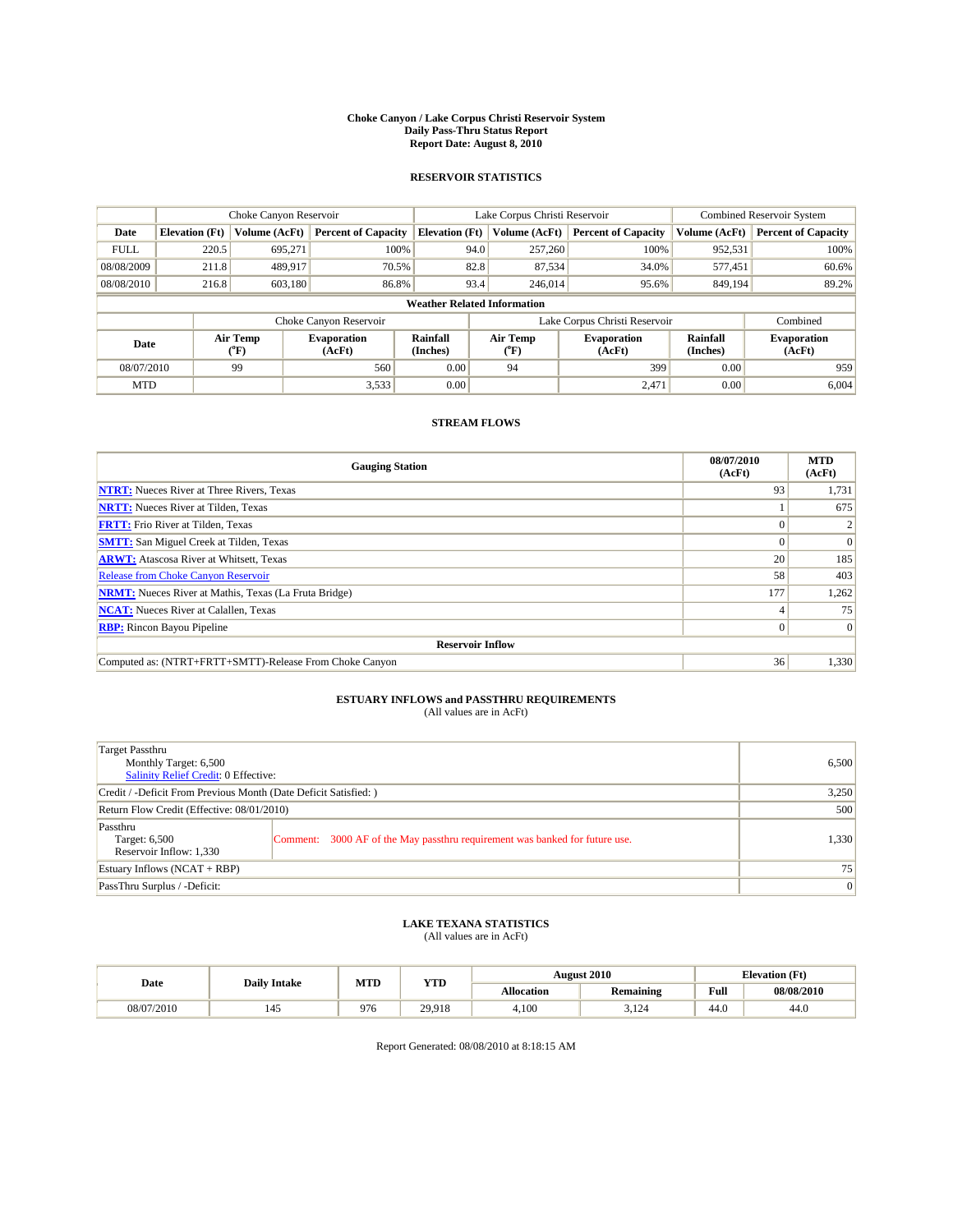#### **Choke Canyon / Lake Corpus Christi Reservoir System Daily Pass-Thru Status Report Report Date: August 9, 2010**

### **RESERVOIR STATISTICS**

|             | Choke Canyon Reservoir             |                             |                              |                             | Lake Corpus Christi Reservoir |                           |                               |                      | <b>Combined Reservoir System</b> |  |  |
|-------------|------------------------------------|-----------------------------|------------------------------|-----------------------------|-------------------------------|---------------------------|-------------------------------|----------------------|----------------------------------|--|--|
| Date        | <b>Elevation</b> (Ft)              | Volume (AcFt)               | <b>Percent of Capacity</b>   | <b>Elevation</b> (Ft)       |                               | Volume (AcFt)             | <b>Percent of Capacity</b>    | Volume (AcFt)        | <b>Percent of Capacity</b>       |  |  |
| <b>FULL</b> | 220.5                              | 695,271                     | 100%                         |                             | 94.0                          | 257,260                   | 100%                          | 952,531              | 100%                             |  |  |
| 08/09/2009  | 211.7                              | 488,873                     | 70.3%                        |                             | 82.7                          | 86,892                    | 33.8%                         | 575,765              | 60.4%                            |  |  |
| 08/09/2010  | 216.8                              | 602,698                     | 86.7%                        |                             | 93.4                          | 245,474                   | 95.4%                         | 848,172              | 89.0%                            |  |  |
|             | <b>Weather Related Information</b> |                             |                              |                             |                               |                           |                               |                      |                                  |  |  |
|             |                                    |                             | Choke Canyon Reservoir       |                             |                               |                           | Lake Corpus Christi Reservoir |                      | Combined                         |  |  |
| Date        |                                    | Air Temp<br>${}^{\circ}$ F) | <b>Evaporation</b><br>(AcFt) | <b>Rainfall</b><br>(Inches) |                               | Air Temp<br>$(^{\circ}F)$ | <b>Evaporation</b><br>(AcFt)  | Rainfall<br>(Inches) | <b>Evaporation</b><br>(AcFt)     |  |  |
| 08/08/2010  |                                    | 100                         | 532                          | 0.00                        |                               | 93                        | 315                           | 0.00                 | 847                              |  |  |
| <b>MTD</b>  |                                    |                             | 4,065                        | 0.00                        |                               |                           | 2,786                         | 0.00                 | 6,851                            |  |  |

## **STREAM FLOWS**

| <b>Gauging Station</b>                                       | 08/08/2010<br>(AcFt) | <b>MTD</b><br>(AcFt) |
|--------------------------------------------------------------|----------------------|----------------------|
| <b>NTRT:</b> Nueces River at Three Rivers, Texas             | 89                   | 1,820                |
| <b>NRTT:</b> Nueces River at Tilden, Texas                   | $\Omega$             | 676                  |
| <b>FRTT:</b> Frio River at Tilden, Texas                     |                      |                      |
| <b>SMTT:</b> San Miguel Creek at Tilden, Texas               |                      | $\Omega$             |
| <b>ARWT:</b> Atascosa River at Whitsett, Texas               | 19                   | 204                  |
| Release from Choke Canyon Reservoir                          | 58                   | 461                  |
| <b>NRMT:</b> Nueces River at Mathis, Texas (La Fruta Bridge) | 177                  | 1,439                |
| <b>NCAT:</b> Nueces River at Calallen, Texas                 |                      | 85                   |
| <b>RBP:</b> Rincon Bayou Pipeline                            | $\Omega$             | $\Omega$             |
| <b>Reservoir Inflow</b>                                      |                      |                      |
| Computed as: (NTRT+FRTT+SMTT)-Release From Choke Canyon      | 32                   | 1,362                |

## **ESTUARY INFLOWS and PASSTHRU REQUIREMENTS**<br>(All values are in AcFt)

| <b>Target Passthru</b><br>Monthly Target: 6,500<br>Salinity Relief Credit: 0 Effective: |                                                                             | 6,500 |
|-----------------------------------------------------------------------------------------|-----------------------------------------------------------------------------|-------|
| Credit / -Deficit From Previous Month (Date Deficit Satisfied: )                        | 3,250                                                                       |       |
| Return Flow Credit (Effective: 08/01/2010)                                              | 500                                                                         |       |
| Passthru<br>Target: 6,500<br>Reservoir Inflow: 1,362                                    | Comment: 3000 AF of the May passthru requirement was banked for future use. | 1,362 |
| Estuary Inflows (NCAT + RBP)                                                            |                                                                             | 85    |
| PassThru Surplus / -Deficit:                                                            |                                                                             | 0     |

## **LAKE TEXANA STATISTICS** (All values are in AcFt)

| Date       | <b>Daily Intake</b> | MTD          | <b>YTD</b> |            | <b>August 2010</b> | <b>Elevation</b> (Ft)                              |            |
|------------|---------------------|--------------|------------|------------|--------------------|----------------------------------------------------|------------|
|            |                     |              |            | Allocation | Remaining          | <b>Full</b><br>the contract of the contract of the | 08/09/2010 |
| 08/08/2010 | 145                 | 121<br>1.121 | 30.064     | 4.100      | 2.979              | 44.0                                               | 44.0       |

Report Generated: 08/09/2010 at 9:00:18 AM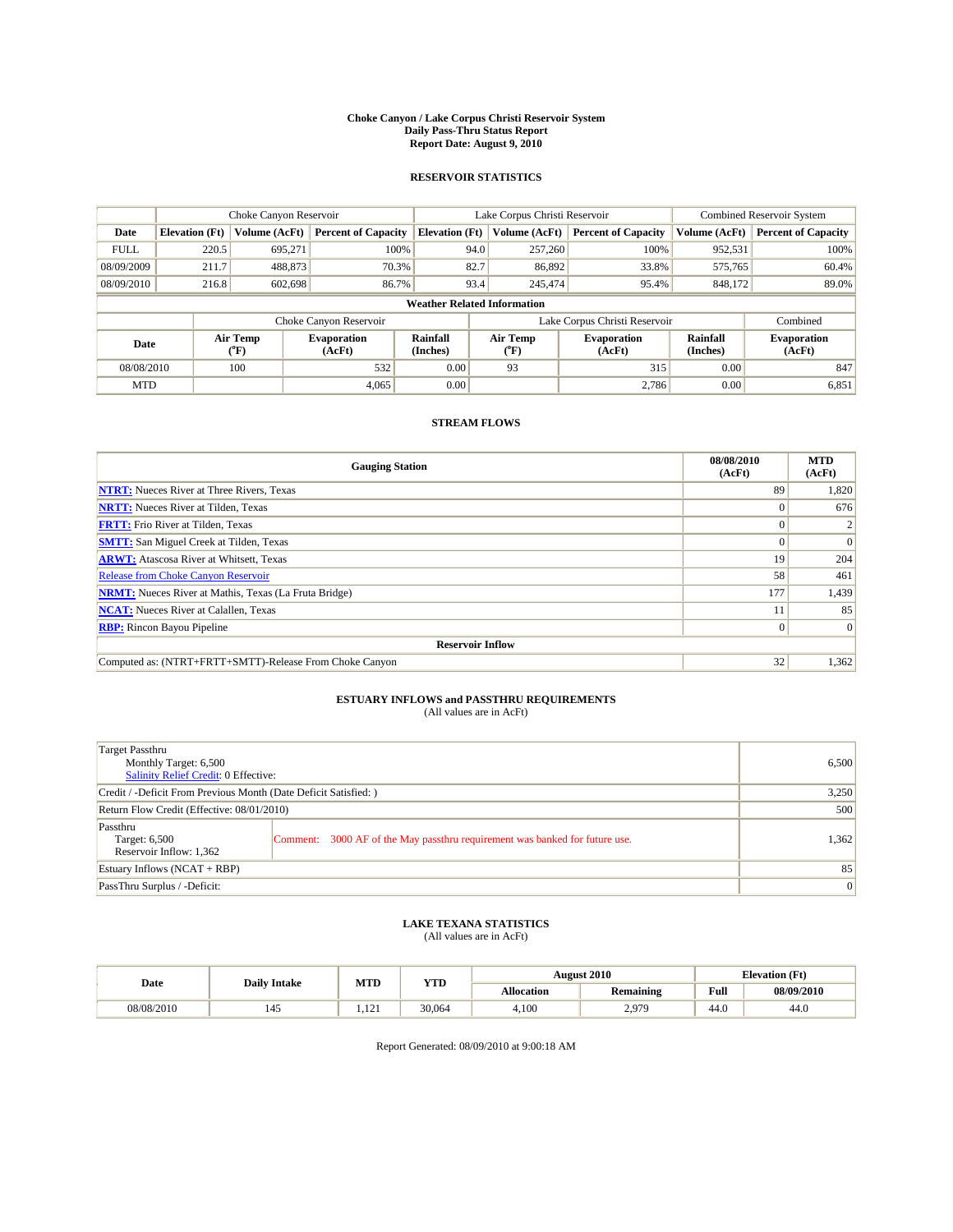#### **Choke Canyon / Lake Corpus Christi Reservoir System Daily Pass-Thru Status Report Report Date: August 10, 2010**

### **RESERVOIR STATISTICS**

|             | Choke Canyon Reservoir             |                  |                              |                             | Lake Corpus Christi Reservoir | <b>Combined Reservoir System</b> |                      |                              |  |  |
|-------------|------------------------------------|------------------|------------------------------|-----------------------------|-------------------------------|----------------------------------|----------------------|------------------------------|--|--|
| Date        | <b>Elevation</b> (Ft)              | Volume (AcFt)    | <b>Percent of Capacity</b>   | <b>Elevation</b> (Ft)       | Volume (AcFt)                 | <b>Percent of Capacity</b>       | Volume (AcFt)        | <b>Percent of Capacity</b>   |  |  |
| <b>FULL</b> | 220.5                              | 695,271          | 100%                         | 94.0                        | 257,260                       | 100%                             | 952,531              | 100%                         |  |  |
| 08/10/2009  | 211.7                              | 487.190          | 70.1%                        | 82.6                        | 85,936                        | 33.4%                            | 573,126              | 60.2%                        |  |  |
| 08/10/2010  | 216.8                              | 601,734          | 86.5%                        | 93.3                        | 245,114                       | 95.3%                            | 846,848              | 88.9%                        |  |  |
|             | <b>Weather Related Information</b> |                  |                              |                             |                               |                                  |                      |                              |  |  |
|             |                                    |                  | Choke Canyon Reservoir       |                             |                               | Lake Corpus Christi Reservoir    |                      | Combined                     |  |  |
| Date        |                                    | Air Temp<br>(°F) | <b>Evaporation</b><br>(AcFt) | <b>Rainfall</b><br>(Inches) | Air Temp<br>(°F)              | <b>Evaporation</b><br>(AcFt)     | Rainfall<br>(Inches) | <b>Evaporation</b><br>(AcFt) |  |  |
| 08/09/2010  |                                    | 96               | 517                          | 0.00                        | 94                            | 262                              | 0.00                 | 779                          |  |  |
| <b>MTD</b>  |                                    |                  | 4,582                        | 0.00                        |                               | 3.048                            | 0.00                 | 7,630                        |  |  |

## **STREAM FLOWS**

| <b>Gauging Station</b>                                       | 08/09/2010<br>(AcFt) | <b>MTD</b><br>(AcFt) |
|--------------------------------------------------------------|----------------------|----------------------|
| <b>NTRT:</b> Nueces River at Three Rivers, Texas             | 83                   | 1,904                |
| <b>NRTT:</b> Nueces River at Tilden, Texas                   | $\theta$             | 676                  |
| <b>FRTT:</b> Frio River at Tilden, Texas                     |                      |                      |
| <b>SMTT:</b> San Miguel Creek at Tilden, Texas               |                      | $\Omega$             |
| <b>ARWT:</b> Atascosa River at Whitsett, Texas               | 18                   | 222                  |
| <b>Release from Choke Canyon Reservoir</b>                   | 58                   | 518                  |
| <b>NRMT:</b> Nueces River at Mathis, Texas (La Fruta Bridge) | 177                  | 1,616                |
| <b>NCAT:</b> Nueces River at Calallen, Texas                 |                      | 89                   |
| <b>RBP:</b> Rincon Bayou Pipeline                            | $\Omega$             | $\Omega$             |
| <b>Reservoir Inflow</b>                                      |                      |                      |
| Computed as: (NTRT+FRTT+SMTT)-Release From Choke Canyon      | 26                   | 1,388                |

# **ESTUARY INFLOWS and PASSTHRU REQUIREMENTS**<br>(All values are in AcFt)

| Target Passthru<br>Monthly Target: 6,500<br>Salinity Relief Credit: 0 Effective: | 6,500                                                                       |       |
|----------------------------------------------------------------------------------|-----------------------------------------------------------------------------|-------|
| Credit / -Deficit From Previous Month (Date Deficit Satisfied: )                 | 3,250                                                                       |       |
| Return Flow Credit (Effective: 08/01/2010)                                       | 500                                                                         |       |
| Passthru<br>Target: 6,500<br>Reservoir Inflow: 1,388                             | Comment: 3000 AF of the May passthru requirement was banked for future use. | 1,388 |
| Estuary Inflows (NCAT + RBP)                                                     |                                                                             | 89    |
| PassThru Surplus / -Deficit:                                                     | 0                                                                           |       |

## **LAKE TEXANA STATISTICS** (All values are in AcFt)

|            | <b>Daily Intake</b>   | MTD  | <b>YTD</b> | <b>August 2010</b> |           |      | <b>Elevation</b> (Ft) |
|------------|-----------------------|------|------------|--------------------|-----------|------|-----------------------|
| Date       |                       |      |            | <b>Allocation</b>  | Remaining | Full | 08/10/2010            |
| 08/09/2010 | $\overline{a}$<br>145 | .267 | 30.209     | 4,100              | 2,833     | 44.0 | 43.9                  |

Report Generated: 08/10/2010 at 8:38:02 AM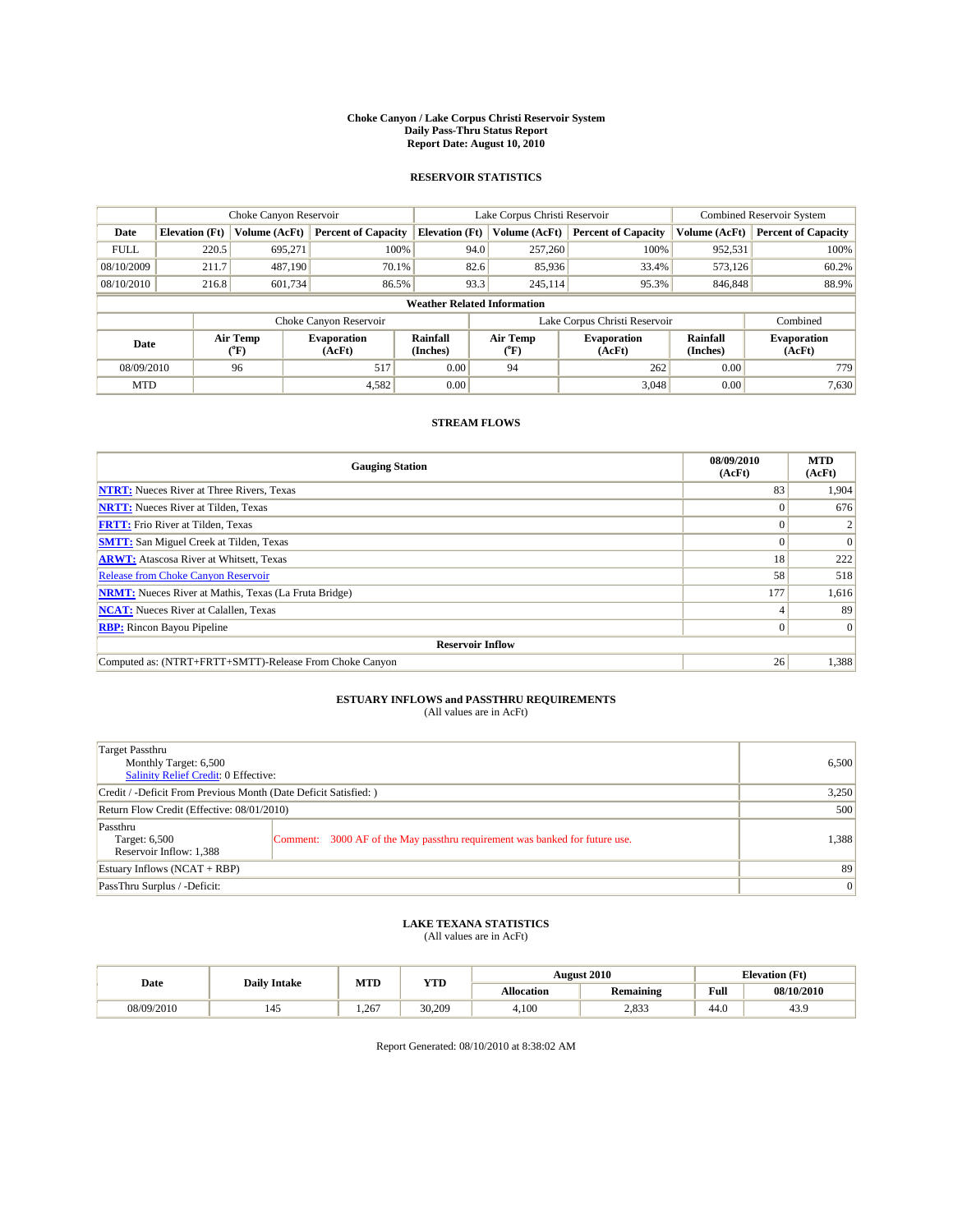#### **Choke Canyon / Lake Corpus Christi Reservoir System Daily Pass-Thru Status Report Report Date: August 11, 2010**

### **RESERVOIR STATISTICS**

|             | Choke Canyon Reservoir             |                                |                              |                       | Lake Corpus Christi Reservoir  | <b>Combined Reservoir System</b> |                      |                              |  |  |
|-------------|------------------------------------|--------------------------------|------------------------------|-----------------------|--------------------------------|----------------------------------|----------------------|------------------------------|--|--|
| Date        | <b>Elevation</b> (Ft)              | Volume (AcFt)                  | <b>Percent of Capacity</b>   | <b>Elevation</b> (Ft) | Volume (AcFt)                  | <b>Percent of Capacity</b>       | Volume (AcFt)        | <b>Percent of Capacity</b>   |  |  |
| <b>FULL</b> | 220.5                              | 695,271                        | 100%                         | 94.0                  | 257,260                        | 100%                             | 952,531              | 100%                         |  |  |
| 08/11/2009  | 211.6                              | 486,768                        | 70.0%                        | 82.6                  | 85,619                         | 33.3%                            | 572,387              | 60.1%                        |  |  |
| 08/11/2010  | 216.7                              | 601,010                        | 86.4%                        | 93.3                  | 244,754                        | 95.1%                            | 845,764              | 88.8%                        |  |  |
|             | <b>Weather Related Information</b> |                                |                              |                       |                                |                                  |                      |                              |  |  |
|             |                                    |                                | Choke Canyon Reservoir       |                       |                                | Lake Corpus Christi Reservoir    |                      | Combined                     |  |  |
| Date        |                                    | Air Temp<br>$({}^o\mathrm{F})$ | <b>Evaporation</b><br>(AcFt) | Rainfall<br>(Inches)  | Air Temp<br>$({}^o\mathrm{F})$ | <b>Evaporation</b><br>(AcFt)     | Rainfall<br>(Inches) | <b>Evaporation</b><br>(AcFt) |  |  |
| 08/10/2010  |                                    | 101                            | 377                          | 0.15                  | 94                             | 356                              | 0.00                 | 733                          |  |  |
| <b>MTD</b>  |                                    |                                | 4.959                        | 0.15                  |                                | 3.404                            | 0.00                 | 8,363                        |  |  |

## **STREAM FLOWS**

| <b>Gauging Station</b>                                       | 08/10/2010<br>(AcFt) | <b>MTD</b><br>(AcFt) |
|--------------------------------------------------------------|----------------------|----------------------|
| <b>NTRT:</b> Nueces River at Three Rivers, Texas             | 81                   | 1,985                |
| <b>NRTT:</b> Nueces River at Tilden, Texas                   |                      | 676                  |
| <b>FRTT:</b> Frio River at Tilden, Texas                     |                      |                      |
| <b>SMTT:</b> San Miguel Creek at Tilden, Texas               |                      | $\Omega$             |
| <b>ARWT:</b> Atascosa River at Whitsett, Texas               | 17                   | 240                  |
| <b>Release from Choke Canyon Reservoir</b>                   | 58                   | 576                  |
| <b>NRMT:</b> Nueces River at Mathis, Texas (La Fruta Bridge) | 185                  | 1,800                |
| <b>NCAT:</b> Nueces River at Calallen, Texas                 |                      | 94                   |
| <b>RBP:</b> Rincon Bayou Pipeline                            | $\Omega$             | $\Omega$             |
| <b>Reservoir Inflow</b>                                      |                      |                      |
| Computed as: (NTRT+FRTT+SMTT)-Release From Choke Canyon      | 24                   | 1,412                |

# **ESTUARY INFLOWS and PASSTHRU REQUIREMENTS**<br>(All values are in AcFt)

| Target Passthru<br>Monthly Target: 6,500<br>Salinity Relief Credit: 0 Effective: | 6,500                                                                       |       |
|----------------------------------------------------------------------------------|-----------------------------------------------------------------------------|-------|
| Credit / -Deficit From Previous Month (Date Deficit Satisfied: )                 | 3,250                                                                       |       |
| Return Flow Credit (Effective: 08/01/2010)                                       | 500                                                                         |       |
| Passthru<br>Target: 6,500<br>Reservoir Inflow: 1,412                             | Comment: 3000 AF of the May passthru requirement was banked for future use. | 1,412 |
| Estuary Inflows (NCAT + RBP)                                                     |                                                                             | 94    |
| PassThru Surplus / -Deficit:                                                     | 0                                                                           |       |

## **LAKE TEXANA STATISTICS** (All values are in AcFt)

|            | <b>Daily Intake</b> | MTD          | <b>YTD</b> |            | <b>August 2010</b> |                                                    | <b>Elevation</b> (Ft) |
|------------|---------------------|--------------|------------|------------|--------------------|----------------------------------------------------|-----------------------|
| Date       |                     |              |            | Allocation | Remaining          | <b>Full</b><br>the contract of the contract of the | 08/11/2010            |
| 08/10/2010 | 146                 | 412<br>1.412 | 30.355     | 4.100      | 2,688              | 44.0                                               | 43.9                  |

Report Generated: 08/11/2010 at 8:34:22 AM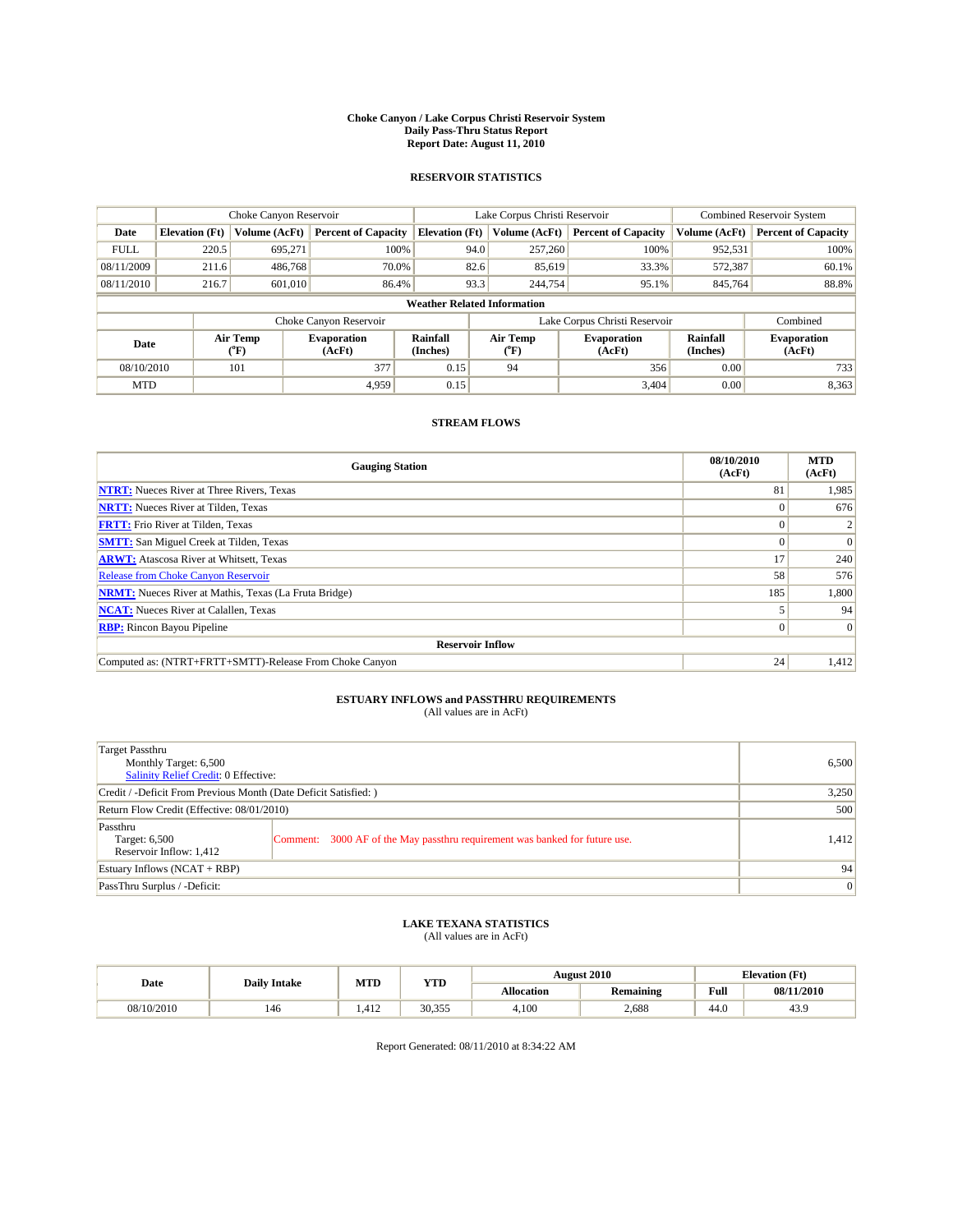#### **Choke Canyon / Lake Corpus Christi Reservoir System Daily Pass-Thru Status Report Report Date: August 12, 2010**

### **RESERVOIR STATISTICS**

|             | Choke Canyon Reservoir             |                                           |                              |                       | Lake Corpus Christi Reservoir | <b>Combined Reservoir System</b> |                      |                              |  |  |
|-------------|------------------------------------|-------------------------------------------|------------------------------|-----------------------|-------------------------------|----------------------------------|----------------------|------------------------------|--|--|
| Date        | <b>Elevation</b> (Ft)              | Volume (AcFt)                             | <b>Percent of Capacity</b>   | <b>Elevation</b> (Ft) | Volume (AcFt)                 | <b>Percent of Capacity</b>       | Volume (AcFt)        | <b>Percent of Capacity</b>   |  |  |
| <b>FULL</b> | 220.5                              | 695.271                                   | 100%                         | 94.0                  | 257,260                       | 100%                             | 952,531              | 100%                         |  |  |
| 08/12/2009  | 211.7                              | 487,612                                   | 70.1%                        | 82.6                  | 85,302                        | 33.2%                            | 572,914              | 60.1%                        |  |  |
| 08/12/2010  | 216.7                              | 600,051                                   | 86.3%                        | 93.3                  | 244,394                       | 95.0%                            | 844,445              | 88.7%                        |  |  |
|             | <b>Weather Related Information</b> |                                           |                              |                       |                               |                                  |                      |                              |  |  |
|             |                                    |                                           | Choke Canyon Reservoir       |                       |                               | Lake Corpus Christi Reservoir    |                      | Combined                     |  |  |
| Date        |                                    | Air Temp<br>$({}^{\mathrm{o}}\mathrm{F})$ | <b>Evaporation</b><br>(AcFt) | Rainfall<br>(Inches)  | Air Temp<br>(°F)              | <b>Evaporation</b><br>(AcFt)     | Rainfall<br>(Inches) | <b>Evaporation</b><br>(AcFt) |  |  |
| 08/11/2010  |                                    | 100                                       | 502                          | 0.00                  | 96                            | 398                              | 0.00                 | 900                          |  |  |
| <b>MTD</b>  |                                    |                                           | 5,461                        | 0.15                  |                               | 3,802                            | 0.00                 | 9,263                        |  |  |

## **STREAM FLOWS**

| <b>Gauging Station</b>                                       | 08/11/2010<br>(AcFt) | <b>MTD</b><br>(AcFt) |
|--------------------------------------------------------------|----------------------|----------------------|
| <b>NTRT:</b> Nueces River at Three Rivers, Texas             | 77                   | 2,062                |
| <b>NRTT:</b> Nueces River at Tilden, Texas                   |                      | 676                  |
| <b>FRTT:</b> Frio River at Tilden, Texas                     |                      |                      |
| <b>SMTT:</b> San Miguel Creek at Tilden, Texas               |                      | $\Omega$             |
| <b>ARWT:</b> Atascosa River at Whitsett, Texas               | 17                   | 256                  |
| <b>Release from Choke Canyon Reservoir</b>                   | 58                   | 633                  |
| <b>NRMT:</b> Nueces River at Mathis, Texas (La Fruta Bridge) | 197                  | 1,997                |
| <b>NCAT:</b> Nueces River at Calallen, Texas                 |                      | 95                   |
| <b>RBP:</b> Rincon Bayou Pipeline                            | $\overline{0}$       | $\Omega$             |
| <b>Reservoir Inflow</b>                                      |                      |                      |
| Computed as: (NTRT+FRTT+SMTT)-Release From Choke Canyon      | 20                   | 1,432                |

# **ESTUARY INFLOWS and PASSTHRU REQUIREMENTS**<br>(All values are in AcFt)

| Target Passthru<br>Monthly Target: 6,500<br>Salinity Relief Credit: 0 Effective: | 6,500                                                                       |       |
|----------------------------------------------------------------------------------|-----------------------------------------------------------------------------|-------|
| Credit / -Deficit From Previous Month (Date Deficit Satisfied: )                 | 3,250                                                                       |       |
| Return Flow Credit (Effective: 08/01/2010)                                       | 500                                                                         |       |
| Passthru<br>Target: 6,500<br>Reservoir Inflow: 1,432                             | Comment: 3000 AF of the May passthru requirement was banked for future use. | 1,432 |
| Estuary Inflows (NCAT + RBP)                                                     |                                                                             | 95    |
| PassThru Surplus / -Deficit:                                                     | 0                                                                           |       |

## **LAKE TEXANA STATISTICS** (All values are in AcFt)

|            | <b>Daily Intake</b> |       | MTD<br><b>YTD</b> |            | <b>August 2010</b> | <b>Elevation</b> (Ft)                              |            |  |
|------------|---------------------|-------|-------------------|------------|--------------------|----------------------------------------------------|------------|--|
| Date       |                     |       |                   | Allocation | Remaining          | <b>Full</b><br>the contract of the contract of the | 08/12/2010 |  |
| 08/11/2010 | 145                 | 1.558 | 30,500            | 4,100      | 2.542              | 44.0                                               | 43.8       |  |

Report Generated: 08/12/2010 at 8:49:02 AM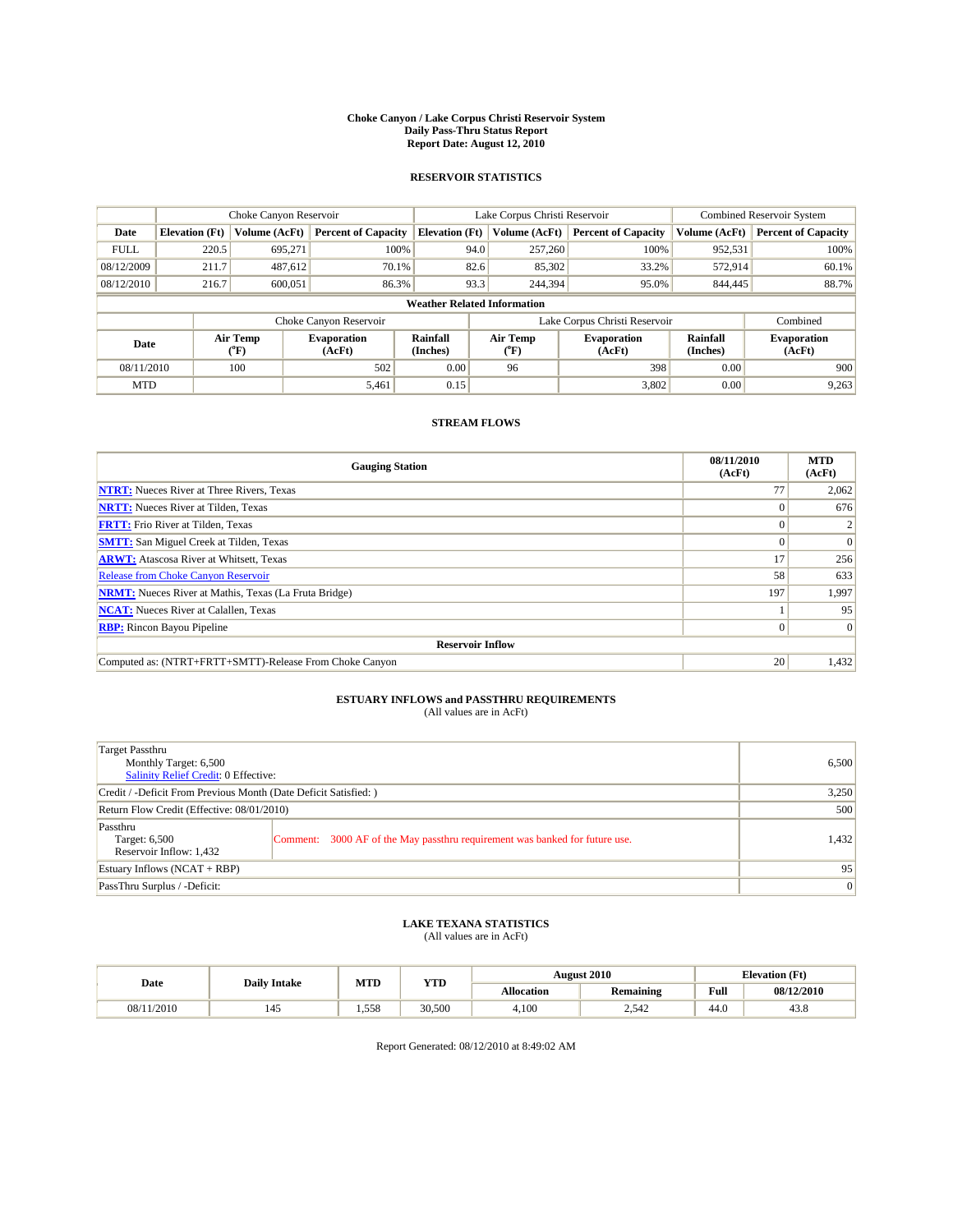#### **Choke Canyon / Lake Corpus Christi Reservoir System Daily Pass-Thru Status Report Report Date: August 13, 2010**

### **RESERVOIR STATISTICS**

|             | Choke Canyon Reservoir             |                      |                              |                             | Lake Corpus Christi Reservoir | <b>Combined Reservoir System</b> |                      |                              |  |  |
|-------------|------------------------------------|----------------------|------------------------------|-----------------------------|-------------------------------|----------------------------------|----------------------|------------------------------|--|--|
| Date        | <b>Elevation</b> (Ft)              | <b>Volume (AcFt)</b> | <b>Percent of Capacity</b>   | <b>Elevation</b> (Ft)       | Volume (AcFt)                 | <b>Percent of Capacity</b>       | Volume (AcFt)        | <b>Percent of Capacity</b>   |  |  |
| <b>FULL</b> | 220.5                              | 695,271              | 100%                         | 94.0                        | 257,260                       | 100%                             | 952,531              | 100%                         |  |  |
| 08/13/2009  | 211.6                              | 486,979              | 70.0%                        | 82.5                        | 84,672                        | 32.9%                            | 571,651              | 60.0%                        |  |  |
| 08/13/2010  | 216.7                              | 599,335              | 86.2%                        | 93.3                        | 243,675                       | 94.7%                            | 843,010              | 88.5%                        |  |  |
|             | <b>Weather Related Information</b> |                      |                              |                             |                               |                                  |                      |                              |  |  |
|             |                                    |                      | Choke Canyon Reservoir       |                             |                               | Lake Corpus Christi Reservoir    |                      | Combined                     |  |  |
| Date        |                                    | Air Temp<br>(°F)     | <b>Evaporation</b><br>(AcFt) | <b>Rainfall</b><br>(Inches) | Air Temp<br>(°F)              | <b>Evaporation</b><br>(AcFt)     | Rainfall<br>(Inches) | <b>Evaporation</b><br>(AcFt) |  |  |
| 08/12/2010  |                                    | 97                   | 377                          | 0.00                        | 92                            | 241                              | 0.00                 | 618                          |  |  |
| <b>MTD</b>  |                                    |                      | 5,838                        | 0.15                        |                               | 4,043                            | 0.00                 | 9,881                        |  |  |

## **STREAM FLOWS**

| <b>Gauging Station</b>                                       | 08/12/2010<br>(AcFt) | <b>MTD</b><br>(AcFt) |
|--------------------------------------------------------------|----------------------|----------------------|
| <b>NTRT:</b> Nueces River at Three Rivers, Texas             | 75                   | 2,138                |
| <b>NRTT:</b> Nueces River at Tilden, Texas                   |                      | 676                  |
| <b>FRTT:</b> Frio River at Tilden, Texas                     |                      |                      |
| <b>SMTT:</b> San Miguel Creek at Tilden, Texas               |                      | $\Omega$             |
| <b>ARWT:</b> Atascosa River at Whitsett, Texas               | 16 <sup>1</sup>      | 273                  |
| Release from Choke Canyon Reservoir                          | 58                   | 691                  |
| <b>NRMT:</b> Nueces River at Mathis, Texas (La Fruta Bridge) | 197                  | 2,193                |
| <b>NCAT:</b> Nueces River at Calallen, Texas                 | 16 <sup>1</sup>      | 111                  |
| <b>RBP:</b> Rincon Bayou Pipeline                            | $\overline{0}$       | $\Omega$             |
| <b>Reservoir Inflow</b>                                      |                      |                      |
| Computed as: (NTRT+FRTT+SMTT)-Release From Choke Canyon      | 18                   | 1,449                |

# **ESTUARY INFLOWS and PASSTHRU REQUIREMENTS**<br>(All values are in AcFt)

| Target Passthru<br>Monthly Target: 6,500<br>Salinity Relief Credit: 0 Effective: | 6,500                                                                       |       |
|----------------------------------------------------------------------------------|-----------------------------------------------------------------------------|-------|
| Credit / -Deficit From Previous Month (Date Deficit Satisfied: )                 | 3,250                                                                       |       |
| Return Flow Credit (Effective: 08/01/2010)                                       | 500                                                                         |       |
| Passthru<br>Target: 6,500<br>Reservoir Inflow: 1,449                             | Comment: 3000 AF of the May passthru requirement was banked for future use. | 1.449 |
| Estuary Inflows (NCAT + RBP)                                                     | 111                                                                         |       |
| PassThru Surplus / -Deficit:                                                     | 0                                                                           |       |

## **LAKE TEXANA STATISTICS** (All values are in AcFt)

|            | <b>Daily Intake</b>   | MTD   | <b>YTD</b> |                   | <b>August 2010</b> | <b>Elevation</b> (Ft) |            |
|------------|-----------------------|-------|------------|-------------------|--------------------|-----------------------|------------|
| Date       |                       |       |            | <b>Allocation</b> | Remaining          | Full                  | 08/13/2010 |
| 08/12/2010 | $\overline{a}$<br>145 | 1.703 | 30.645     | 4,100             | 2,397              | 44.0                  | 43.7       |

Report Generated: 08/13/2010 at 8:40:13 AM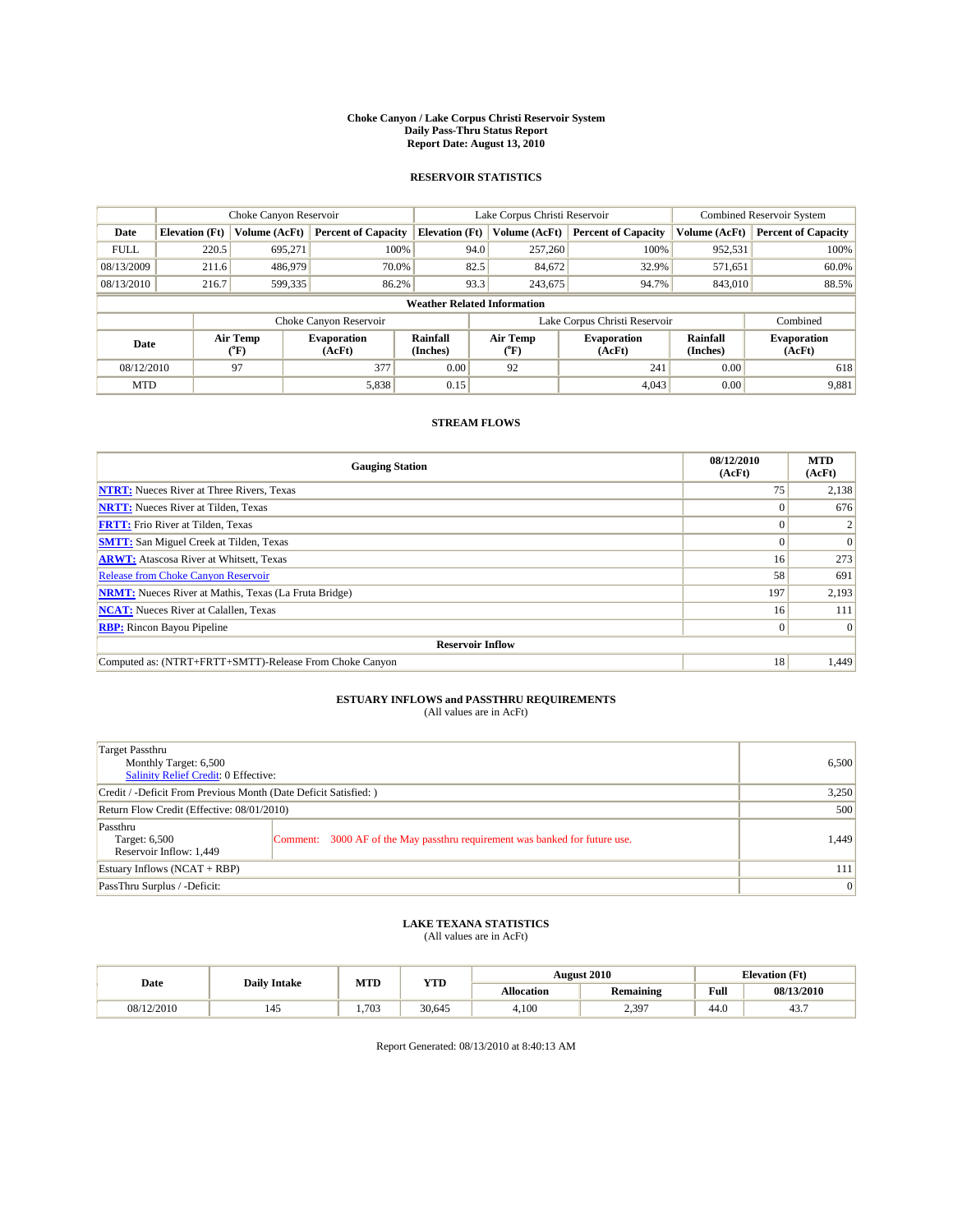#### **Choke Canyon / Lake Corpus Christi Reservoir System Daily Pass-Thru Status Report Report Date: August 14, 2010**

### **RESERVOIR STATISTICS**

|             | Choke Canyon Reservoir             |                  |                              |                       | Lake Corpus Christi Reservoir | <b>Combined Reservoir System</b> |                      |                              |  |  |
|-------------|------------------------------------|------------------|------------------------------|-----------------------|-------------------------------|----------------------------------|----------------------|------------------------------|--|--|
| Date        | <b>Elevation</b> (Ft)              | Volume (AcFt)    | <b>Percent of Capacity</b>   | <b>Elevation</b> (Ft) | Volume (AcFt)                 | <b>Percent of Capacity</b>       | Volume (AcFt)        | <b>Percent of Capacity</b>   |  |  |
| <b>FULL</b> | 220.5                              | 695.271          | 100%                         | 94.0                  | 257,260                       | 100%                             | 952,531              | 100%                         |  |  |
| 08/14/2009  | 211.6                              | 486,768          | 70.0%                        | 82.5                  | 84,253                        | 32.8%                            | 571,021              | 59.9%                        |  |  |
| 08/14/2010  | 216.6                              | 598,857          | 86.1%                        | 93.2                  | 242,776                       | 94.4%                            | 841,633              | 88.4%                        |  |  |
|             | <b>Weather Related Information</b> |                  |                              |                       |                               |                                  |                      |                              |  |  |
|             |                                    |                  | Choke Canyon Reservoir       |                       |                               | Lake Corpus Christi Reservoir    |                      | Combined                     |  |  |
| Date        |                                    | Air Temp<br>(°F) | <b>Evaporation</b><br>(AcFt) | Rainfall<br>(Inches)  | Air Temp<br>("F)              | <b>Evaporation</b><br>(AcFt)     | Rainfall<br>(Inches) | <b>Evaporation</b><br>(AcFt) |  |  |
| 08/13/2010  |                                    | 101              | 558                          | 0.00                  | 99                            | 481                              | 0.00                 | 1,039                        |  |  |
| <b>MTD</b>  |                                    |                  | 6.396                        | 0.15                  |                               | 4,524                            | 0.00                 | 10.920                       |  |  |

## **STREAM FLOWS**

| <b>Gauging Station</b>                                       | 08/13/2010<br>(AcFt) | <b>MTD</b><br>(AcFt) |
|--------------------------------------------------------------|----------------------|----------------------|
| <b>NTRT:</b> Nueces River at Three Rivers, Texas             | 71                   | 2,209                |
| <b>NRTT:</b> Nueces River at Tilden, Texas                   |                      | 676                  |
| <b>FRTT:</b> Frio River at Tilden, Texas                     |                      |                      |
| <b>SMTT:</b> San Miguel Creek at Tilden, Texas               |                      | $\Omega$             |
| <b>ARWT:</b> Atascosa River at Whitsett, Texas               | 16 <sup>1</sup>      | 288                  |
| <b>Release from Choke Canyon Reservoir</b>                   | 58                   | 748                  |
| <b>NRMT:</b> Nueces River at Mathis, Texas (La Fruta Bridge) | 199                  | 2,392                |
| <b>NCAT:</b> Nueces River at Calallen, Texas                 |                      | 112                  |
| <b>RBP:</b> Rincon Bayou Pipeline                            | $\overline{0}$       | $\Omega$             |
| <b>Reservoir Inflow</b>                                      |                      |                      |
| Computed as: (NTRT+FRTT+SMTT)-Release From Choke Canyon      | 14                   | 1,463                |

# **ESTUARY INFLOWS and PASSTHRU REQUIREMENTS**<br>(All values are in AcFt)

| Target Passthru<br>Monthly Target: 6,500<br>Salinity Relief Credit: 0 Effective: | 6,500                                                                       |       |
|----------------------------------------------------------------------------------|-----------------------------------------------------------------------------|-------|
| Credit / -Deficit From Previous Month (Date Deficit Satisfied: )                 | 3,250                                                                       |       |
| Return Flow Credit (Effective: 08/01/2010)                                       | 500                                                                         |       |
| Passthru<br>Target: 6,500<br>Reservoir Inflow: 1,463                             | Comment: 3000 AF of the May passthru requirement was banked for future use. | 1,463 |
| Estuary Inflows (NCAT + RBP)                                                     |                                                                             | 112   |
| PassThru Surplus / -Deficit:                                                     | 0                                                                           |       |

## **LAKE TEXANA STATISTICS** (All values are in AcFt)

|            |                     | MTD   | <b>YTD</b> |            | <b>August 2010</b>   |      | <b>Elevation</b> (Ft) |
|------------|---------------------|-------|------------|------------|----------------------|------|-----------------------|
| Date       | <b>Daily Intake</b> |       |            | Allocation | Remaining            | Full | 08/14/2010            |
| 08/13/2010 | 145                 | 1.848 | 30,790     | 4.100      | 2.25<br><u>_.___</u> | 44.0 | 43.7                  |

Report Generated: 08/14/2010 at 8:29:37 AM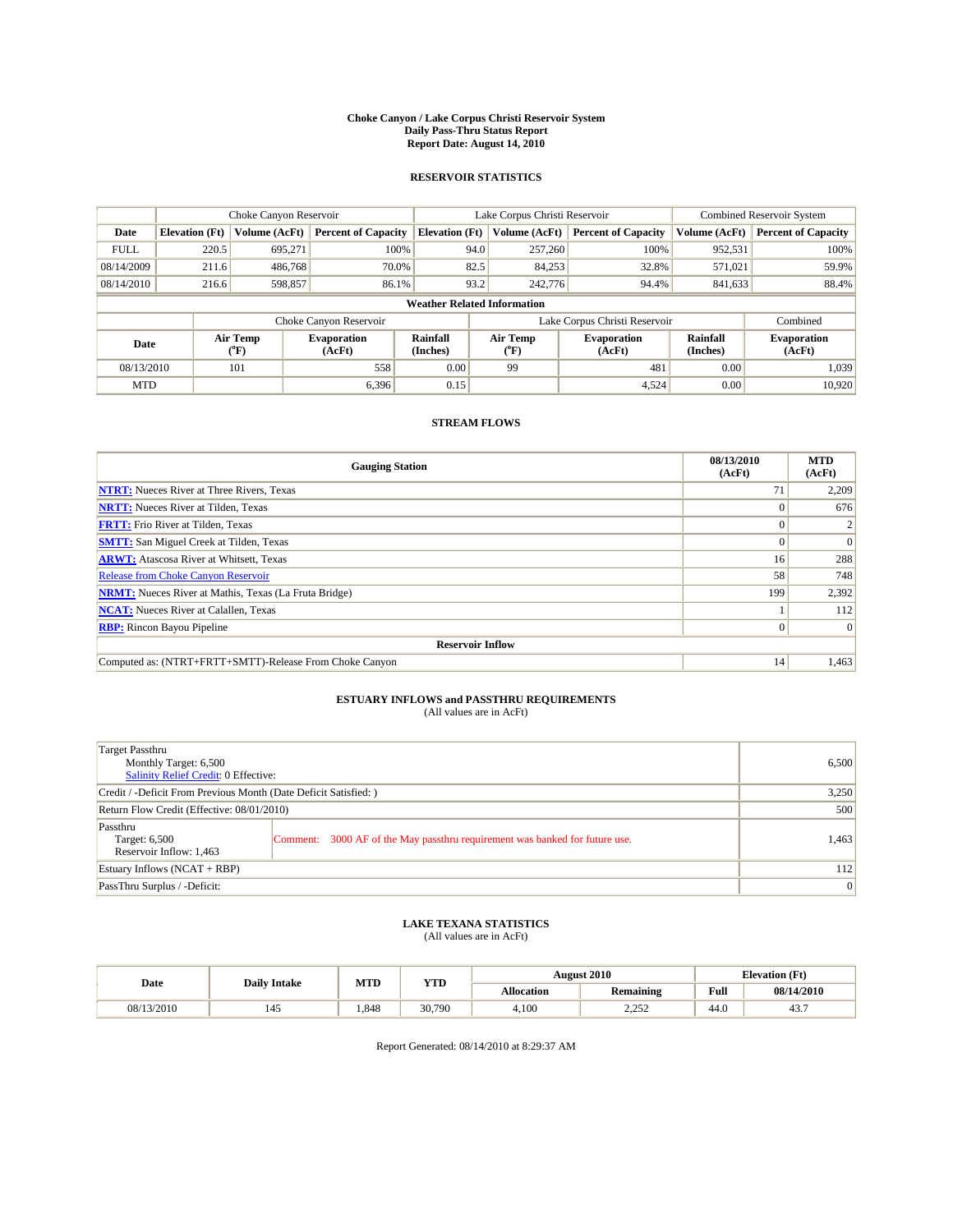#### **Choke Canyon / Lake Corpus Christi Reservoir System Daily Pass-Thru Status Report Report Date: August 15, 2010**

### **RESERVOIR STATISTICS**

|             | Choke Canyon Reservoir             |                             |                              |                       | Lake Corpus Christi Reservoir |                                  |                               |                      | <b>Combined Reservoir System</b> |  |
|-------------|------------------------------------|-----------------------------|------------------------------|-----------------------|-------------------------------|----------------------------------|-------------------------------|----------------------|----------------------------------|--|
| Date        | <b>Elevation</b> (Ft)              | Volume (AcFt)               | <b>Percent of Capacity</b>   | <b>Elevation</b> (Ft) |                               | Volume (AcFt)                    | <b>Percent of Capacity</b>    | Volume (AcFt)        | <b>Percent of Capacity</b>       |  |
| <b>FULL</b> | 220.5                              | 695,271                     | 100%                         |                       | 94.0                          | 257,260                          | 100%                          | 952,531              | 100%                             |  |
| 08/15/2009  | 211.6                              | 486,134                     | 69.9%                        |                       | 82.4                          | 83,524                           | 32.5%                         | 569,658              | 59.8%                            |  |
| 08/15/2010  | 216.6                              | 599,096                     | 86.2%                        |                       | 93.2                          | 242,238                          | 94.2%                         | 841,334              | 88.3%                            |  |
|             | <b>Weather Related Information</b> |                             |                              |                       |                               |                                  |                               |                      |                                  |  |
|             |                                    |                             | Choke Canyon Reservoir       |                       |                               |                                  | Lake Corpus Christi Reservoir |                      | Combined                         |  |
| Date        |                                    | Air Temp<br>${}^{\circ}$ F) | <b>Evaporation</b><br>(AcFt) | Rainfall<br>(Inches)  |                               | Air Temp<br>$^{\prime\prime}$ F) | <b>Evaporation</b><br>(AcFt)  | Rainfall<br>(Inches) | <b>Evaporation</b><br>(AcFt)     |  |
| 08/14/2010  |                                    | 100                         | 516                          | 0.00                  |                               | 99                               | 314                           | 0.00                 | 830                              |  |
| <b>MTD</b>  |                                    |                             | 6,912                        | 0.15                  |                               |                                  | 4,838                         | 0.00                 | 11.750                           |  |

## **STREAM FLOWS**

| <b>Gauging Station</b>                                       | 08/14/2010<br>(AcFt) | <b>MTD</b><br>(AcFt) |
|--------------------------------------------------------------|----------------------|----------------------|
| <b>NTRT:</b> Nueces River at Three Rivers, Texas             | 71                   | 2,281                |
| <b>NRTT:</b> Nueces River at Tilden, Texas                   |                      | 676                  |
| <b>FRTT:</b> Frio River at Tilden, Texas                     |                      |                      |
| <b>SMTT:</b> San Miguel Creek at Tilden, Texas               |                      | $\Omega$             |
| <b>ARWT:</b> Atascosa River at Whitsett, Texas               | 15 <sup>5</sup>      | 304                  |
| <b>Release from Choke Canyon Reservoir</b>                   | 58                   | 806                  |
| <b>NRMT:</b> Nueces River at Mathis, Texas (La Fruta Bridge) | 199                  | 2,590                |
| <b>NCAT:</b> Nueces River at Calallen, Texas                 | 30 <sup>1</sup>      | 142                  |
| <b>RBP:</b> Rincon Bayou Pipeline                            | $\overline{0}$       | $\Omega$             |
| <b>Reservoir Inflow</b>                                      |                      |                      |
| Computed as: (NTRT+FRTT+SMTT)-Release From Choke Canyon      | 14                   | 1,477                |

# **ESTUARY INFLOWS and PASSTHRU REQUIREMENTS**<br>(All values are in AcFt)

| Target Passthru<br>Monthly Target: 6,500<br>Salinity Relief Credit: 0 Effective: |                                                                             | 6,500 |
|----------------------------------------------------------------------------------|-----------------------------------------------------------------------------|-------|
| Credit / -Deficit From Previous Month (Date Deficit Satisfied: )                 | 3,250                                                                       |       |
| Return Flow Credit (Effective: 08/01/2010)                                       | 500                                                                         |       |
| Passthru<br>Target: 6,500<br>Reservoir Inflow: 1,477                             | Comment: 3000 AF of the May passthru requirement was banked for future use. | 1,477 |
| Estuary Inflows (NCAT + RBP)                                                     |                                                                             | 142   |
| PassThru Surplus / -Deficit:                                                     | 0                                                                           |       |

## **LAKE TEXANA STATISTICS** (All values are in AcFt)

|            | <b>Daily Intake</b>   | MTD   | <b>YTD</b> |                   | <b>August 2010</b> |      | <b>Elevation</b> (Ft) |
|------------|-----------------------|-------|------------|-------------------|--------------------|------|-----------------------|
| Date       |                       |       |            | <b>Allocation</b> | Remaining          | Full | 08/15/2010            |
| 08/14/2010 | $\overline{a}$<br>145 | 1.993 | 30.935     | 4,100             | 2.107              | 44.0 | 43.7                  |

Report Generated: 08/15/2010 at 7:54:30 AM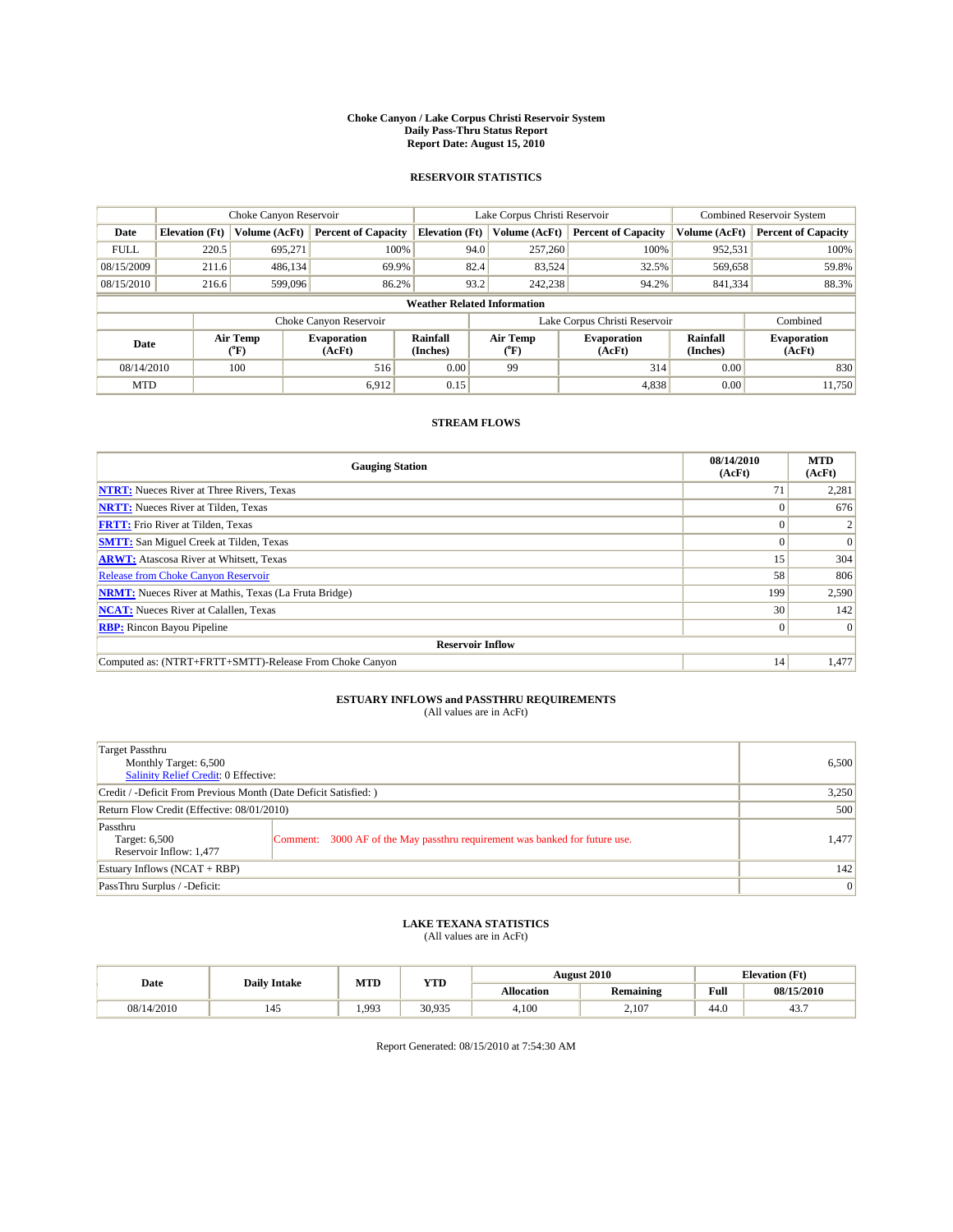#### **Choke Canyon / Lake Corpus Christi Reservoir System Daily Pass-Thru Status Report Report Date: August 16, 2010**

### **RESERVOIR STATISTICS**

|             | Choke Canyon Reservoir             |                  |                              |                       | Lake Corpus Christi Reservoir | <b>Combined Reservoir System</b> |                      |                              |  |  |
|-------------|------------------------------------|------------------|------------------------------|-----------------------|-------------------------------|----------------------------------|----------------------|------------------------------|--|--|
| Date        | <b>Elevation</b> (Ft)              | Volume (AcFt)    | <b>Percent of Capacity</b>   | <b>Elevation</b> (Ft) | Volume (AcFt)                 | <b>Percent of Capacity</b>       | Volume (AcFt)        | <b>Percent of Capacity</b>   |  |  |
| <b>FULL</b> | 220.5                              | 695.271          | 100%                         | 94.0                  | 257,260                       | 100%                             | 952,531              | 100%                         |  |  |
| 08/16/2009  | 211.5                              | 484,254          | 69.6%                        | 82.3                  | 82,901                        | 32.2%                            | 567,155              | 59.5%                        |  |  |
| 08/16/2010  | 216.6                              | 598,618          | 86.1%                        | 93.2                  | 242,059                       | 94.1%                            | 840,677              | 88.3%                        |  |  |
|             | <b>Weather Related Information</b> |                  |                              |                       |                               |                                  |                      |                              |  |  |
|             |                                    |                  | Choke Canyon Reservoir       |                       |                               | Lake Corpus Christi Reservoir    |                      | Combined                     |  |  |
| Date        |                                    | Air Temp<br>(°F) | <b>Evaporation</b><br>(AcFt) | Rainfall<br>(Inches)  | Air Temp<br>("F)              | <b>Evaporation</b><br>(AcFt)     | Rainfall<br>(Inches) | <b>Evaporation</b><br>(AcFt) |  |  |
| 08/15/2010  |                                    | 102              | 516                          | 0.00                  | 97                            | 293                              | 0.00                 | 809                          |  |  |
| <b>MTD</b>  |                                    |                  | 7,428                        | 0.15                  |                               | 5,131                            | 0.00                 | 12,559                       |  |  |

## **STREAM FLOWS**

| <b>Gauging Station</b>                                       | 08/15/2010<br>(AcFt) | <b>MTD</b><br>(AcFt) |
|--------------------------------------------------------------|----------------------|----------------------|
| <b>NTRT:</b> Nueces River at Three Rivers, Texas             | 69                   | 2,350                |
| <b>NRTT:</b> Nueces River at Tilden, Texas                   | $\Omega$             | 676                  |
| <b>FRTT:</b> Frio River at Tilden, Texas                     |                      |                      |
| <b>SMTT:</b> San Miguel Creek at Tilden, Texas               |                      | $\Omega$             |
| <b>ARWT:</b> Atascosa River at Whitsett, Texas               | 14                   | 318                  |
| Release from Choke Canyon Reservoir                          | 58                   | 863                  |
| <b>NRMT:</b> Nueces River at Mathis, Texas (La Fruta Bridge) | 199                  | 2,789                |
| <b>NCAT:</b> Nueces River at Calallen, Texas                 | 32                   | 174                  |
| <b>RBP:</b> Rincon Bayou Pipeline                            | $\overline{0}$       | $\Omega$             |
| <b>Reservoir Inflow</b>                                      |                      |                      |
| Computed as: (NTRT+FRTT+SMTT)-Release From Choke Canyon      | 12                   | 1,489                |

# **ESTUARY INFLOWS and PASSTHRU REQUIREMENTS**<br>(All values are in AcFt)

| Target Passthru<br>Monthly Target: 6,500<br>Salinity Relief Credit: 0 Effective: | 6,500                                                                       |       |
|----------------------------------------------------------------------------------|-----------------------------------------------------------------------------|-------|
| Credit / -Deficit From Previous Month (Date Deficit Satisfied: )                 | 3,250                                                                       |       |
| Return Flow Credit (Effective: 08/01/2010)                                       | 500                                                                         |       |
| Passthru<br>Target: 6,500<br>Reservoir Inflow: 1,489                             | Comment: 3000 AF of the May passthru requirement was banked for future use. | 1,489 |
| Estuary Inflows (NCAT + RBP)                                                     |                                                                             | 174   |
| PassThru Surplus / -Deficit:                                                     | 0                                                                           |       |

## **LAKE TEXANA STATISTICS** (All values are in AcFt)

|            | <b>Daily Intake</b>             | MTD   | <b>YTD</b> |                   | <b>August 2010</b> |                                             | <b>Elevation</b> (Ft) |
|------------|---------------------------------|-------|------------|-------------------|--------------------|---------------------------------------------|-----------------------|
| Date       |                                 |       |            | <b>Allocation</b> | <b>Remaining</b>   | Full<br>the contract of the contract of the | 08/16/2010            |
| 08/15/2010 | $\overline{\phantom{0}}$<br>145 | 2.138 | 31,080     | 4.100             | .962               | 44.0                                        | 45.                   |

Report Generated: 08/16/2010 at 8:56:02 AM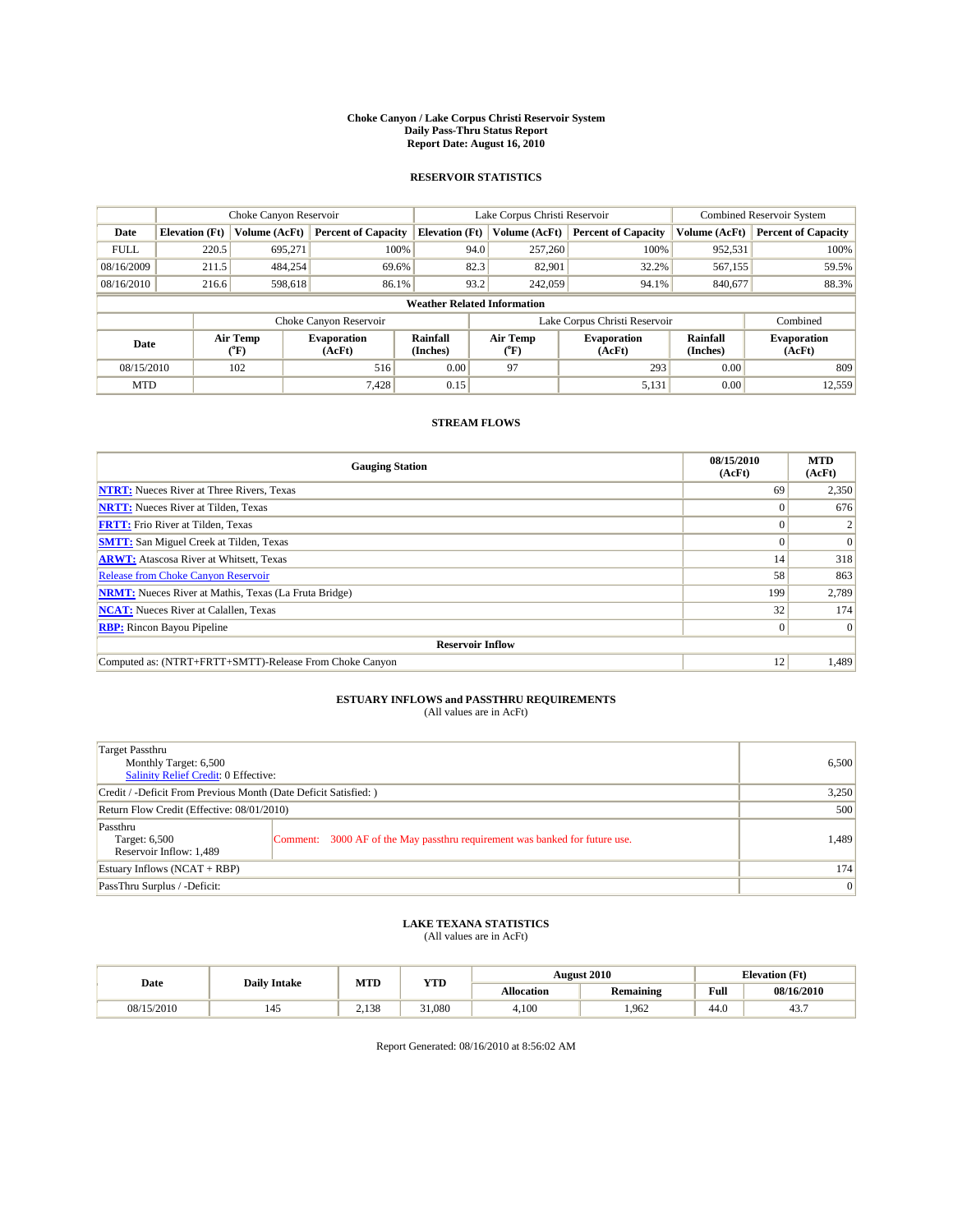#### **Choke Canyon / Lake Corpus Christi Reservoir System Daily Pass-Thru Status Report Report Date: August 17, 2010**

### **RESERVOIR STATISTICS**

|             | Choke Canyon Reservoir             |                                |                              |                       | Lake Corpus Christi Reservoir | <b>Combined Reservoir System</b> |                      |                              |  |  |
|-------------|------------------------------------|--------------------------------|------------------------------|-----------------------|-------------------------------|----------------------------------|----------------------|------------------------------|--|--|
| Date        | <b>Elevation</b> (Ft)              | Volume (AcFt)                  | <b>Percent of Capacity</b>   | <b>Elevation</b> (Ft) | Volume (AcFt)                 | <b>Percent of Capacity</b>       | Volume (AcFt)        | <b>Percent of Capacity</b>   |  |  |
| <b>FULL</b> | 220.5                              | 695.271                        | 100%                         | 94.0                  | 257,260                       | 100%                             | 952,531              | 100%                         |  |  |
| 08/17/2009  | 211.5                              | 484,672                        | 69.7%                        | 82.3                  | 82,488                        | 32.1%                            | 567,160              | 59.5%                        |  |  |
| 08/17/2010  | 216.6                              | 598,141                        | 86.0%                        | 93.1                  | 241,521                       | 93.9%                            | 839,662              | 88.2%                        |  |  |
|             | <b>Weather Related Information</b> |                                |                              |                       |                               |                                  |                      |                              |  |  |
|             |                                    |                                | Choke Canyon Reservoir       |                       |                               | Lake Corpus Christi Reservoir    |                      | Combined                     |  |  |
| Date        |                                    | Air Temp<br>$({}^o\mathrm{F})$ | <b>Evaporation</b><br>(AcFt) | Rainfall<br>(Inches)  | Air Temp<br>(°F)              | <b>Evaporation</b><br>(AcFt)     | Rainfall<br>(Inches) | <b>Evaporation</b><br>(AcFt) |  |  |
| 08/16/2010  |                                    | 104                            | 557                          | 0.00                  | 98                            | 386                              | 0.00                 | 943                          |  |  |
| <b>MTD</b>  |                                    |                                | 7.985                        | 0.15                  |                               | 5,517                            | 0.00                 | 13,502                       |  |  |

## **STREAM FLOWS**

| <b>Gauging Station</b>                                       | 08/16/2010<br>(AcFt) | <b>MTD</b><br>(AcFt) |
|--------------------------------------------------------------|----------------------|----------------------|
| <b>NTRT:</b> Nueces River at Three Rivers, Texas             | 67                   | 2,418                |
| <b>NRTT:</b> Nueces River at Tilden, Texas                   |                      | 676                  |
| <b>FRTT:</b> Frio River at Tilden, Texas                     |                      |                      |
| <b>SMTT:</b> San Miguel Creek at Tilden, Texas               |                      | $\Omega$             |
| <b>ARWT:</b> Atascosa River at Whitsett, Texas               | 14                   | 332                  |
| <b>Release from Choke Canyon Reservoir</b>                   | 58                   | 921                  |
| <b>NRMT:</b> Nueces River at Mathis, Texas (La Fruta Bridge) | 199                  | 2,987                |
| <b>NCAT:</b> Nueces River at Calallen, Texas                 |                      | 178                  |
| <b>RBP:</b> Rincon Bayou Pipeline                            | $\Omega$             | $\Omega$             |
| <b>Reservoir Inflow</b>                                      |                      |                      |
| Computed as: (NTRT+FRTT+SMTT)-Release From Choke Canyon      | 10                   | 1,499                |

# **ESTUARY INFLOWS and PASSTHRU REQUIREMENTS**<br>(All values are in AcFt)

| Target Passthru<br>Monthly Target: 6,500<br>Salinity Relief Credit: 0 Effective: |                                                                             | 6,500 |
|----------------------------------------------------------------------------------|-----------------------------------------------------------------------------|-------|
| Credit / -Deficit From Previous Month (Date Deficit Satisfied: )                 | 3,250                                                                       |       |
| Return Flow Credit (Effective: 08/01/2010)                                       | 500                                                                         |       |
| Passthru<br>Target: 6,500<br>Reservoir Inflow: 1,499                             | Comment: 3000 AF of the May passthru requirement was banked for future use. | 1.499 |
| Estuary Inflows (NCAT + RBP)                                                     |                                                                             | 178   |
| PassThru Surplus / -Deficit:                                                     | 0                                                                           |       |

## **LAKE TEXANA STATISTICS** (All values are in AcFt)

|            | <b>Daily Intake</b>   | MTD   | <b>YTD</b>       | <b>August 2010</b> |                  |      | <b>Elevation</b> (Ft) |
|------------|-----------------------|-------|------------------|--------------------|------------------|------|-----------------------|
| Date       |                       |       |                  | <b>Allocation</b>  | <b>Remaining</b> | Full | 08/17/2010            |
| 08/16/2010 | $\overline{a}$<br>145 | 2.283 | 225<br>ر ے ۔ ۔ د | 4,100              | . 817            | 44.0 | 43.6                  |

Report Generated: 08/17/2010 at 8:36:28 AM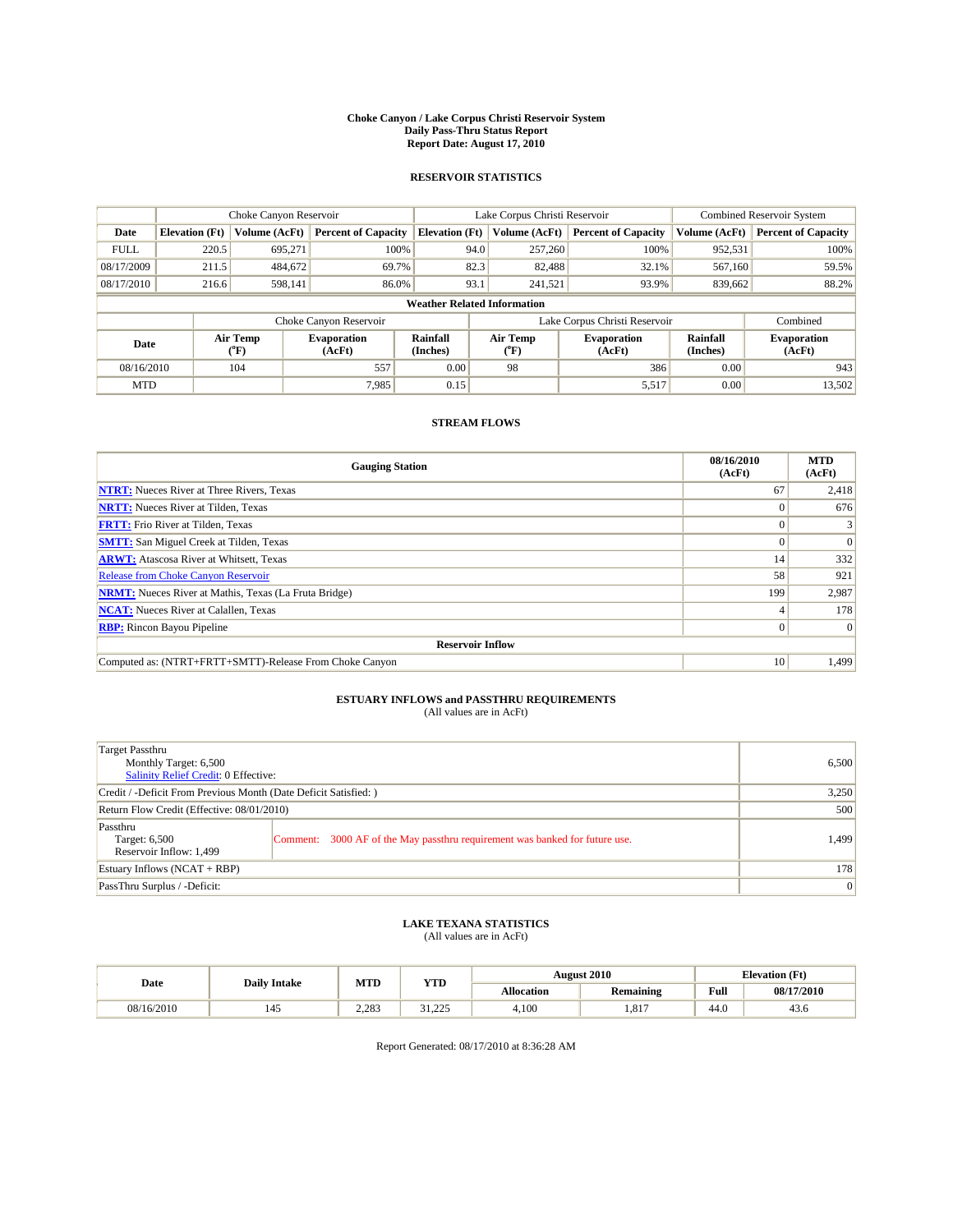#### **Choke Canyon / Lake Corpus Christi Reservoir System Daily Pass-Thru Status Report Report Date: August 18, 2010**

### **RESERVOIR STATISTICS**

|             | Choke Canyon Reservoir             |                                |                              |                       | Lake Corpus Christi Reservoir  | <b>Combined Reservoir System</b> |                      |                              |  |
|-------------|------------------------------------|--------------------------------|------------------------------|-----------------------|--------------------------------|----------------------------------|----------------------|------------------------------|--|
| Date        | <b>Elevation</b> (Ft)              | Volume (AcFt)                  | <b>Percent of Capacity</b>   | <b>Elevation</b> (Ft) | Volume (AcFt)                  | <b>Percent of Capacity</b>       | Volume (AcFt)        | <b>Percent of Capacity</b>   |  |
| <b>FULL</b> | 220.5                              | 695.271                        | 100%                         | 94.0                  | 257,260                        | 100%                             | 952,531              | 100%                         |  |
| 08/18/2009  | 211.5                              | 484,254                        | 69.6%                        | 82.2                  | 81,871                         | 31.8%                            | 566,125              | 59.4%                        |  |
| 08/18/2010  | 216.6                              | 597,425                        | 85.9%                        | 93.1                  | 241,341                        | 93.8%                            | 838,766              | 88.1%                        |  |
|             | <b>Weather Related Information</b> |                                |                              |                       |                                |                                  |                      |                              |  |
|             |                                    |                                | Choke Canyon Reservoir       |                       |                                | Lake Corpus Christi Reservoir    |                      | Combined                     |  |
| Date        |                                    | Air Temp<br>$({}^o\mathrm{F})$ | <b>Evaporation</b><br>(AcFt) | Rainfall<br>(Inches)  | Air Temp<br>$({}^o\mathrm{F})$ | <b>Evaporation</b><br>(AcFt)     | Rainfall<br>(Inches) | <b>Evaporation</b><br>(AcFt) |  |
| 08/17/2010  |                                    | 102                            | 404                          | 0.00                  | 96                             | 271                              | 0.00                 | 675                          |  |
| <b>MTD</b>  |                                    |                                | 8.389                        | 0.15                  |                                | 5,788                            | 0.00                 | 14.177                       |  |

## **STREAM FLOWS**

| <b>Gauging Station</b>                                       | 08/17/2010<br>(AcFt) | <b>MTD</b><br>(AcFt) |
|--------------------------------------------------------------|----------------------|----------------------|
| <b>NTRT:</b> Nueces River at Three Rivers, Texas             | 66                   | 2,483                |
| <b>NRTT:</b> Nueces River at Tilden, Texas                   | $\Omega$             | 676                  |
| <b>FRTT:</b> Frio River at Tilden, Texas                     |                      |                      |
| <b>SMTT:</b> San Miguel Creek at Tilden, Texas               |                      | $\Omega$             |
| <b>ARWT:</b> Atascosa River at Whitsett, Texas               | 13                   | 346                  |
| <b>Release from Choke Canyon Reservoir</b>                   | 58                   | 979                  |
| <b>NRMT:</b> Nueces River at Mathis, Texas (La Fruta Bridge) | 212                  | 3,200                |
| <b>NCAT:</b> Nueces River at Calallen, Texas                 | $\Omega$             | 178                  |
| <b>RBP:</b> Rincon Bayou Pipeline                            | $\overline{0}$       | $\Omega$             |
| <b>Reservoir Inflow</b>                                      |                      |                      |
| Computed as: (NTRT+FRTT+SMTT)-Release From Choke Canyon      | 8                    | 1,507                |

# **ESTUARY INFLOWS and PASSTHRU REQUIREMENTS**<br>(All values are in AcFt)

| Target Passthru<br>Monthly Target: 6,500<br>Salinity Relief Credit: 0 Effective: | 6,500                                                                       |       |
|----------------------------------------------------------------------------------|-----------------------------------------------------------------------------|-------|
| Credit / -Deficit From Previous Month (Date Deficit Satisfied: )                 | 3,250                                                                       |       |
| Return Flow Credit (Effective: 08/01/2010)                                       | 500                                                                         |       |
| Passthru<br>Target: 6,500<br>Reservoir Inflow: 1,507                             | Comment: 3000 AF of the May passthru requirement was banked for future use. | 1,507 |
| Estuary Inflows (NCAT + RBP)                                                     |                                                                             | 178   |
| PassThru Surplus / -Deficit:                                                     | 0                                                                           |       |

## **LAKE TEXANA STATISTICS** (All values are in AcFt)

|            | <b>Daily Intake</b>             | MTD   | <b>YTD</b> | <b>August 2010</b> |                  |      | <b>Elevation</b> (Ft) |
|------------|---------------------------------|-------|------------|--------------------|------------------|------|-----------------------|
| Date       |                                 |       |            | <b>Allocation</b>  | <b>Remaining</b> | Full | 08/18/2010            |
| 08/17/2010 | $\overline{\phantom{a}}$<br>145 | 2.428 | 31.370     | 4,100              | .672             | 44.0 | 43.6                  |

Report Generated: 08/18/2010 at 9:34:27 AM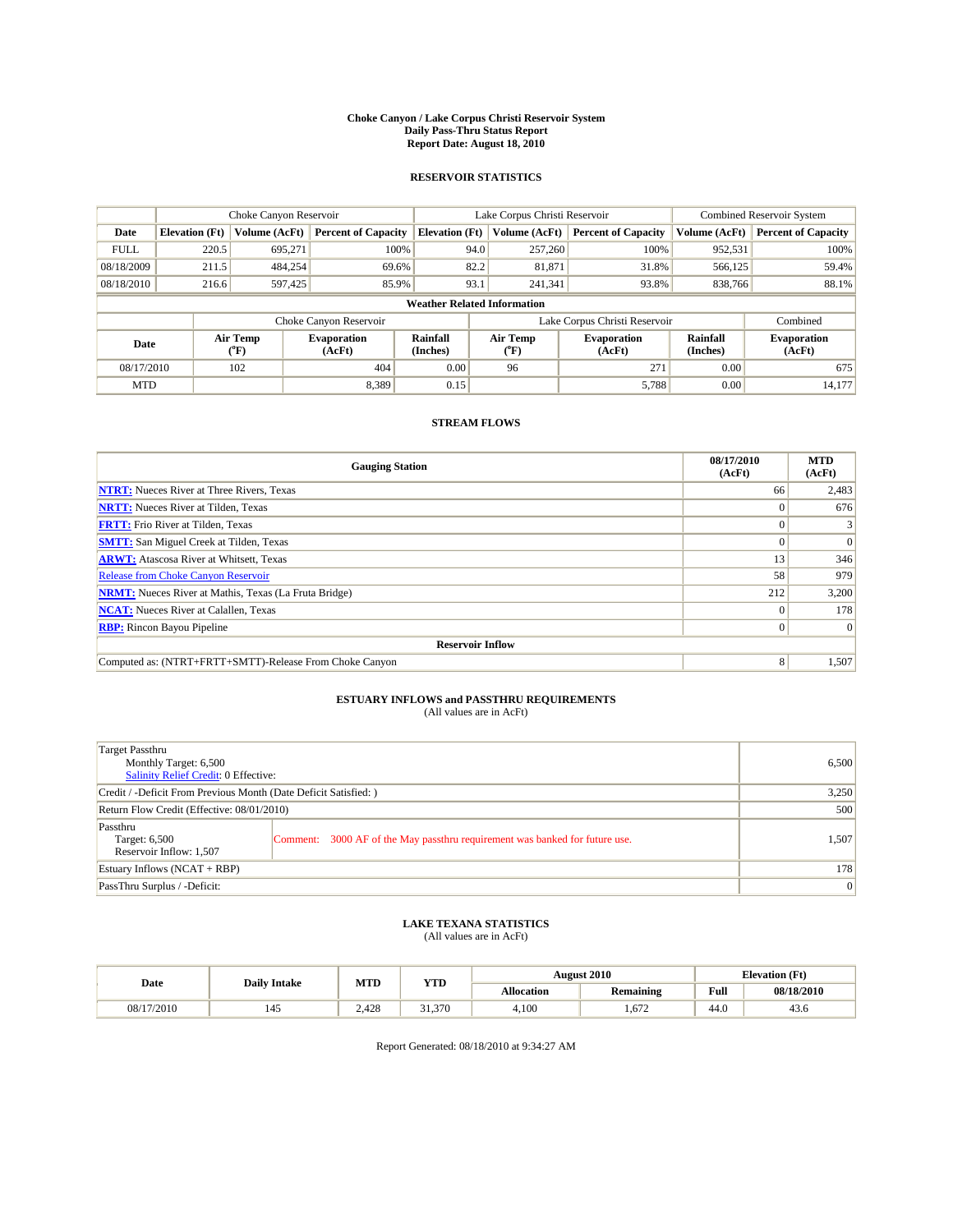#### **Choke Canyon / Lake Corpus Christi Reservoir System Daily Pass-Thru Status Report Report Date: August 19, 2010**

### **RESERVOIR STATISTICS**

|             | Choke Canyon Reservoir             |                                           |                              |                             | Lake Corpus Christi Reservoir | <b>Combined Reservoir System</b> |                             |                              |  |  |
|-------------|------------------------------------|-------------------------------------------|------------------------------|-----------------------------|-------------------------------|----------------------------------|-----------------------------|------------------------------|--|--|
| Date        | <b>Elevation</b> (Ft)              | <b>Volume (AcFt)</b>                      | <b>Percent of Capacity</b>   | <b>Elevation</b> (Ft)       | Volume (AcFt)                 | <b>Percent of Capacity</b>       | Volume (AcFt)               | <b>Percent of Capacity</b>   |  |  |
| <b>FULL</b> | 220.5                              | 695,271                                   | 100%                         | 94.0                        | 257,260                       | 100%                             | 952,531                     | 100%                         |  |  |
| 08/19/2009  | 211.4                              | 482,583                                   | 69.4%                        | 82.2                        | 81,563                        | 31.7%                            | 564,146                     | 59.2%                        |  |  |
| 08/19/2010  | 216.5                              | 595,753                                   | 85.7%                        | 93.1                        | 240,625                       | 93.5%                            | 836,378                     | 87.8%                        |  |  |
|             | <b>Weather Related Information</b> |                                           |                              |                             |                               |                                  |                             |                              |  |  |
|             |                                    |                                           | Choke Canyon Reservoir       |                             |                               | Lake Corpus Christi Reservoir    |                             | Combined                     |  |  |
| Date        |                                    | Air Temp<br>$({}^{\mathrm{o}}\mathrm{F})$ | <b>Evaporation</b><br>(AcFt) | <b>Rainfall</b><br>(Inches) | Air Temp<br>(°F)              | <b>Evaporation</b><br>(AcFt)     | <b>Rainfall</b><br>(Inches) | <b>Evaporation</b><br>(AcFt) |  |  |
| 08/18/2010  |                                    | 102                                       | 431                          | 0.00                        | 95                            | 177                              | 0.06                        | 608                          |  |  |
| <b>MTD</b>  |                                    |                                           | 8.820                        | 0.15                        |                               | 5,965                            | 0.06                        | 14,785                       |  |  |

## **STREAM FLOWS**

| <b>Gauging Station</b>                                       | 08/18/2010<br>(AcFt) | <b>MTD</b><br>(AcFt) |
|--------------------------------------------------------------|----------------------|----------------------|
| <b>NTRT:</b> Nueces River at Three Rivers, Texas             | 66                   | 2,549                |
| <b>NRTT:</b> Nueces River at Tilden, Texas                   |                      | 676                  |
| <b>FRTT:</b> Frio River at Tilden, Texas                     |                      |                      |
| <b>SMTT:</b> San Miguel Creek at Tilden, Texas               |                      | $\Omega$             |
| <b>ARWT:</b> Atascosa River at Whitsett, Texas               | 13                   | 359                  |
| Release from Choke Canyon Reservoir                          | 58                   | 1,036                |
| <b>NRMT:</b> Nueces River at Mathis, Texas (La Fruta Bridge) | 234                  | 3,434                |
| <b>NCAT:</b> Nueces River at Calallen, Texas                 | $\Omega$             | 178                  |
| <b>RBP:</b> Rincon Bayou Pipeline                            | $\Omega$             | $\Omega$             |
| <b>Reservoir Inflow</b>                                      |                      |                      |
| Computed as: (NTRT+FRTT+SMTT)-Release From Choke Canyon      | 8                    | 1,515                |

# **ESTUARY INFLOWS and PASSTHRU REQUIREMENTS**<br>(All values are in AcFt)

| Target Passthru<br>Monthly Target: 6,500<br>Salinity Relief Credit: 0 Effective: | 6,500                                                                       |       |
|----------------------------------------------------------------------------------|-----------------------------------------------------------------------------|-------|
| Credit / -Deficit From Previous Month (Date Deficit Satisfied: )                 | 3,250                                                                       |       |
| Return Flow Credit (Effective: 08/01/2010)                                       | 500                                                                         |       |
| Passthru<br>Target: 6,500<br>Reservoir Inflow: 1,515                             | Comment: 3000 AF of the May passthru requirement was banked for future use. | 1,515 |
| Estuary Inflows (NCAT + RBP)                                                     |                                                                             | 178   |
| PassThru Surplus / -Deficit:                                                     | 0                                                                           |       |

## **LAKE TEXANA STATISTICS** (All values are in AcFt)

|            | <b>Daily Intake</b>             | MTD         | <b>YTD</b>      | <b>August 2010</b><br><b>Elevation</b> (Ft) |                      |             |            |
|------------|---------------------------------|-------------|-----------------|---------------------------------------------|----------------------|-------------|------------|
| Date       |                                 |             |                 | <b>Allocation</b>                           | <b>Remaining</b>     | <b>Full</b> | 08/19/2010 |
| 08/18/2010 | $\overline{\phantom{a}}$<br>145 | 57'<br>د. ۷ | 515<br><u>.</u> | 4,100                                       | $\epsilon$<br>ے د. ا | 44.0        | 43.5       |

Report Generated: 08/19/2010 at 9:05:45 AM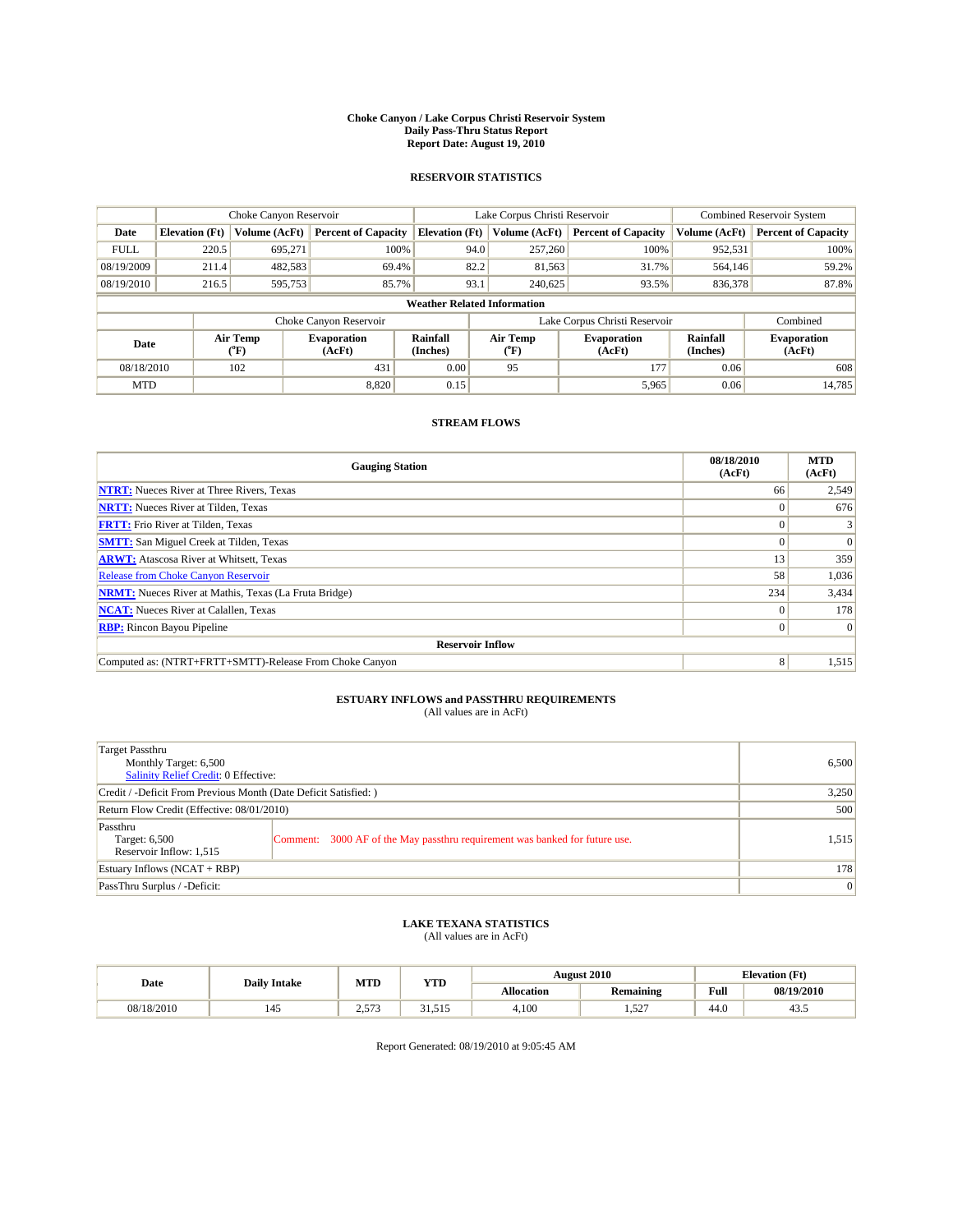#### **Choke Canyon / Lake Corpus Christi Reservoir System Daily Pass-Thru Status Report Report Date: August 20, 2010**

### **RESERVOIR STATISTICS**

|             | Choke Canyon Reservoir             |                                           |                              |                       | Lake Corpus Christi Reservoir | <b>Combined Reservoir System</b> |                      |                              |  |  |
|-------------|------------------------------------|-------------------------------------------|------------------------------|-----------------------|-------------------------------|----------------------------------|----------------------|------------------------------|--|--|
| Date        | <b>Elevation</b> (Ft)              | Volume (AcFt)                             | <b>Percent of Capacity</b>   | <b>Elevation</b> (Ft) | Volume (AcFt)                 | <b>Percent of Capacity</b>       | Volume (AcFt)        | <b>Percent of Capacity</b>   |  |  |
| <b>FULL</b> | 220.5                              | 695.271                                   | 100%                         | 94.0                  | 257,260                       | 100%                             | 952,531              | 100%                         |  |  |
| 08/20/2009  | 211.4                              | 482.374                                   | 69.4%                        | 82.2                  | 80,950                        | 31.5%                            | 563,324              | 59.1%                        |  |  |
| 08/20/2010  | 216.5                              | 594,798                                   | 85.5%                        | 93.0                  | 239,372                       | 93.0%                            | 834,170              | 87.6%                        |  |  |
|             | <b>Weather Related Information</b> |                                           |                              |                       |                               |                                  |                      |                              |  |  |
|             |                                    |                                           | Choke Canyon Reservoir       |                       |                               | Lake Corpus Christi Reservoir    |                      | Combined                     |  |  |
| Date        |                                    | Air Temp<br>$({}^{\mathrm{o}}\mathrm{F})$ | <b>Evaporation</b><br>(AcFt) | Rainfall<br>(Inches)  | Air Temp<br>(°F)              | <b>Evaporation</b><br>(AcFt)     | Rainfall<br>(Inches) | <b>Evaporation</b><br>(AcFt) |  |  |
| 08/19/2010  |                                    | 100                                       | 527                          | 0.00                  | 95                            | 365                              | 0.00                 | 892                          |  |  |
| <b>MTD</b>  |                                    |                                           | 9,347                        | 0.15                  |                               | 6,330                            | 0.06                 | 15,677                       |  |  |

## **STREAM FLOWS**

| <b>Gauging Station</b>                                       | 08/19/2010<br>(AcFt) | <b>MTD</b><br>(AcFt) |
|--------------------------------------------------------------|----------------------|----------------------|
| <b>NTRT:</b> Nueces River at Three Rivers, Texas             | 66                   | 2,614                |
| <b>NRTT:</b> Nueces River at Tilden, Texas                   | $\Omega$             | 676                  |
| <b>FRTT:</b> Frio River at Tilden, Texas                     |                      |                      |
| <b>SMTT:</b> San Miguel Creek at Tilden, Texas               |                      | $\Omega$             |
| <b>ARWT:</b> Atascosa River at Whitsett, Texas               | 13                   | 372                  |
| <b>Release from Choke Canyon Reservoir</b>                   | 58                   | 1,094                |
| <b>NRMT:</b> Nueces River at Mathis, Texas (La Fruta Bridge) | 218                  | 3,652                |
| <b>NCAT:</b> Nueces River at Calallen, Texas                 | $\Omega$             | 178                  |
| <b>RBP:</b> Rincon Bayou Pipeline                            | $\overline{0}$       | $\Omega$             |
| <b>Reservoir Inflow</b>                                      |                      |                      |
| Computed as: (NTRT+FRTT+SMTT)-Release From Choke Canyon      | 8                    | 1,523                |

# **ESTUARY INFLOWS and PASSTHRU REQUIREMENTS**<br>(All values are in AcFt)

| Target Passthru<br>Monthly Target: 6,500<br>Salinity Relief Credit: 0 Effective: | 6,500                                                                       |       |
|----------------------------------------------------------------------------------|-----------------------------------------------------------------------------|-------|
| Credit / -Deficit From Previous Month (Date Deficit Satisfied: )                 | 3,250                                                                       |       |
| Return Flow Credit (Effective: 08/01/2010)                                       | 500                                                                         |       |
| Passthru<br>Target: 6,500<br>Reservoir Inflow: 1,523                             | Comment: 3000 AF of the May passthru requirement was banked for future use. | 1,523 |
| Estuary Inflows (NCAT + RBP)                                                     |                                                                             | 178   |
| PassThru Surplus / -Deficit:                                                     | 0                                                                           |       |

## **LAKE TEXANA STATISTICS** (All values are in AcFt)

|            | <b>Daily Intake</b>   | MTD   | <b>YTD</b> | <b>August 2010</b> |                  |      | <b>Elevation</b> (Ft) |  |
|------------|-----------------------|-------|------------|--------------------|------------------|------|-----------------------|--|
| Date       |                       |       |            | <b>Allocation</b>  | <b>Remaining</b> | Full | 08/20/2010            |  |
| 08/19/2010 | $\overline{a}$<br>145 | 2.718 | 31.660     | 4,100              | .382             | 44.0 | 43.5                  |  |

Report Generated: 08/20/2010 at 9:07:11 AM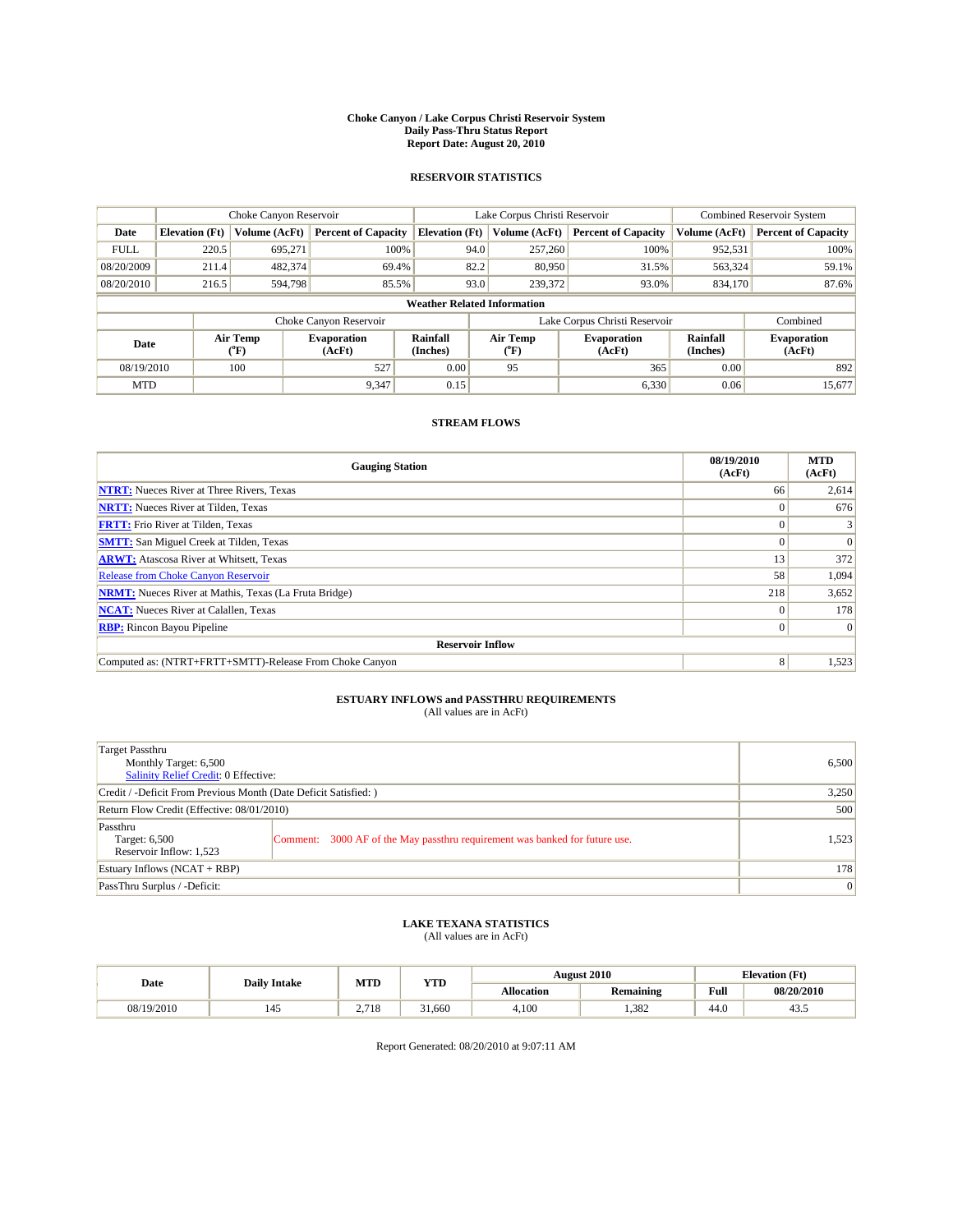#### **Choke Canyon / Lake Corpus Christi Reservoir System Daily Pass-Thru Status Report Report Date: August 21, 2010**

### **RESERVOIR STATISTICS**

|             | Choke Canyon Reservoir             |                                           |                              |                             | Lake Corpus Christi Reservoir             | <b>Combined Reservoir System</b> |                      |                              |  |  |
|-------------|------------------------------------|-------------------------------------------|------------------------------|-----------------------------|-------------------------------------------|----------------------------------|----------------------|------------------------------|--|--|
| Date        | <b>Elevation</b> (Ft)              | <b>Volume (AcFt)</b>                      | <b>Percent of Capacity</b>   | <b>Elevation</b> (Ft)       | Volume (AcFt)                             | <b>Percent of Capacity</b>       | Volume (AcFt)        | <b>Percent of Capacity</b>   |  |  |
| <b>FULL</b> | 220.5                              | 695,271                                   | 100%                         | 94.0                        | 257,260                                   | 100%                             | 952,531              | 100%                         |  |  |
| 08/21/2009  | 211.4                              | 482,374                                   | 69.4%                        | 82.1                        | 80,543                                    | 31.3%                            | 562,917              | 59.1%                        |  |  |
| 08/21/2010  | 216.5                              | 594.798                                   | 85.5%                        | 93.0                        | 238,836                                   | 92.8%                            | 833,634              | 87.5%                        |  |  |
|             | <b>Weather Related Information</b> |                                           |                              |                             |                                           |                                  |                      |                              |  |  |
|             |                                    |                                           | Choke Canyon Reservoir       |                             |                                           | Lake Corpus Christi Reservoir    |                      | Combined                     |  |  |
| Date        |                                    | Air Temp<br>$({}^{\mathrm{o}}\mathrm{F})$ | <b>Evaporation</b><br>(AcFt) | <b>Rainfall</b><br>(Inches) | Air Temp<br>$({}^{\mathrm{o}}\mathrm{F})$ | <b>Evaporation</b><br>(AcFt)     | Rainfall<br>(Inches) | <b>Evaporation</b><br>(AcFt) |  |  |
| 08/20/2010  |                                    | 101                                       | 625                          | 0.00                        | 98                                        | 427                              | 0.00                 | 1.052                        |  |  |
| <b>MTD</b>  |                                    |                                           | 9,972                        | 0.15                        |                                           | 6,757                            | 0.06                 | 16,729                       |  |  |

## **STREAM FLOWS**

| <b>Gauging Station</b>                                       | 08/20/2010<br>(AcFt) | <b>MTD</b><br>(AcFt) |
|--------------------------------------------------------------|----------------------|----------------------|
| <b>NTRT:</b> Nueces River at Three Rivers, Texas             | 66                   | 2,680                |
| <b>NRTT:</b> Nueces River at Tilden, Texas                   | $\Omega$             | 676                  |
| <b>FRTT:</b> Frio River at Tilden, Texas                     |                      |                      |
| <b>SMTT:</b> San Miguel Creek at Tilden, Texas               |                      | $\Omega$             |
| <b>ARWT:</b> Atascosa River at Whitsett, Texas               | 13                   | 385                  |
| Release from Choke Canyon Reservoir                          | 58                   | 1,151                |
| <b>NRMT:</b> Nueces River at Mathis, Texas (La Fruta Bridge) | 218                  | 3,871                |
| <b>NCAT:</b> Nueces River at Calallen, Texas                 | 28                   | 206                  |
| <b>RBP:</b> Rincon Bayou Pipeline                            | $\overline{0}$       | $\Omega$             |
| <b>Reservoir Inflow</b>                                      |                      |                      |
| Computed as: (NTRT+FRTT+SMTT)-Release From Choke Canyon      | 8                    | 1,531                |

# **ESTUARY INFLOWS and PASSTHRU REQUIREMENTS**<br>(All values are in AcFt)

| Target Passthru<br>Monthly Target: 6,500<br>Salinity Relief Credit: 0 Effective: | 6,500                                                                       |       |
|----------------------------------------------------------------------------------|-----------------------------------------------------------------------------|-------|
| Credit / -Deficit From Previous Month (Date Deficit Satisfied: )                 | 3,250                                                                       |       |
| Return Flow Credit (Effective: 08/01/2010)                                       | 500                                                                         |       |
| Passthru<br>Target: 6,500<br>Reservoir Inflow: 1,531                             | Comment: 3000 AF of the May passthru requirement was banked for future use. | 1,531 |
| Estuary Inflows (NCAT + RBP)                                                     |                                                                             | 206   |
| PassThru Surplus / -Deficit:                                                     | 0                                                                           |       |

## **LAKE TEXANA STATISTICS** (All values are in AcFt)

|            | <b>Daily Intake</b> | MTD   | <b>YTD</b> | <b>August 2010</b><br><b>Elevation</b> (Ft) |             |                                                    |            |
|------------|---------------------|-------|------------|---------------------------------------------|-------------|----------------------------------------------------|------------|
| Date       |                     |       |            | Allocation                                  | Remaining   | <b>Full</b><br>the contract of the contract of the | 08/21/2010 |
| 08/20/2010 | 145                 | 2.863 | 31.805     | 4.100                                       | 227<br>رے ک | 44.0                                               | 43.4       |

Report Generated: 08/21/2010 at 8:28:09 AM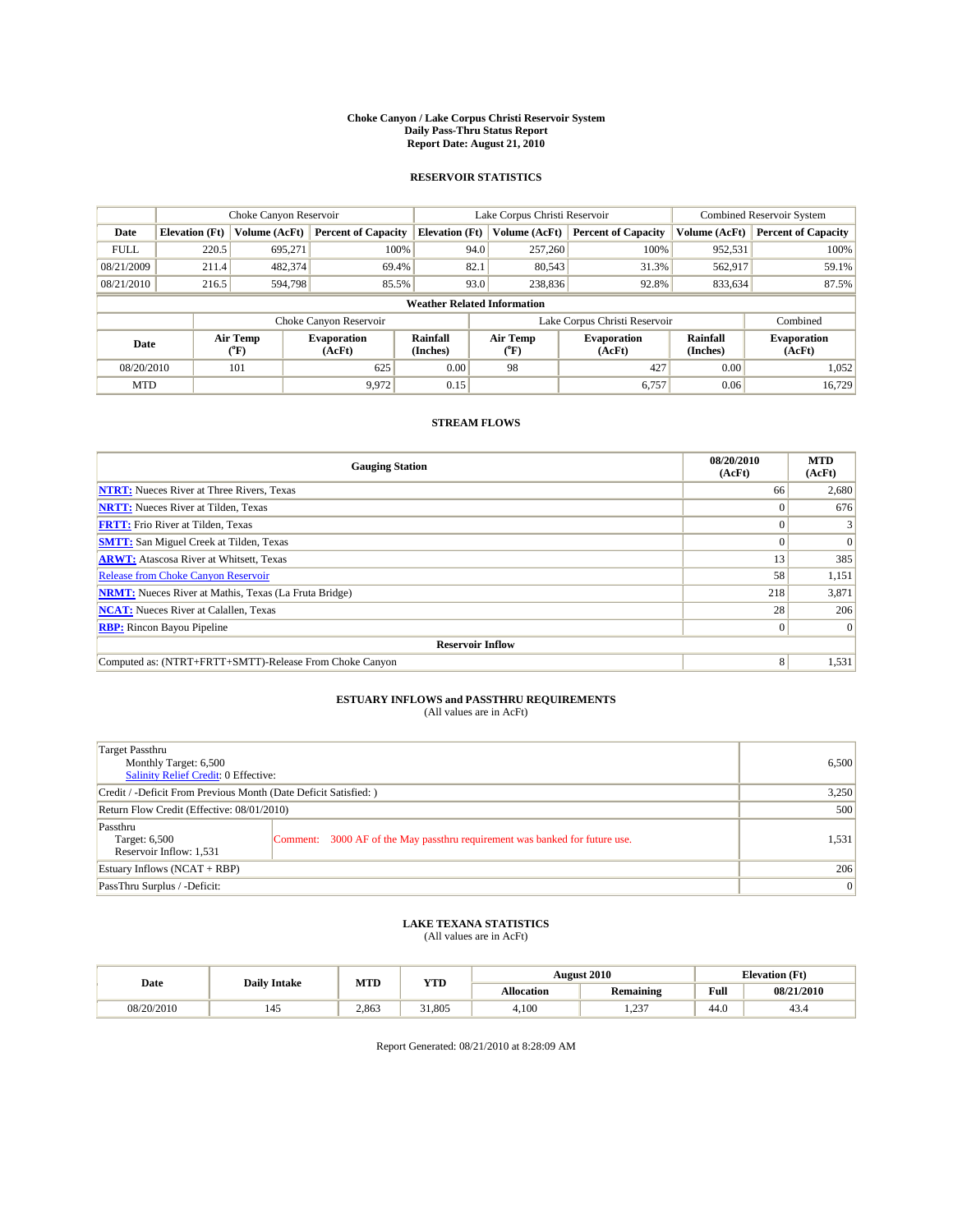#### **Choke Canyon / Lake Corpus Christi Reservoir System Daily Pass-Thru Status Report Report Date: August 22, 2010**

### **RESERVOIR STATISTICS**

|             | Choke Canyon Reservoir             |                                |                              |                       | Lake Corpus Christi Reservoir  | <b>Combined Reservoir System</b> |                      |                              |  |  |
|-------------|------------------------------------|--------------------------------|------------------------------|-----------------------|--------------------------------|----------------------------------|----------------------|------------------------------|--|--|
| Date        | <b>Elevation</b> (Ft)              | Volume (AcFt)                  | <b>Percent of Capacity</b>   | <b>Elevation</b> (Ft) | Volume (AcFt)                  | <b>Percent of Capacity</b>       | Volume (AcFt)        | <b>Percent of Capacity</b>   |  |  |
| <b>FULL</b> | 220.5                              | 695,271                        | 100%                         | 94.0                  | 257,260                        | 100%                             | 952,531              | 100%                         |  |  |
| 08/22/2009  | 211.4                              | 481,956                        | 69.3%                        | 82.1                  | 79,935                         | 31.1%                            | 561,891              | 59.0%                        |  |  |
| 08/22/2010  | 216.4                              | 594,082                        | 85.4%                        | 92.9                  | 238,121                        | 92.6%                            | 832,203              | 87.4%                        |  |  |
|             | <b>Weather Related Information</b> |                                |                              |                       |                                |                                  |                      |                              |  |  |
|             |                                    |                                | Choke Canyon Reservoir       |                       |                                | Lake Corpus Christi Reservoir    |                      | Combined                     |  |  |
| Date        |                                    | Air Temp<br>$({}^o\mathrm{F})$ | <b>Evaporation</b><br>(AcFt) | Rainfall<br>(Inches)  | Air Temp<br>$({}^o\mathrm{F})$ | <b>Evaporation</b><br>(AcFt)     | Rainfall<br>(Inches) | <b>Evaporation</b><br>(AcFt) |  |  |
| 08/21/2010  |                                    | 101                            | 555                          | 0.00                  | 95                             | 458                              | 0.00                 | 1,013                        |  |  |
| <b>MTD</b>  |                                    |                                | 10.527                       | 0.15                  |                                | 7.215                            | 0.06                 | 17.742                       |  |  |

## **STREAM FLOWS**

| <b>Gauging Station</b>                                       | 08/21/2010<br>(AcFt) | <b>MTD</b><br>(AcFt) |  |  |  |
|--------------------------------------------------------------|----------------------|----------------------|--|--|--|
| <b>NTRT:</b> Nueces River at Three Rivers, Texas             | 64                   | 2,743                |  |  |  |
| <b>NRTT:</b> Nueces River at Tilden, Texas                   |                      |                      |  |  |  |
| <b>FRTT:</b> Frio River at Tilden, Texas                     |                      |                      |  |  |  |
| <b>SMTT:</b> San Miguel Creek at Tilden, Texas               |                      | $\Omega$             |  |  |  |
| <b>ARWT:</b> Atascosa River at Whitsett, Texas               | 12                   | 397                  |  |  |  |
| <b>Release from Choke Canyon Reservoir</b>                   | 58                   | 1,209                |  |  |  |
| <b>NRMT:</b> Nueces River at Mathis, Texas (La Fruta Bridge) | 218                  | 4.089                |  |  |  |
| <b>NCAT:</b> Nueces River at Calallen, Texas                 | 44                   | 250                  |  |  |  |
| <b>RBP:</b> Rincon Bayou Pipeline                            | $\theta$             | $\Omega$             |  |  |  |
| <b>Reservoir Inflow</b>                                      |                      |                      |  |  |  |
| Computed as: (NTRT+FRTT+SMTT)-Release From Choke Canyon      | 6                    | 1,537                |  |  |  |

# **ESTUARY INFLOWS and PASSTHRU REQUIREMENTS**<br>(All values are in AcFt)

| Target Passthru<br>Monthly Target: 6,500<br>Salinity Relief Credit: 0 Effective: | 6,500                                                                       |       |
|----------------------------------------------------------------------------------|-----------------------------------------------------------------------------|-------|
| Credit / -Deficit From Previous Month (Date Deficit Satisfied: )                 | 3,250                                                                       |       |
| Return Flow Credit (Effective: 08/01/2010)                                       | 500                                                                         |       |
| Passthru<br>Target: 6,500<br>Reservoir Inflow: 1,537                             | Comment: 3000 AF of the May passthru requirement was banked for future use. | 1,537 |
| Estuary Inflows (NCAT + RBP)                                                     |                                                                             | 250   |
| PassThru Surplus / -Deficit:                                                     | 0                                                                           |       |

## **LAKE TEXANA STATISTICS** (All values are in AcFt)

|            | <b>Daily Intake</b>   | MTD   | <b>YTD</b> |                   | <b>August 2010</b> |      | <b>Elevation</b> (Ft) |
|------------|-----------------------|-------|------------|-------------------|--------------------|------|-----------------------|
| Date       |                       |       |            | <b>Allocation</b> | <b>Remaining</b>   | Full | 08/22/2010            |
| 08/21/2010 | $\overline{a}$<br>145 | 3.007 | 31.950     | 4,100             | .093               | 44.0 | 43.4                  |

Report Generated: 08/22/2010 at 8:03:39 AM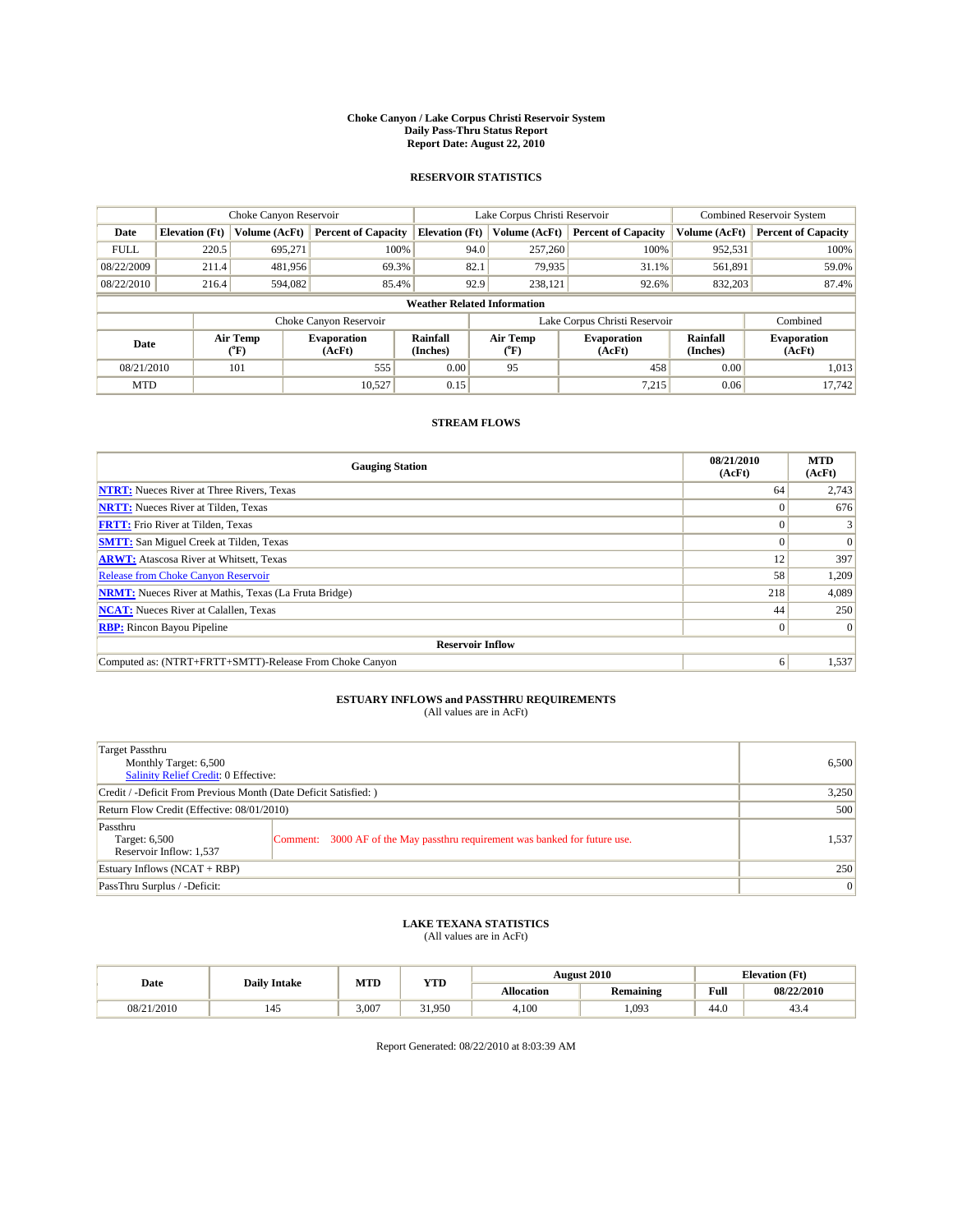#### **Choke Canyon / Lake Corpus Christi Reservoir System Daily Pass-Thru Status Report Report Date: August 23, 2010**

### **RESERVOIR STATISTICS**

|             | Choke Canyon Reservoir             |                                |                              |                       | Lake Corpus Christi Reservoir  | <b>Combined Reservoir System</b> |                      |                              |  |  |
|-------------|------------------------------------|--------------------------------|------------------------------|-----------------------|--------------------------------|----------------------------------|----------------------|------------------------------|--|--|
| Date        | <b>Elevation</b> (Ft)              | Volume (AcFt)                  | <b>Percent of Capacity</b>   | <b>Elevation</b> (Ft) | Volume (AcFt)                  | <b>Percent of Capacity</b>       | Volume (AcFt)        | <b>Percent of Capacity</b>   |  |  |
| <b>FULL</b> | 220.5                              | 695,271                        | 100%                         | 94.0                  | 257,260                        | 100%                             | 952,531              | 100%                         |  |  |
| 08/23/2009  | 211.4                              | 481.749                        | 69.3%                        | 82.0                  | 79.129                         | 30.8%                            | 560,878              | 58.9%                        |  |  |
| 08/23/2010  | 216.4                              | 593,605                        | 85.4%                        | 92.9                  | 237,050                        | 92.1%                            | 830,655              | 87.2%                        |  |  |
|             | <b>Weather Related Information</b> |                                |                              |                       |                                |                                  |                      |                              |  |  |
|             |                                    |                                | Choke Canyon Reservoir       |                       |                                | Lake Corpus Christi Reservoir    |                      | Combined                     |  |  |
| Date        |                                    | Air Temp<br>$({}^o\mathrm{F})$ | <b>Evaporation</b><br>(AcFt) | Rainfall<br>(Inches)  | Air Temp<br>$({}^o\mathrm{F})$ | <b>Evaporation</b><br>(AcFt)     | Rainfall<br>(Inches) | <b>Evaporation</b><br>(AcFt) |  |  |
| 08/22/2010  |                                    | 103                            | 568                          | 0.00                  | 100                            | 395                              | 0.00                 | 963                          |  |  |
| <b>MTD</b>  |                                    |                                | 11.095                       | 0.15                  |                                | 7.610                            | 0.06                 | 18,705                       |  |  |

## **STREAM FLOWS**

| <b>Gauging Station</b>                                       | 08/22/2010<br>(AcFt) | <b>MTD</b><br>(AcFt) |  |  |  |  |  |
|--------------------------------------------------------------|----------------------|----------------------|--|--|--|--|--|
| <b>NTRT:</b> Nueces River at Three Rivers, Texas             | 64                   | 2,807                |  |  |  |  |  |
| <b>NRTT:</b> Nueces River at Tilden, Texas                   | $\theta$             | 676                  |  |  |  |  |  |
| <b>FRTT:</b> Frio River at Tilden, Texas                     |                      |                      |  |  |  |  |  |
| <b>SMTT:</b> San Miguel Creek at Tilden, Texas               |                      | $\Omega$             |  |  |  |  |  |
| <b>ARWT:</b> Atascosa River at Whitsett, Texas               | 12                   | 409                  |  |  |  |  |  |
| <b>Release from Choke Canyon Reservoir</b>                   | 58                   | 1,266                |  |  |  |  |  |
| <b>NRMT:</b> Nueces River at Mathis, Texas (La Fruta Bridge) | 218                  | 4,307                |  |  |  |  |  |
| <b>NCAT:</b> Nueces River at Calallen, Texas                 | 8                    | 257                  |  |  |  |  |  |
| <b>RBP:</b> Rincon Bayou Pipeline                            | $\overline{0}$       | $\Omega$             |  |  |  |  |  |
| <b>Reservoir Inflow</b>                                      |                      |                      |  |  |  |  |  |
| Computed as: (NTRT+FRTT+SMTT)-Release From Choke Canyon      | 6                    | 1,543                |  |  |  |  |  |

# **ESTUARY INFLOWS and PASSTHRU REQUIREMENTS**<br>(All values are in AcFt)

| Target Passthru<br>Monthly Target: 6,500<br>Salinity Relief Credit: 0 Effective: | 6,500                                                                       |       |
|----------------------------------------------------------------------------------|-----------------------------------------------------------------------------|-------|
| Credit / -Deficit From Previous Month (Date Deficit Satisfied: )                 | 3,250                                                                       |       |
| Return Flow Credit (Effective: 08/01/2010)                                       | 500                                                                         |       |
| Passthru<br>Target: 6,500<br>Reservoir Inflow: 1,543                             | Comment: 3000 AF of the May passthru requirement was banked for future use. | 1,543 |
| Estuary Inflows (NCAT + RBP)                                                     |                                                                             | 257   |
| PassThru Surplus / -Deficit:                                                     | $\vert 0 \vert$                                                             |       |

## **LAKE TEXANA STATISTICS** (All values are in AcFt)

|            | <b>Daily Intake</b> | MTD   | <b>YTD</b> | <b>August 2010</b><br><b>Elevation</b> (Ft) |           |                                                    |            |
|------------|---------------------|-------|------------|---------------------------------------------|-----------|----------------------------------------------------|------------|
| Date       |                     |       |            | Allocation                                  | Remaining | <b>Full</b><br>the contract of the contract of the | 08/23/2010 |
| 08/22/2010 | 144                 | 3.152 | 32.094     | 4,100                                       | 948       | 44.0                                               | 43.4       |

Report Generated: 08/23/2010 at 8:25:09 AM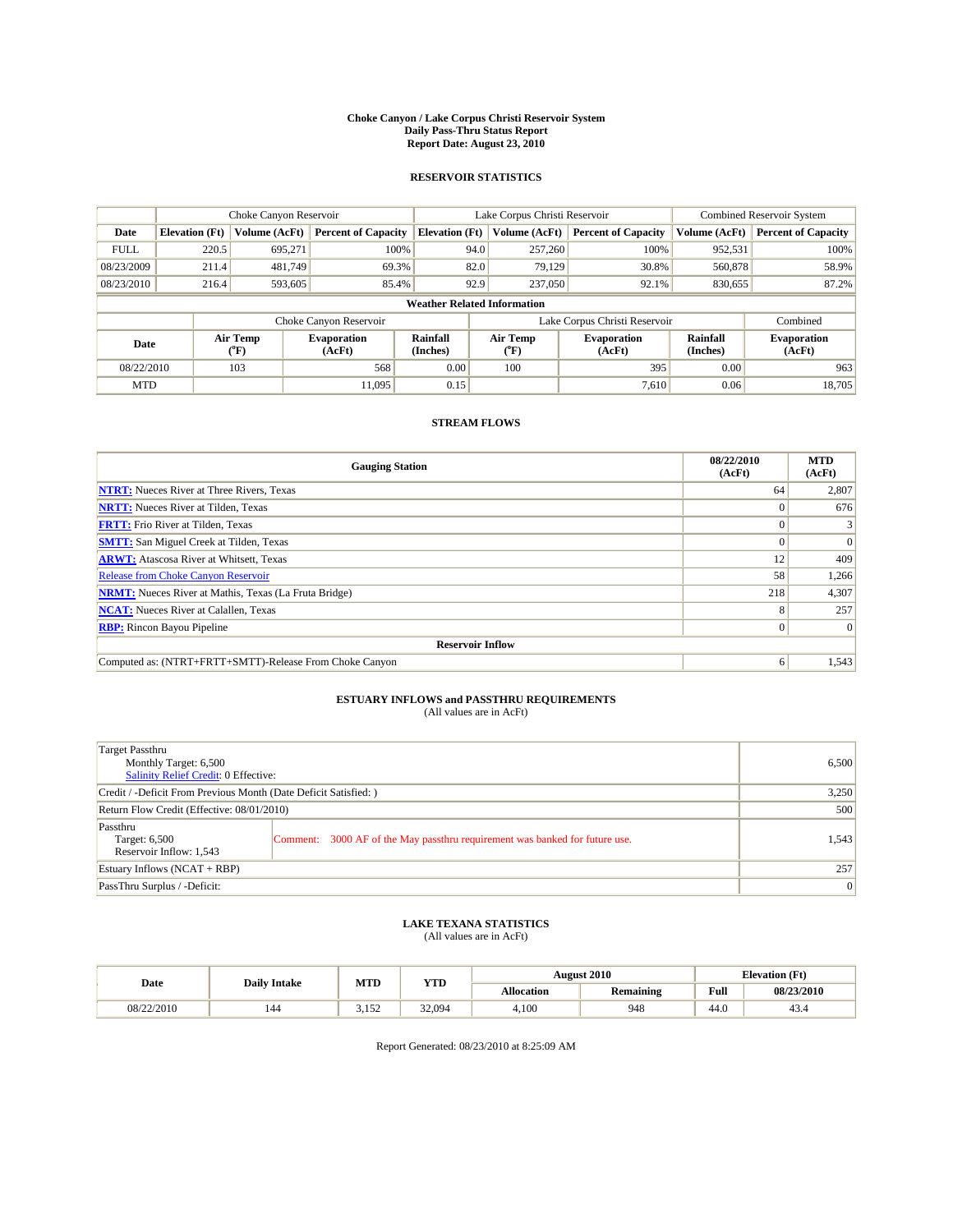#### **Choke Canyon / Lake Corpus Christi Reservoir System Daily Pass-Thru Status Report Report Date: August 24, 2010**

### **RESERVOIR STATISTICS**

|             | Choke Canyon Reservoir             |                                           |                              |                             | Lake Corpus Christi Reservoir             | <b>Combined Reservoir System</b> |                      |                              |  |  |
|-------------|------------------------------------|-------------------------------------------|------------------------------|-----------------------------|-------------------------------------------|----------------------------------|----------------------|------------------------------|--|--|
| Date        | <b>Elevation</b> (Ft)              | <b>Volume (AcFt)</b>                      | <b>Percent of Capacity</b>   | <b>Elevation</b> (Ft)       | Volume (AcFt)                             | <b>Percent of Capacity</b>       | Volume (AcFt)        | <b>Percent of Capacity</b>   |  |  |
| <b>FULL</b> | 220.5                              | 695,271                                   | 100%                         | 94.0                        | 257,260                                   | 100%                             | 952,531              | 100%                         |  |  |
| 08/24/2009  | 211.4                              | 481,130                                   | 69.2%                        | 81.9                        | 78,329                                    | 30.4%                            | 559,459              | 58.7%                        |  |  |
| 08/24/2010  | 216.4                              | 592,893                                   | 85.3%                        | 92.9                        | 237,229                                   | 92.2%                            | 830,122              | 87.1%                        |  |  |
|             | <b>Weather Related Information</b> |                                           |                              |                             |                                           |                                  |                      |                              |  |  |
|             |                                    |                                           | Choke Canyon Reservoir       |                             |                                           | Lake Corpus Christi Reservoir    |                      | Combined                     |  |  |
| Date        |                                    | Air Temp<br>$({}^{\mathrm{o}}\mathrm{F})$ | <b>Evaporation</b><br>(AcFt) | <b>Rainfall</b><br>(Inches) | Air Temp<br>$({}^{\mathrm{o}}\mathrm{F})$ | <b>Evaporation</b><br>(AcFt)     | Rainfall<br>(Inches) | <b>Evaporation</b><br>(AcFt) |  |  |
| 08/23/2010  |                                    | 104                                       | 582                          | 0.00                        | 101                                       | 436                              | 0.00                 | 1.018                        |  |  |
| <b>MTD</b>  |                                    |                                           | 11.677                       | 0.15                        |                                           | 8.046                            | 0.06                 | 19,723                       |  |  |

## **STREAM FLOWS**

| <b>Gauging Station</b>                                       | 08/23/2010<br>(AcFt) | <b>MTD</b><br>(AcFt) |
|--------------------------------------------------------------|----------------------|----------------------|
| <b>NTRT:</b> Nueces River at Three Rivers, Texas             | 66                   | 2,872                |
| <b>NRTT:</b> Nueces River at Tilden, Texas                   | $\Omega$             | 676                  |
| <b>FRTT:</b> Frio River at Tilden, Texas                     |                      |                      |
| <b>SMTT:</b> San Miguel Creek at Tilden, Texas               |                      | $\Omega$             |
| <b>ARWT:</b> Atascosa River at Whitsett, Texas               | 12                   | 420                  |
| Release from Choke Canyon Reservoir                          | 58                   | 1,324                |
| <b>NRMT:</b> Nueces River at Mathis, Texas (La Fruta Bridge) | 226                  | 4,534                |
| <b>NCAT:</b> Nueces River at Calallen, Texas                 | 20                   | 277                  |
| <b>RBP:</b> Rincon Bayou Pipeline                            | $\overline{0}$       | $\Omega$             |
| <b>Reservoir Inflow</b>                                      |                      |                      |
| Computed as: (NTRT+FRTT+SMTT)-Release From Choke Canyon      | 8                    | 1,551                |

# **ESTUARY INFLOWS and PASSTHRU REQUIREMENTS**<br>(All values are in AcFt)

| Target Passthru<br>Monthly Target: 6,500<br>Salinity Relief Credit: 0 Effective: | 6,500                                                                       |       |
|----------------------------------------------------------------------------------|-----------------------------------------------------------------------------|-------|
| Credit / -Deficit From Previous Month (Date Deficit Satisfied: )                 | 3,250                                                                       |       |
| Return Flow Credit (Effective: 08/01/2010)                                       | 500                                                                         |       |
| Passthru<br>Target: 6,500<br>Reservoir Inflow: 1,551                             | Comment: 3000 AF of the May passthru requirement was banked for future use. | 1,551 |
| Estuary Inflows (NCAT + RBP)                                                     |                                                                             | 277   |
| PassThru Surplus / -Deficit:                                                     | 0                                                                           |       |

## **LAKE TEXANA STATISTICS** (All values are in AcFt)

|            | <b>Daily Intake</b> | MTD   | <b>YTD</b> |                   | <b>August 2010</b> | <b>Elevation</b> (Ft) |            |
|------------|---------------------|-------|------------|-------------------|--------------------|-----------------------|------------|
| Date       |                     |       |            | <b>Allocation</b> | <b>Remaining</b>   | Full                  | 08/24/2010 |
| 08/23/2010 | 144                 | 3.296 | 32.238     | 4.100             | 804                | 44.0                  | 43.4       |

Report Generated: 08/24/2010 at 9:38:16 AM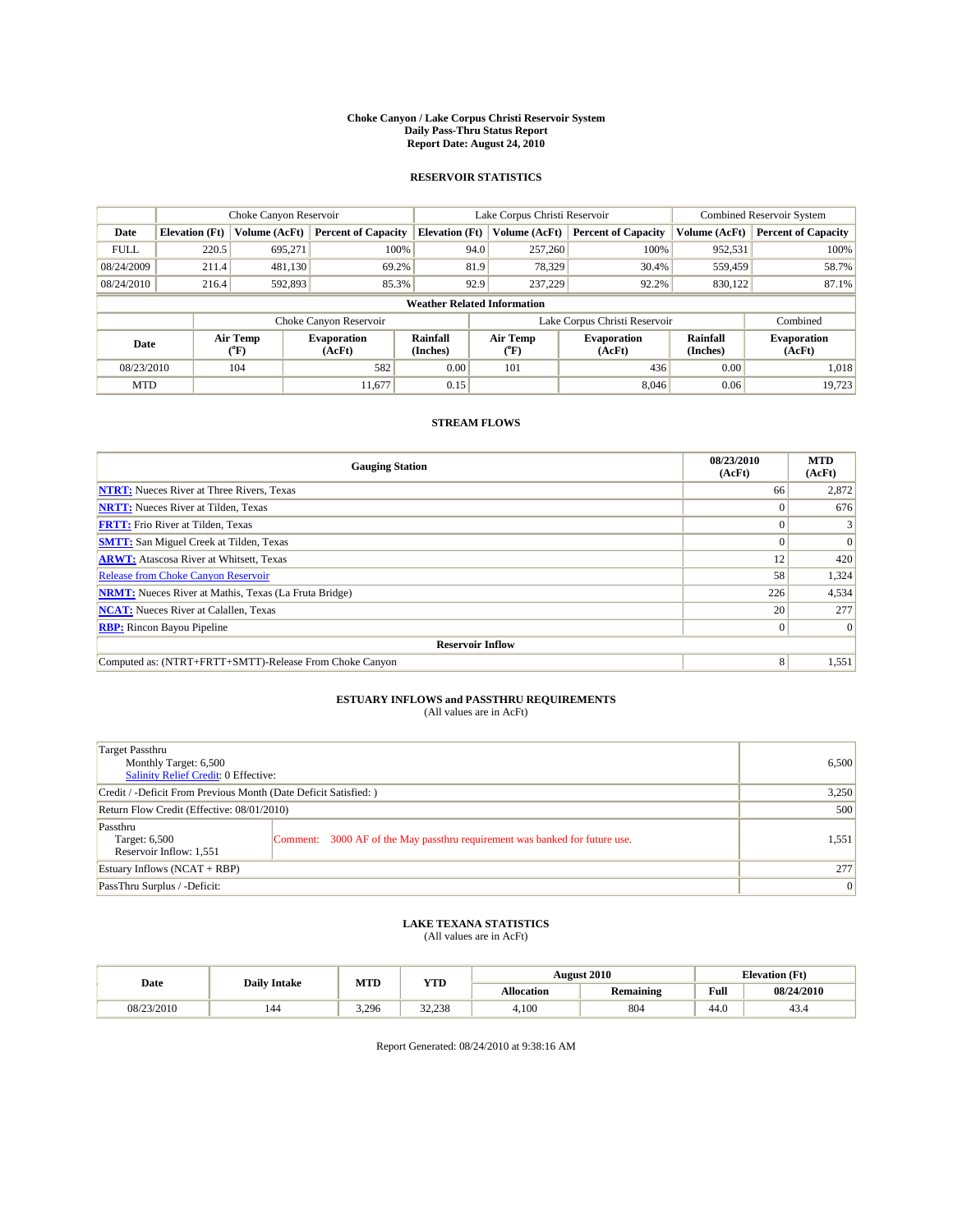#### **Choke Canyon / Lake Corpus Christi Reservoir System Daily Pass-Thru Status Report Report Date: August 25, 2010**

### **RESERVOIR STATISTICS**

|             | Choke Canyon Reservoir             |                                           |                              |                             | Lake Corpus Christi Reservoir             | <b>Combined Reservoir System</b> |                      |                              |  |  |
|-------------|------------------------------------|-------------------------------------------|------------------------------|-----------------------------|-------------------------------------------|----------------------------------|----------------------|------------------------------|--|--|
| Date        | <b>Elevation</b> (Ft)              | <b>Volume (AcFt)</b>                      | <b>Percent of Capacity</b>   | <b>Elevation</b> (Ft)       | Volume (AcFt)                             | <b>Percent of Capacity</b>       | Volume (AcFt)        | <b>Percent of Capacity</b>   |  |  |
| <b>FULL</b> | 220.5                              | 695,271                                   | 100%                         | 94.0                        | 257,260                                   | 100%                             | 952,531              | 100%                         |  |  |
| 08/25/2009  | 211.3                              | 480,303                                   | 69.1%                        | 81.9                        | 78,130                                    | 30.4%                            | 558,433              | 58.6%                        |  |  |
| 08/25/2010  | 216.3                              | 591,474                                   | 85.1%                        | 92.9                        | 237,764                                   | 92.4%                            | 829,238              | 87.1%                        |  |  |
|             | <b>Weather Related Information</b> |                                           |                              |                             |                                           |                                  |                      |                              |  |  |
|             |                                    |                                           | Choke Canyon Reservoir       |                             | Lake Corpus Christi Reservoir             |                                  |                      | Combined                     |  |  |
| Date        |                                    | Air Temp<br>$({}^{\mathrm{o}}\mathrm{F})$ | <b>Evaporation</b><br>(AcFt) | <b>Rainfall</b><br>(Inches) | Air Temp<br>$({}^{\mathrm{o}}\mathrm{F})$ | <b>Evaporation</b><br>(AcFt)     | Rainfall<br>(Inches) | <b>Evaporation</b><br>(AcFt) |  |  |
| 08/24/2010  |                                    | 104                                       | 512                          | 0.12                        | 100                                       | 406                              | 0.66                 | 918                          |  |  |
| <b>MTD</b>  |                                    |                                           | 12.189                       | 0.27                        |                                           | 8,452                            | 0.72                 | 20.641                       |  |  |

## **STREAM FLOWS**

| <b>Gauging Station</b>                                       | 08/24/2010<br>(AcFt) | <b>MTD</b><br>(AcFt) |
|--------------------------------------------------------------|----------------------|----------------------|
| <b>NTRT:</b> Nueces River at Three Rivers, Texas             | 75                   | 2,948                |
| <b>NRTT:</b> Nueces River at Tilden, Texas                   |                      | 676                  |
| <b>FRTT:</b> Frio River at Tilden, Texas                     |                      |                      |
| <b>SMTT:</b> San Miguel Creek at Tilden, Texas               |                      | $\Omega$             |
| <b>ARWT:</b> Atascosa River at Whitsett, Texas               |                      | 432                  |
| <b>Release from Choke Canyon Reservoir</b>                   | 58                   | 1,382                |
| <b>NRMT:</b> Nueces River at Mathis, Texas (La Fruta Bridge) | 93                   | 4,627                |
| <b>NCAT:</b> Nueces River at Calallen, Texas                 |                      | 288                  |
| <b>RBP:</b> Rincon Bayou Pipeline                            | $\overline{0}$       | $\Omega$             |
| <b>Reservoir Inflow</b>                                      |                      |                      |
| Computed as: (NTRT+FRTT+SMTT)-Release From Choke Canyon      | 18 <sup>1</sup>      | 1,569                |

# **ESTUARY INFLOWS and PASSTHRU REQUIREMENTS**<br>(All values are in AcFt)

| Target Passthru<br>Monthly Target: 6,500<br>Salinity Relief Credit: 0 Effective: | 6,500                                                                       |       |
|----------------------------------------------------------------------------------|-----------------------------------------------------------------------------|-------|
| Credit / -Deficit From Previous Month (Date Deficit Satisfied: )                 | 3,250                                                                       |       |
| Return Flow Credit (Effective: 08/01/2010)                                       | 500                                                                         |       |
| Passthru<br>Target: 6,500<br>Reservoir Inflow: 1,569                             | Comment: 3000 AF of the May passthru requirement was banked for future use. | 1.569 |
| Estuary Inflows (NCAT + RBP)                                                     |                                                                             | 288   |
| PassThru Surplus / -Deficit:                                                     | 0                                                                           |       |

## **LAKE TEXANA STATISTICS** (All values are in AcFt)

|            | <b>Daily Intake</b> | MTD   | <b>YTD</b> |                   | <b>August 2010</b> | <b>Elevation</b> (Ft) |                         |
|------------|---------------------|-------|------------|-------------------|--------------------|-----------------------|-------------------------|
| Date       |                     |       |            | <b>Allocation</b> | <b>Remaining</b>   | Full                  | 08/25/2010              |
| 08/24/2010 | 144                 | 3.440 | 32.382     | 4,100             | 660                | 44.0                  | 42 <sup>o</sup><br>43.5 |

Report Generated: 08/25/2010 at 9:39:50 AM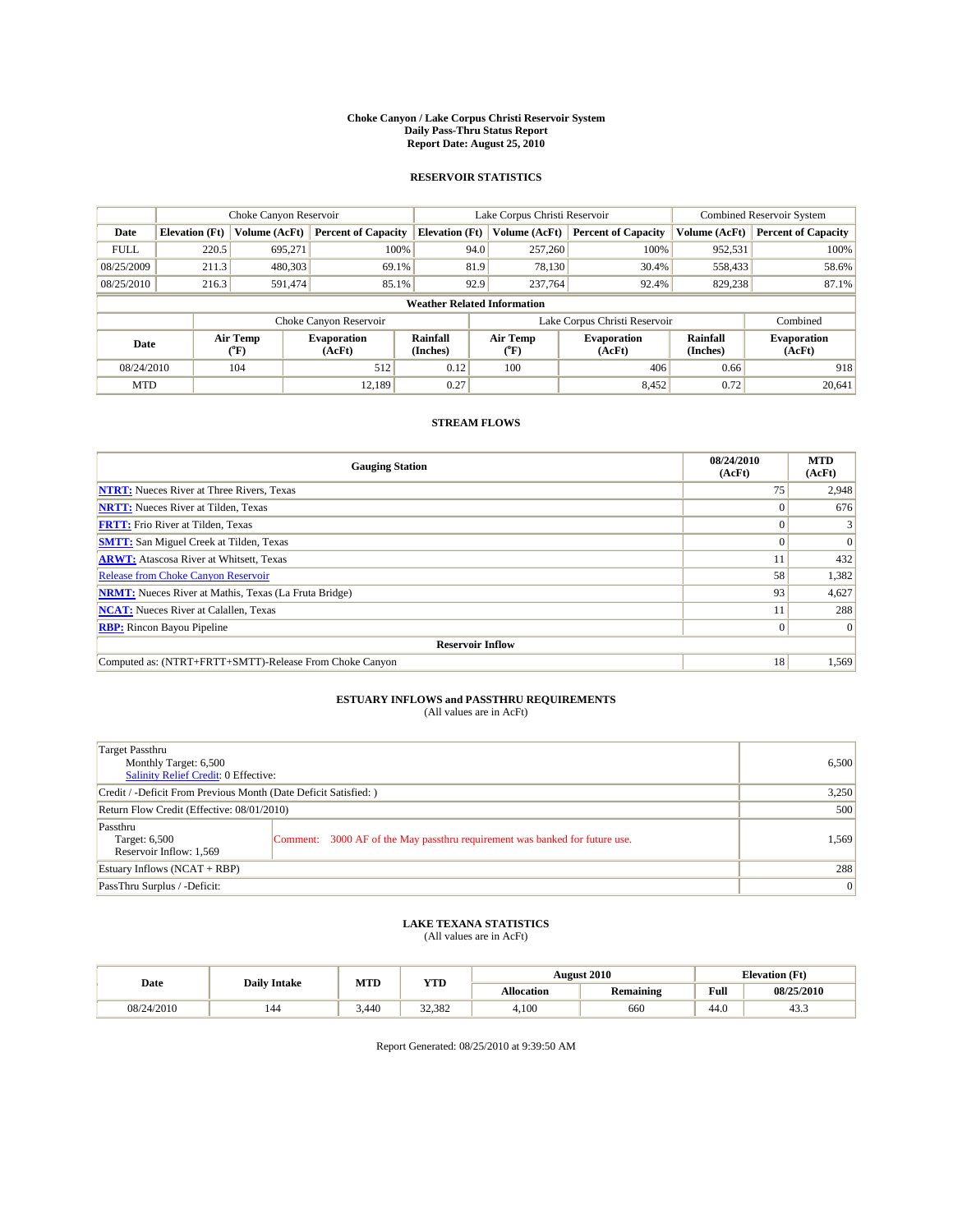#### **Choke Canyon / Lake Corpus Christi Reservoir System Daily Pass-Thru Status Report Report Date: August 26, 2010**

### **RESERVOIR STATISTICS**

|             | Choke Canyon Reservoir             |                  |                              |                       | Lake Corpus Christi Reservoir | <b>Combined Reservoir System</b> |                      |                              |  |  |
|-------------|------------------------------------|------------------|------------------------------|-----------------------|-------------------------------|----------------------------------|----------------------|------------------------------|--|--|
| Date        | <b>Elevation</b> (Ft)              | Volume (AcFt)    | <b>Percent of Capacity</b>   | <b>Elevation</b> (Ft) | Volume (AcFt)                 | <b>Percent of Capacity</b>       | Volume (AcFt)        | <b>Percent of Capacity</b>   |  |  |
| <b>FULL</b> | 220.5                              | 695.271          | 100%                         | 94.0                  | 257,260                       | 100%                             | 952,531              | 100%                         |  |  |
| 08/26/2009  | 211.3                              | 479,472          | 69.0%                        | 81.8                  | 77,435                        | 30.1%                            | 556,907              | 58.5%                        |  |  |
| 08/26/2010  | 216.3                              | 591,474          | 85.1%                        | 92.9                  | 237,229                       | 92.2%                            | 828,703              | 87.0%                        |  |  |
|             | <b>Weather Related Information</b> |                  |                              |                       |                               |                                  |                      |                              |  |  |
|             |                                    |                  | Choke Canyon Reservoir       |                       |                               | Lake Corpus Christi Reservoir    |                      | Combined                     |  |  |
| Date        |                                    | Air Temp<br>(°F) | <b>Evaporation</b><br>(AcFt) | Rainfall<br>(Inches)  | Air Temp<br>("F)              | <b>Evaporation</b><br>(AcFt)     | Rainfall<br>(Inches) | <b>Evaporation</b><br>(AcFt) |  |  |
| 08/25/2010  |                                    | 102              | 554                          | 0.00                  | 95                            | 301                              | 0.00                 | 855                          |  |  |
| <b>MTD</b>  |                                    |                  | 12.743                       | 0.27                  |                               | 8,753                            | 0.72                 | 21,496                       |  |  |

## **STREAM FLOWS**

| <b>Gauging Station</b>                                       | 08/25/2010<br>(AcFt) | <b>MTD</b><br>(AcFt) |
|--------------------------------------------------------------|----------------------|----------------------|
| <b>NTRT:</b> Nueces River at Three Rivers, Texas             | 101                  | 3,049                |
| <b>NRTT:</b> Nueces River at Tilden, Texas                   |                      | 676                  |
| <b>FRTT:</b> Frio River at Tilden, Texas                     |                      |                      |
| <b>SMTT:</b> San Miguel Creek at Tilden, Texas               |                      | $\Omega$             |
| <b>ARWT:</b> Atascosa River at Whitsett, Texas               |                      | 442                  |
| <b>Release from Choke Canyon Reservoir</b>                   | 58                   | 1,439                |
| <b>NRMT:</b> Nueces River at Mathis, Texas (La Fruta Bridge) | 258                  | 4,885                |
| <b>NCAT:</b> Nueces River at Calallen, Texas                 | 10 <sup>1</sup>      | 298                  |
| <b>RBP:</b> Rincon Bayou Pipeline                            | $\overline{0}$       | $\Omega$             |
| <b>Reservoir Inflow</b>                                      |                      |                      |
| Computed as: (NTRT+FRTT+SMTT)-Release From Choke Canyon      | 44                   | 1,613                |

# **ESTUARY INFLOWS and PASSTHRU REQUIREMENTS**<br>(All values are in AcFt)

| Target Passthru<br>Monthly Target: 6,500<br>Salinity Relief Credit: 0 Effective: | 6,500                                                                       |       |
|----------------------------------------------------------------------------------|-----------------------------------------------------------------------------|-------|
| Credit / -Deficit From Previous Month (Date Deficit Satisfied: )                 | 3,250                                                                       |       |
| Return Flow Credit (Effective: 08/01/2010)                                       | 500                                                                         |       |
| Passthru<br>Target: 6,500<br>Reservoir Inflow: 1,613                             | Comment: 3000 AF of the May passthru requirement was banked for future use. | 1,613 |
| Estuary Inflows (NCAT + RBP)                                                     |                                                                             | 298   |
| PassThru Surplus / -Deficit:                                                     | 0                                                                           |       |

## **LAKE TEXANA STATISTICS** (All values are in AcFt)

|            | <b>Daily Intake</b> | MTD   | <b>YTD</b>     |                   | <b>August 2010</b> | <b>Elevation</b> (Ft) |            |
|------------|---------------------|-------|----------------|-------------------|--------------------|-----------------------|------------|
| Date       |                     |       |                | <b>Allocation</b> | <b>Remaining</b>   | Full                  | 08/26/2010 |
| 08/25/2010 | 143                 | 3.583 | 225<br>رے کے ل | 4,100             | $\overline{u}$     | $\sim$<br>44.U        | 45.∠       |

Report Generated: 08/26/2010 at 8:26:49 AM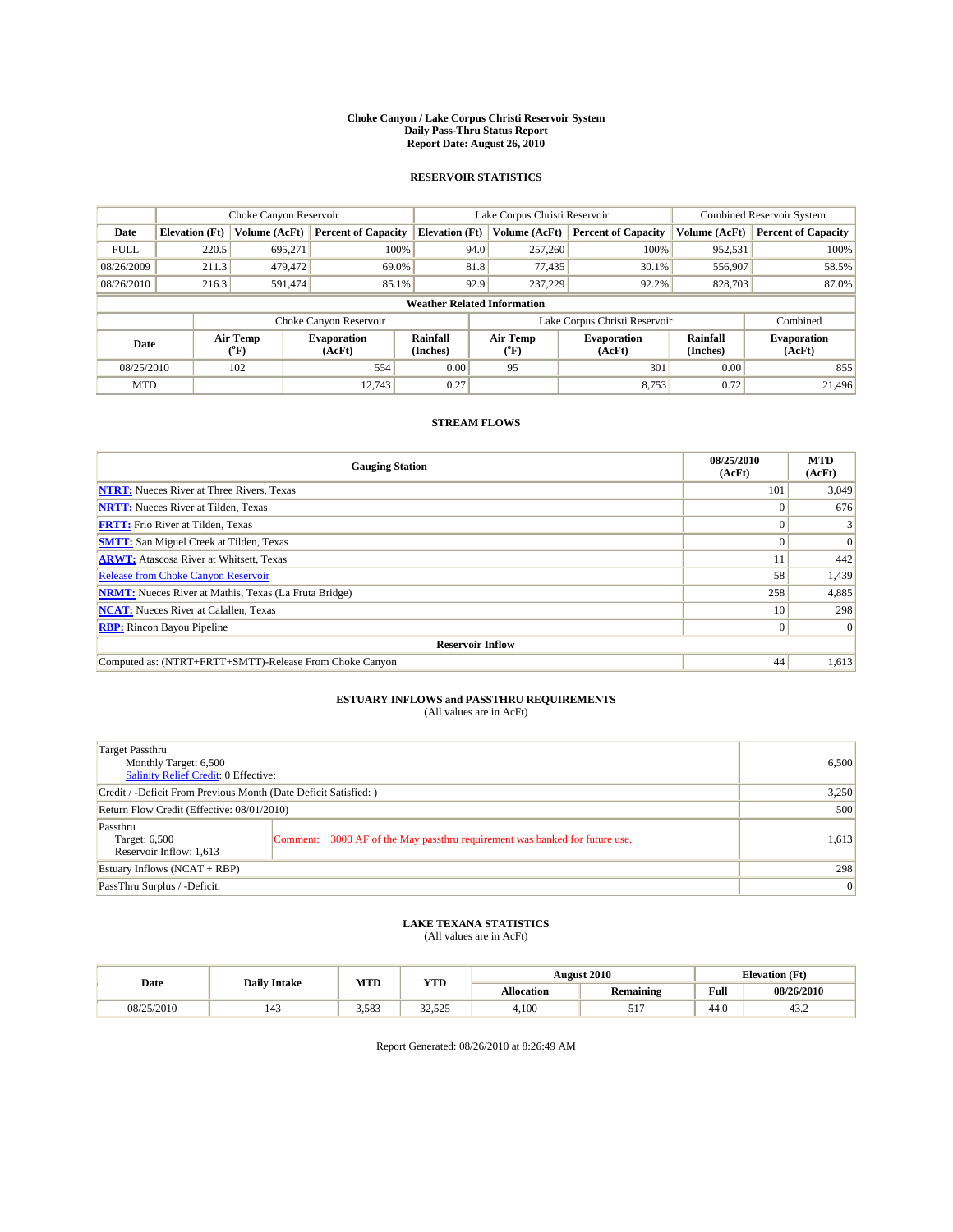#### **Choke Canyon / Lake Corpus Christi Reservoir System Daily Pass-Thru Status Report Report Date: August 27, 2010**

### **RESERVOIR STATISTICS**

|             | Choke Canyon Reservoir             |                                           |                              |                             | Lake Corpus Christi Reservoir | <b>Combined Reservoir System</b> |                      |                              |  |  |
|-------------|------------------------------------|-------------------------------------------|------------------------------|-----------------------------|-------------------------------|----------------------------------|----------------------|------------------------------|--|--|
| Date        | <b>Elevation</b> (Ft)              | <b>Volume (AcFt)</b>                      | <b>Percent of Capacity</b>   | <b>Elevation</b> (Ft)       | Volume (AcFt)                 | <b>Percent of Capacity</b>       | Volume (AcFt)        | <b>Percent of Capacity</b>   |  |  |
| <b>FULL</b> | 220.5                              | 695,271                                   | 100%                         | 94.0                        | 257,260                       | 100%                             | 952,531              | 100%                         |  |  |
| 08/27/2009  | 211.2                              | 478,219                                   | 68.8%                        | 81.7                        | 76,843                        | 29.9%                            | 555,062              | 58.3%                        |  |  |
| 08/27/2010  | 216.3                              | 591,001                                   | 85.0%                        | 92.9                        | 236,694                       | 92.0%                            | 827,695              | 86.9%                        |  |  |
|             | <b>Weather Related Information</b> |                                           |                              |                             |                               |                                  |                      |                              |  |  |
|             |                                    |                                           | Choke Canyon Reservoir       |                             | Lake Corpus Christi Reservoir |                                  |                      | Combined                     |  |  |
| Date        |                                    | Air Temp<br>$({}^{\mathrm{o}}\mathrm{F})$ | <b>Evaporation</b><br>(AcFt) | <b>Rainfall</b><br>(Inches) | Air Temp<br>("F)              | <b>Evaporation</b><br>(AcFt)     | Rainfall<br>(Inches) | <b>Evaporation</b><br>(AcFt) |  |  |
| 08/26/2010  |                                    | 99                                        | 401                          | 0.00                        | 93                            | 312                              | 0.00                 | 713                          |  |  |
| <b>MTD</b>  |                                    |                                           | 13.144                       | 0.27                        |                               | 9,065                            | 0.72                 | 22,209                       |  |  |

## **STREAM FLOWS**

| <b>Gauging Station</b>                                       | 08/26/2010<br>(AcFt) | <b>MTD</b><br>(AcFt) |
|--------------------------------------------------------------|----------------------|----------------------|
| <b>NTRT:</b> Nueces River at Three Rivers, Texas             | 93                   | 3,142                |
| <b>NRTT:</b> Nueces River at Tilden, Texas                   |                      | 676                  |
| <b>FRTT:</b> Frio River at Tilden, Texas                     |                      |                      |
| <b>SMTT:</b> San Miguel Creek at Tilden, Texas               |                      | $\Omega$             |
| <b>ARWT:</b> Atascosa River at Whitsett, Texas               |                      | 453                  |
| <b>Release from Choke Canyon Reservoir</b>                   | 58                   | 1,497                |
| <b>NRMT:</b> Nueces River at Mathis, Texas (La Fruta Bridge) | 216                  | 5,101                |
| <b>NCAT:</b> Nueces River at Calallen, Texas                 | $\theta$             | 298                  |
| <b>RBP:</b> Rincon Bayou Pipeline                            | $\overline{0}$       | $\Omega$             |
| <b>Reservoir Inflow</b>                                      |                      |                      |
| Computed as: (NTRT+FRTT+SMTT)-Release From Choke Canyon      | 36                   | 1,648                |

# **ESTUARY INFLOWS and PASSTHRU REQUIREMENTS**<br>(All values are in AcFt)

| Target Passthru<br>Monthly Target: 6,500<br>Salinity Relief Credit: 0 Effective: | 6,500                                                                       |       |
|----------------------------------------------------------------------------------|-----------------------------------------------------------------------------|-------|
| Credit / -Deficit From Previous Month (Date Deficit Satisfied: )                 | 3,250                                                                       |       |
| Return Flow Credit (Effective: 08/01/2010)                                       | 500                                                                         |       |
| Passthru<br>Target: 6,500<br>Reservoir Inflow: 1,648                             | Comment: 3000 AF of the May passthru requirement was banked for future use. | 1,648 |
| Estuary Inflows (NCAT + RBP)                                                     |                                                                             | 298   |
| PassThru Surplus / -Deficit:                                                     | 0                                                                           |       |

## **LAKE TEXANA STATISTICS** (All values are in AcFt)

|            | <b>Daily Intake</b> | MTD   | <b>YTD</b> |            | <b>August 2010</b> | <b>Elevation</b> (Ft)                              |            |
|------------|---------------------|-------|------------|------------|--------------------|----------------------------------------------------|------------|
| Date       |                     |       |            | Allocation | <b>Remaining</b>   | <b>Full</b><br>the contract of the contract of the | 08/27/2010 |
| 08/26/2010 | 143                 | 3.726 | 32.668     | 4.100      | 37/<br>.           | 44.0                                               | 43.2       |

Report Generated: 08/27/2010 at 8:16:50 AM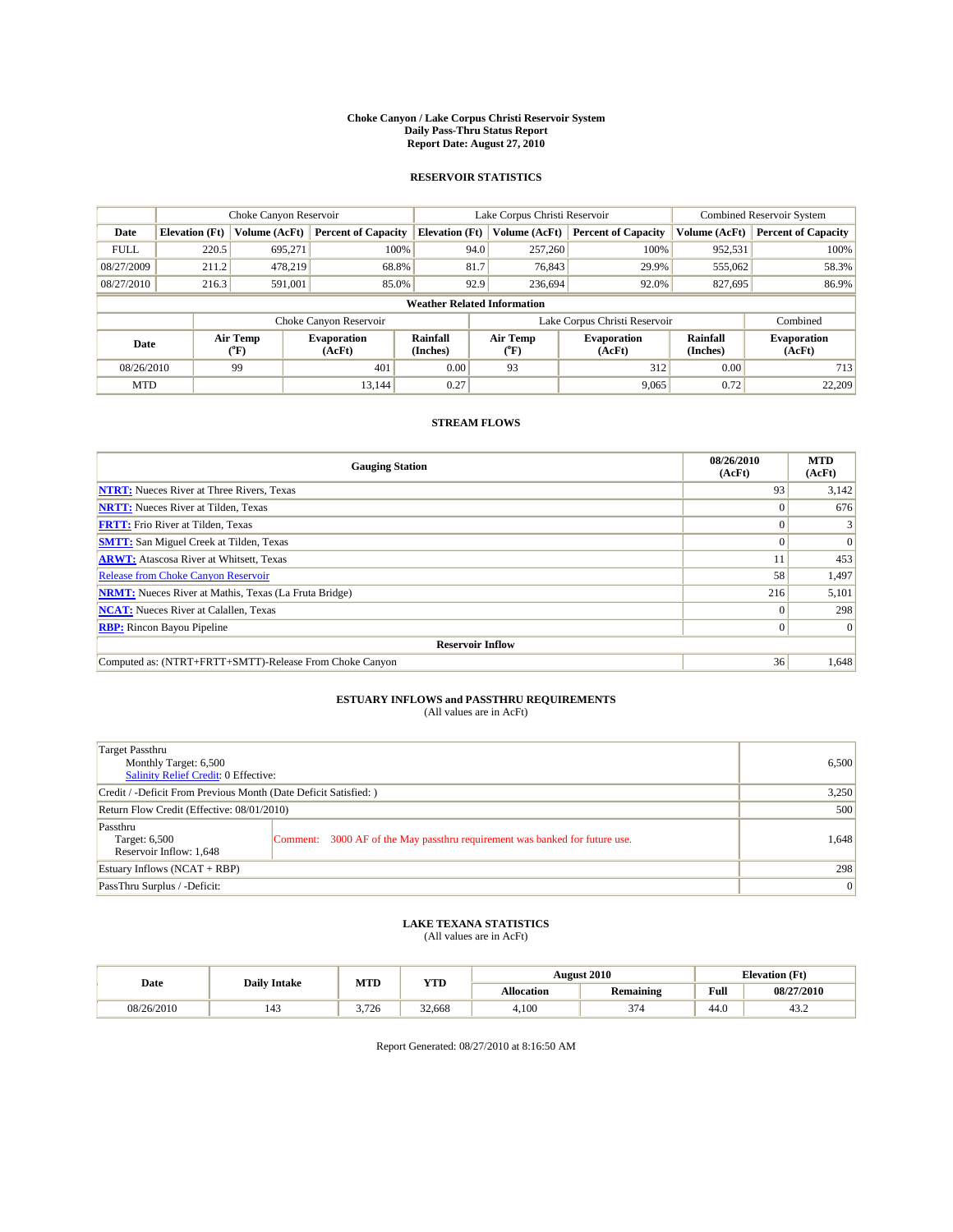#### **Choke Canyon / Lake Corpus Christi Reservoir System Daily Pass-Thru Status Report Report Date: August 28, 2010**

### **RESERVOIR STATISTICS**

|             | Choke Canyon Reservoir             |                  |                              |                             | Lake Corpus Christi Reservoir |                               |                      | <b>Combined Reservoir System</b> |  |  |
|-------------|------------------------------------|------------------|------------------------------|-----------------------------|-------------------------------|-------------------------------|----------------------|----------------------------------|--|--|
| Date        | <b>Elevation</b> (Ft)              | Volume (AcFt)    | <b>Percent of Capacity</b>   | <b>Elevation</b> (Ft)       | Volume (AcFt)                 | <b>Percent of Capacity</b>    | Volume (AcFt)        | <b>Percent of Capacity</b>       |  |  |
| <b>FULL</b> | 220.5                              | 695,271          | 100%                         |                             | 257,260<br>94.0               | 100%                          | 952,531              | 100%                             |  |  |
| 08/28/2009  | 211.2                              | 477.594          | 68.7%                        | 81.7                        | 76.549                        | 29.8%                         | 554,143              | 58.2%                            |  |  |
| 08/28/2010  | 216.3                              | 590,523          | 84.9%                        |                             | 92.8<br>235,981               | 91.7%                         | 826,504              | 86.8%                            |  |  |
|             | <b>Weather Related Information</b> |                  |                              |                             |                               |                               |                      |                                  |  |  |
|             |                                    |                  | Choke Canyon Reservoir       |                             |                               | Lake Corpus Christi Reservoir |                      | Combined                         |  |  |
| Date        |                                    | Air Temp<br>(°F) | <b>Evaporation</b><br>(AcFt) | <b>Rainfall</b><br>(Inches) | Air Temp<br>(°F)              | <b>Evaporation</b><br>(AcFt)  | Rainfall<br>(Inches) | <b>Evaporation</b><br>(AcFt)     |  |  |
| 08/27/2010  |                                    | 99               | 470                          | 0.00                        | 92                            | 342                           | 0.00                 | 812                              |  |  |
| <b>MTD</b>  |                                    |                  | 13.614                       | 0.27                        |                               | 9.407                         | 0.72                 | 23.021                           |  |  |

## **STREAM FLOWS**

| <b>Gauging Station</b>                                       | 08/27/2010<br>(AcFt) | <b>MTD</b><br>(AcFt) |
|--------------------------------------------------------------|----------------------|----------------------|
| <b>NTRT:</b> Nueces River at Three Rivers, Texas             | 91                   | 3,234                |
| <b>NRTT:</b> Nueces River at Tilden, Texas                   |                      | 676                  |
| <b>FRTT:</b> Frio River at Tilden, Texas                     |                      |                      |
| <b>SMTT:</b> San Miguel Creek at Tilden, Texas               |                      | $\Omega$             |
| <b>ARWT:</b> Atascosa River at Whitsett, Texas               |                      | 463                  |
| <b>Release from Choke Canyon Reservoir</b>                   | 58                   | 1,554                |
| <b>NRMT:</b> Nueces River at Mathis, Texas (La Fruta Bridge) | 208                  | 5,310                |
| <b>NCAT:</b> Nueces River at Calallen, Texas                 |                      | 301                  |
| <b>RBP:</b> Rincon Bayou Pipeline                            | $\Omega$             | $\Omega$             |
| <b>Reservoir Inflow</b>                                      |                      |                      |
| Computed as: (NTRT+FRTT+SMTT)-Release From Choke Canyon      | 34                   | 1,682                |

# **ESTUARY INFLOWS and PASSTHRU REQUIREMENTS**<br>(All values are in AcFt)

| Target Passthru<br>Monthly Target: 6,500<br>Salinity Relief Credit: 0 Effective: | 6,500                                                                       |       |
|----------------------------------------------------------------------------------|-----------------------------------------------------------------------------|-------|
| Credit / -Deficit From Previous Month (Date Deficit Satisfied: )                 | 3,250                                                                       |       |
| Return Flow Credit (Effective: 08/01/2010)                                       | 500                                                                         |       |
| Passthru<br>Target: 6,500<br>Reservoir Inflow: 1,682                             | Comment: 3000 AF of the May passthru requirement was banked for future use. | 1,682 |
| Estuary Inflows (NCAT + RBP)                                                     |                                                                             | 301   |
| PassThru Surplus / -Deficit:                                                     | 0                                                                           |       |

## **LAKE TEXANA STATISTICS** (All values are in AcFt)

|            | <b>Daily Intake</b>   | MTD   | <b>YTD</b>       | <b>August 2010</b> |                  | <b>Elevation</b> (Ft)                       |            |
|------------|-----------------------|-------|------------------|--------------------|------------------|---------------------------------------------|------------|
| Date       |                       |       |                  | <b>Allocation</b>  | <b>Remaining</b> | Full<br>the contract of the contract of the | 08/28/2010 |
| 08/27/2010 | $\overline{a}$<br>143 | 3.869 | 22.01<br>24.01 I | 4.100              | $\sim$<br>231    | 44.0                                        | 43.1       |

Report Generated: 08/28/2010 at 8:19:12 AM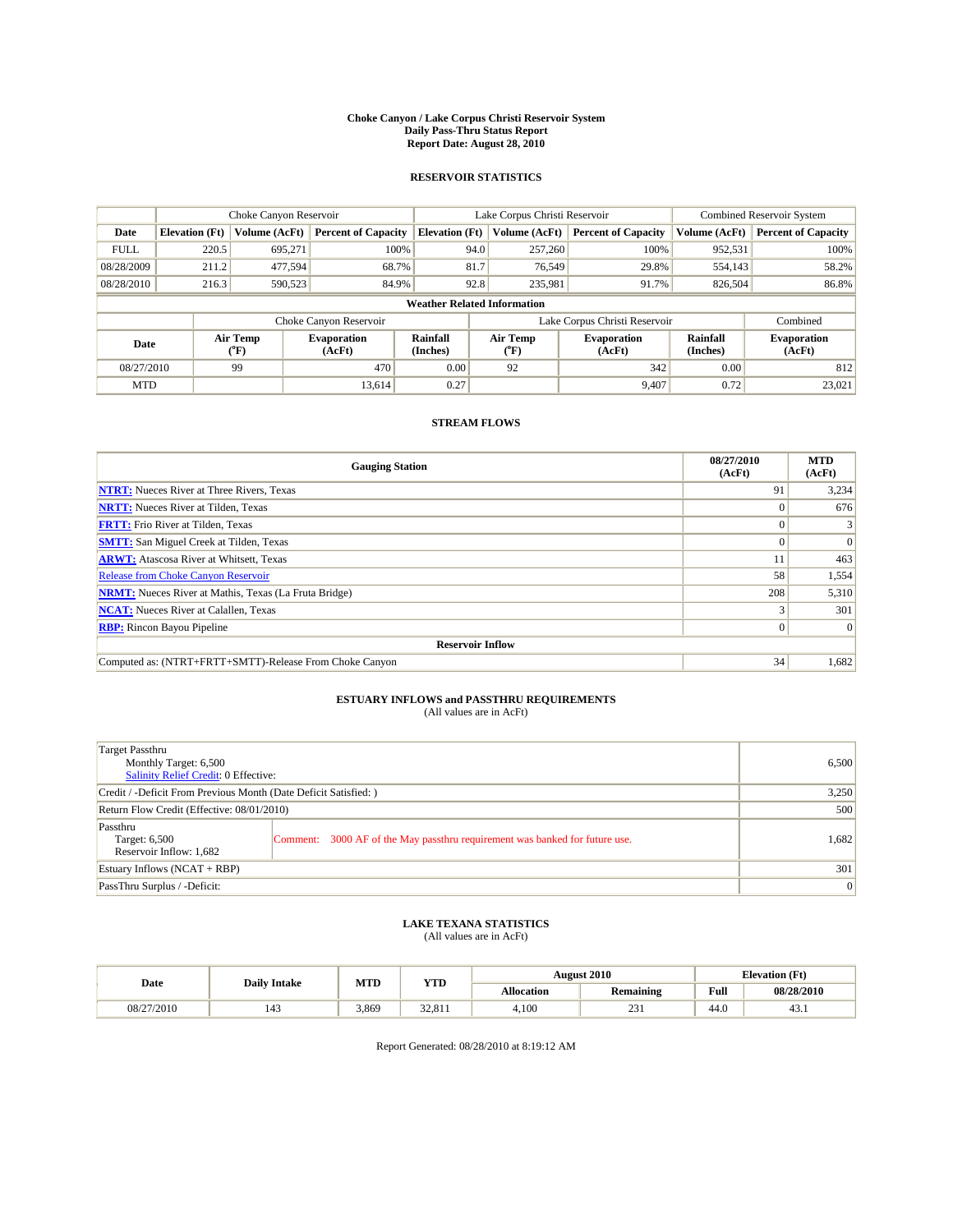#### **Choke Canyon / Lake Corpus Christi Reservoir System Daily Pass-Thru Status Report Report Date: August 29, 2010**

### **RESERVOIR STATISTICS**

|             | Choke Canyon Reservoir             |                  |                              |                       | Lake Corpus Christi Reservoir |                               |                      | <b>Combined Reservoir System</b> |  |  |
|-------------|------------------------------------|------------------|------------------------------|-----------------------|-------------------------------|-------------------------------|----------------------|----------------------------------|--|--|
| Date        | <b>Elevation</b> (Ft)              | Volume (AcFt)    | <b>Percent of Capacity</b>   | <b>Elevation</b> (Ft) | Volume (AcFt)                 | <b>Percent of Capacity</b>    | Volume (AcFt)        | <b>Percent of Capacity</b>       |  |  |
| <b>FULL</b> | 220.5                              | 695,271          | 100%                         | 94.0                  | 257,260                       | 100%                          | 952,531              | 100%                             |  |  |
| 08/29/2009  | 211.1                              | 476.148          | 68.5%                        | 81.7                  | 76,157                        | 29.6%                         | 552,305              | 58.0%                            |  |  |
| 08/29/2010  | 216.3                              | 590,046          | 84.9%                        | 92.8                  | 235,447                       | 91.5%                         | 825,493              | 86.7%                            |  |  |
|             | <b>Weather Related Information</b> |                  |                              |                       |                               |                               |                      |                                  |  |  |
|             |                                    |                  | Choke Canyon Reservoir       |                       |                               | Lake Corpus Christi Reservoir |                      | Combined                         |  |  |
| Date        |                                    | Air Temp<br>(°F) | <b>Evaporation</b><br>(AcFt) | Rainfall<br>(Inches)  | Air Temp<br>("F)              | <b>Evaporation</b><br>(AcFt)  | Rainfall<br>(Inches) | <b>Evaporation</b><br>(AcFt)     |  |  |
| 08/28/2010  |                                    | 99               | 484                          | 0.00                  | 95                            | 363                           | 0.00                 | 847                              |  |  |
| <b>MTD</b>  |                                    |                  | 14.098                       | 0.27                  |                               | 9,770                         | 0.72                 | 23,868                           |  |  |

## **STREAM FLOWS**

| <b>Gauging Station</b>                                       | 08/28/2010<br>(AcFt) | <b>MTD</b><br>(AcFt) |
|--------------------------------------------------------------|----------------------|----------------------|
| <b>NTRT:</b> Nueces River at Three Rivers, Texas             | 91                   | 3,325                |
| <b>NRTT:</b> Nueces River at Tilden, Texas                   |                      | 676                  |
| <b>FRTT:</b> Frio River at Tilden, Texas                     |                      |                      |
| <b>SMTT:</b> San Miguel Creek at Tilden, Texas               |                      | $\Omega$             |
| <b>ARWT:</b> Atascosa River at Whitsett, Texas               | 10                   | 474                  |
| <b>Release from Choke Canyon Reservoir</b>                   | 58                   | 1,612                |
| <b>NRMT:</b> Nueces River at Mathis, Texas (La Fruta Bridge) | 218                  | 5,528                |
| <b>NCAT:</b> Nueces River at Calallen, Texas                 |                      | 306                  |
| <b>RBP:</b> Rincon Bayou Pipeline                            | $\Omega$             | $\Omega$             |
| <b>Reservoir Inflow</b>                                      |                      |                      |
| Computed as: (NTRT+FRTT+SMTT)-Release From Choke Canyon      | 34                   | 1,716                |

# **ESTUARY INFLOWS and PASSTHRU REQUIREMENTS**<br>(All values are in AcFt)

| Target Passthru<br>Monthly Target: 6,500<br>Salinity Relief Credit: 0 Effective: | 6,500                                                                       |       |
|----------------------------------------------------------------------------------|-----------------------------------------------------------------------------|-------|
| Credit / -Deficit From Previous Month (Date Deficit Satisfied: )                 | 3,250                                                                       |       |
| Return Flow Credit (Effective: 08/01/2010)                                       | 500                                                                         |       |
| Passthru<br>Target: 6,500<br>Reservoir Inflow: 1,716                             | Comment: 3000 AF of the May passthru requirement was banked for future use. | 1,716 |
| Estuary Inflows (NCAT + RBP)                                                     |                                                                             | 306   |
| PassThru Surplus / -Deficit:                                                     | 0                                                                           |       |

## **LAKE TEXANA STATISTICS** (All values are in AcFt)

|            | <b>Daily Intake</b> | MTD   | <b>YTD</b> | <b>August 2010</b><br><b>Elevation</b> (Ft) |                  |             |            |
|------------|---------------------|-------|------------|---------------------------------------------|------------------|-------------|------------|
| Date       |                     |       |            | Allocation                                  | <b>Remaining</b> | <b>Full</b> | 08/29/2010 |
| 08/28/2010 | 143                 | 4.012 | 32.954     | 4.100                                       | 88               | 44.0        | 43.1       |

Report Generated: 08/29/2010 at 8:12:59 AM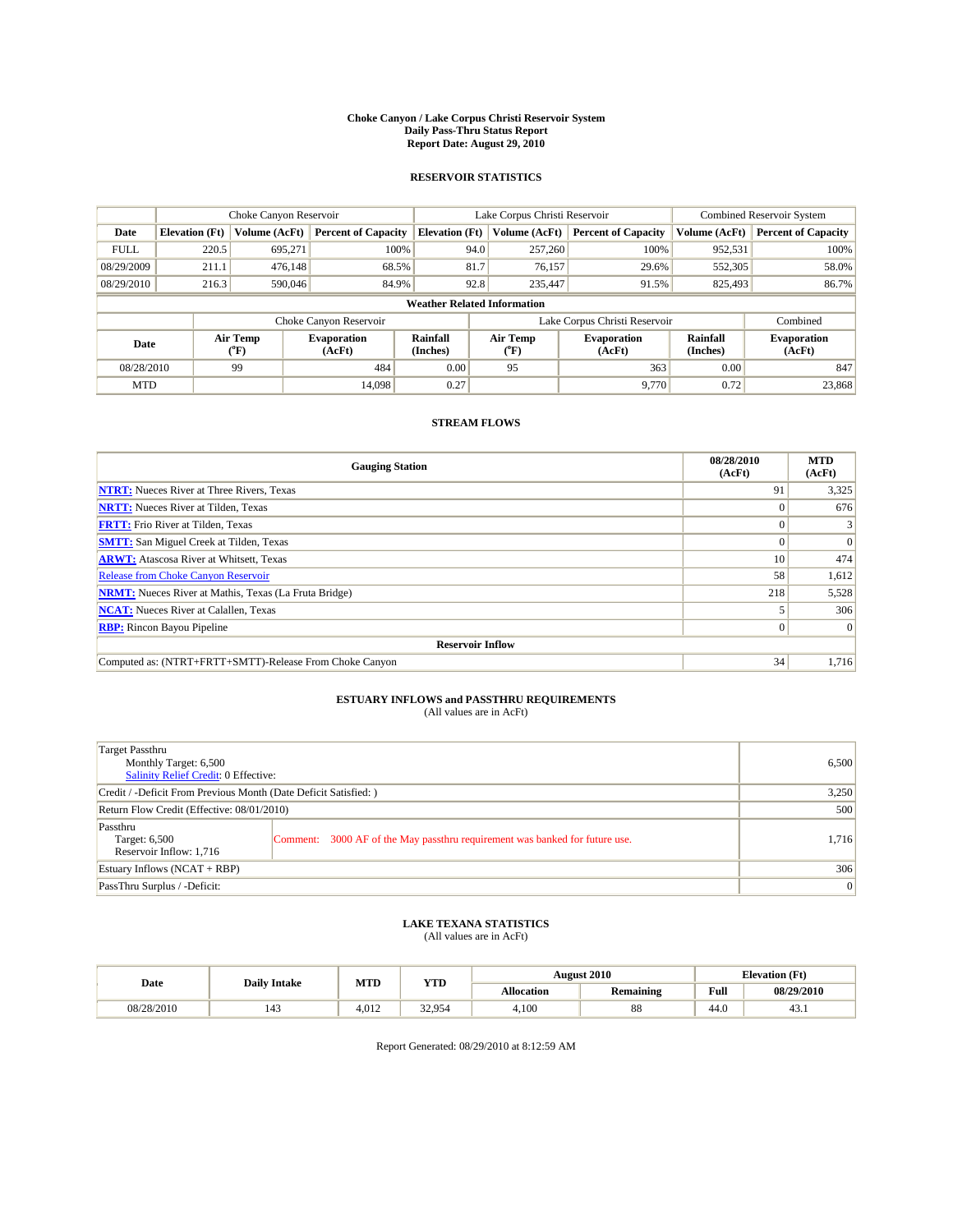#### **Choke Canyon / Lake Corpus Christi Reservoir System Daily Pass-Thru Status Report Report Date: August 30, 2010**

### **RESERVOIR STATISTICS**

|             | Choke Canyon Reservoir             |                  |                              |                       | Lake Corpus Christi Reservoir | <b>Combined Reservoir System</b> |                      |                              |  |  |
|-------------|------------------------------------|------------------|------------------------------|-----------------------|-------------------------------|----------------------------------|----------------------|------------------------------|--|--|
| Date        | <b>Elevation</b> (Ft)              | Volume (AcFt)    | <b>Percent of Capacity</b>   | <b>Elevation</b> (Ft) | Volume (AcFt)                 | <b>Percent of Capacity</b>       | Volume (AcFt)        | <b>Percent of Capacity</b>   |  |  |
| <b>FULL</b> | 220.5                              | 695,271          | 100%                         | 94.0                  | 257,260                       | 100%                             | 952,531              | 100%                         |  |  |
| 08/30/2009  | 211.1                              | 476,561          | 68.5%                        | 81.6                  | 75,864                        | 29.5%                            | 552,425              | 58.0%                        |  |  |
| 08/30/2010  | 216.2                              | 588,613          | 84.7%                        | 92.8                  | 234,735                       | 91.2%                            | 823,348              | 86.4%                        |  |  |
|             | <b>Weather Related Information</b> |                  |                              |                       |                               |                                  |                      |                              |  |  |
|             |                                    |                  | Choke Canyon Reservoir       |                       |                               | Lake Corpus Christi Reservoir    |                      | Combined                     |  |  |
| Date        |                                    | Air Temp<br>(°F) | <b>Evaporation</b><br>(AcFt) | Rainfall<br>(Inches)  | Air Temp<br>("F)              | <b>Evaporation</b><br>(AcFt)     | Rainfall<br>(Inches) | <b>Evaporation</b><br>(AcFt) |  |  |
| 08/29/2010  |                                    | 96               | 331                          | 0.00                  | 90                            | 166                              | 0.26                 | 497                          |  |  |
| <b>MTD</b>  |                                    |                  | 14.429                       | 0.27                  |                               | 9,936                            | 0.98                 | 24,365                       |  |  |

## **STREAM FLOWS**

| <b>Gauging Station</b>                                       | 08/29/2010<br>(AcFt) | <b>MTD</b><br>(AcFt) |
|--------------------------------------------------------------|----------------------|----------------------|
| <b>NTRT:</b> Nueces River at Three Rivers, Texas             | 89                   | 3,414                |
| <b>NRTT:</b> Nueces River at Tilden, Texas                   |                      | 676                  |
| <b>FRTT:</b> Frio River at Tilden, Texas                     |                      |                      |
| <b>SMTT:</b> San Miguel Creek at Tilden, Texas               |                      | $\Omega$             |
| <b>ARWT:</b> Atascosa River at Whitsett, Texas               | 10 <sup>1</sup>      | 484                  |
| Release from Choke Canyon Reservoir                          | 58                   | 1,669                |
| <b>NRMT:</b> Nueces River at Mathis, Texas (La Fruta Bridge) | 220                  | 5,749                |
| <b>NCAT:</b> Nueces River at Calallen, Texas                 |                      | 309                  |
| <b>RBP:</b> Rincon Bayou Pipeline                            | $\Omega$             | $\Omega$             |
| <b>Reservoir Inflow</b>                                      |                      |                      |
| Computed as: (NTRT+FRTT+SMTT)-Release From Choke Canyon      | 32                   | 1,748                |

## **ESTUARY INFLOWS and PASSTHRU REQUIREMENTS**<br>(All values are in AcFt)

| Target Passthru<br>Monthly Target: 6,500<br>Salinity Relief Credit: 0 Effective: |                                                                             | 6,500 |
|----------------------------------------------------------------------------------|-----------------------------------------------------------------------------|-------|
| Credit / -Deficit From Previous Month (Date Deficit Satisfied: )                 | 3,250                                                                       |       |
| Return Flow Credit (Effective: 08/01/2010)                                       | 500                                                                         |       |
| Passthru<br>Target: 6,500<br>Reservoir Inflow: 1,748                             | Comment: 3000 AF of the May passthru requirement was banked for future use. | 1,748 |
| Estuary Inflows $(NCAT + RBP)$                                                   |                                                                             | 309   |
| PassThru Surplus / -Deficit:                                                     |                                                                             | 0     |

## **LAKE TEXANA STATISTICS** (All values are in AcFt)

|            | <b>Daily Intake</b>             | MTD  | <b>YTD</b> | <b>August 2010</b> |           |                    | <b>Elevation</b> (Ft) |  |
|------------|---------------------------------|------|------------|--------------------|-----------|--------------------|-----------------------|--|
| Date       |                                 |      |            | <b>Allocation</b>  | Remaining | Full               | 08/30/2010            |  |
| 08/29/2010 | $\overline{\phantom{a}}$<br>142 | .154 | 33,096     | 4,100              | 54        | $\sqrt{2}$<br>44.U | 43.1                  |  |

Report Generated: 08/30/2010 at 8:34:50 AM